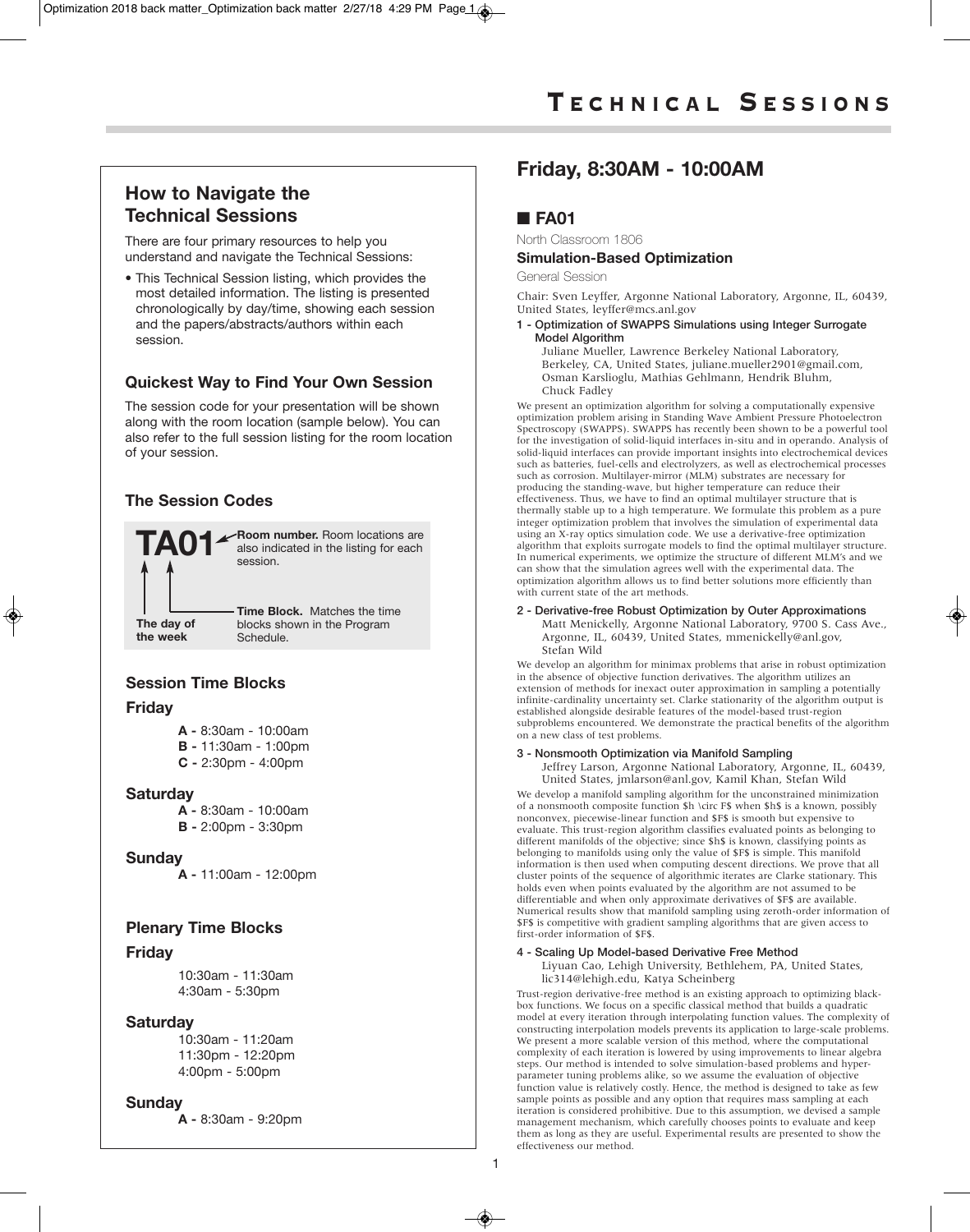North Classroom 1602

### **New Convexification Techniques for Nonconvex Optimization**

General Session

Chair: Taotao He, Purdue University, West Lafayette, IN, 47906, United States, he135@purdue.edu

**1 - Outer-product-free Sets for Polynomial Optimization**

Chen Chen, The Ohio State University, 1025 Dennison Ave #406, Columbus, OH, 43201, United States, chen.8018@osu.edu, Daniel Bienstock, Gonzalo Munoz

We present new results on S-free sets for polynomial optimization, which we call outer-product-free sets. We identify families of maximal outer-product-free sets, and discuss how to generate cuts from such sets.

#### **2 - Improved Representations of the Quadratic Linear Ordering Problem**

Audrey DeVries, Clemson University, Clemson, SC, United States, adevrie@clemson.edu, Warren P Adams, Boshi Yang

The Quadratic Linear Ordering Problem is a generalization of the Linear Ordering Problem that incurs costs based on products of pairwise orderings. We give new mixed 0-1 linear forms that lead to two key results. First, we obtain a representation that uses only half the number of restrictions in the same variable space as recent work, while maintaining the linear programming relaxation strength. Second, we characterize five classes of inequalities that define the convex hull for the size 4 instance. Inequalities for smaller instances are important because they retain their validity for larger cases.

#### **3 - A Data-Driven Distributionally Robust Bound on the Expected Optimal Value of Uncertain Mixed 0-1 Linear Programming** Guanglin Xu, University of Minnesota, WI, gxu@umn.edu, Samuel Burer

This paper studies the expected optimal value of a mixed 0-1 programming problem with uncertain objective coefficients following a joint distribution. We assume that the true distribution is not known exactly, but a set of independent samples can be observed. Using the Wasserstein metric, we construct an ambiguity set centered at the empirical distribution from the observed samples and containing the true distribution with a high statistical guarantee. The problem of interest is to investigate the bound on the expected optimal value over the Wasserstein ambiguity set. Under standard assumptions, we reformulate the problem into a copositive program, which naturally leads to a tractable semidefinite-based approximation. We compare our approach with a momentbased approach from the literature on three applications. Numerical results illustrate the effectiveness of our approach.

#### **4 - Product Convexification a New Relaxation Framework for Nonconvex Programs**

Taotao He, Purdue University, 403 W State St, West Lafayette, IN, 47906, United States, he135@purdue.edu, Mohit Tawarmalani

We develop a new relaxation that exploits function structure while convexifying a product of n functions. The function structure is encapsulated using at most d over and underestimators. We convexify the function product in the space of estimators. The separation procedure generates facet-defining inequalities in time polynomial in d. If the functions are non-negative, the concave envelope can be separated in  $O(n \, d \log(d))$ . We extend our construction to infinite families of under and overestimators. Finally, we interpret the relaxation procedure for nonnegative functions as expressing the product as a telescoping sum followed by a simple relaxation operator. We finally introduce a relaxation framework providing ways to generate the over and underestimators and propose ways to use the techniques to improve most current relaxation schemes for factorable programs.

# ■ **FA03**

North Classroom 1202

### **Risk Averse Optimization in Stochastic Programming** General Session

Chair: Saravanan Venkatachalam, Wayne State University, Detroit, MI, 48377, United States, saravanan.v@wayne.edu

- **1 - Generalized Risk Parity Model for Hazmat Transportation**
	- Aleksandr Vinel, Auburn University, Auburn, AL, United States, azv0019@auburn.edu, Nasrin Mohabbati

We propose to consider a novel modeling approach to the problem of equitable distribution of risk due to hazmat shipment throughout a transportation network. Hazardous material (hazmat) transportation problem aims to ship hazmats from an origin to one or several destinations through a road network. Using a single optimal path repeatedly over time increases the risk of accidents for the population in surrounding area, which leads to the problem of achieving a risk equity over the network. In this research, risk parity concept is combined with modern risk measures in order to obtain a potential solution. The objective of the optimization model is to find multiple routes and fairly distribute the exposure to risk in the transportation network to guarantee the equal risk contribution of each route to the total risk.

### **2 - Stochastic Decomposition for Risk-averse Multistage Stochastic Linear Programs**

Prasad Parab, PhD Candidate, Texas A&M University, 1901 Holleman Drive W, # 403, College Station, TX, 77840, United States, prasaddparab@tamu.edu, Lewis Ntaimo, Bernardo Kulnig Pagnoncelli

Risk-averse multistage stochastic linear programs (MSLPs) can be hard to solve because of their large-scale nature due to having multiple stages each with a large number of possible outcomes. This is further compounded by the risk measure being used. In this talk, we present a study of stochastic decomposition for MSLPs with quantile and deviation risk measures. The stochastic decomposition approach allows for interior sampling whereby scenarios are sampled one-at-a-time in the course of the algorithm until a termination criterion is met. Preliminary computation results will be presented.

### **3 - Risk Averse Model for Fleet Assignments in Airlines**

Saravanan Venkatachalam, Wayne State University, 4815 Fourth St., Detroit, MI, 48377, United States, saravanan.v@wayne.edu, Sujeevraja Sanjeevi

Fleet assignment model (FAM) assigns an aircraft to scheduled flights considering demand, cost, revenue and other operational constraints. We propose a meanrisk two-stage stochastic programming approach under demand uncertainty for FAM. The mean-risk models pose computational challenges. In this talk, we present decomposition algorithms and computational results.

# ■ **FA04**

North Classroom 1204

### **Recent Advances in Two-stage Stochastic and Distributionally Robust Optimization**

General Session

Chair: Manish Bansal, Virginia Tech., Blacksburg, VA, 24060, United States, bansal@vt.edu

**1 - Effective Scenarios in Distributionally Robust Stochastic Programs**

Guzin Bayraksan, The Ohio State University, 210 Baker Systems, 1971 Neil Avenue, Columbus, OH, 43210-1271, United States, bayraksan.1@osu.edu, Hamed Rahimian, Tito Homem-de-Mello

Traditional stochastic programs assume that the probability distribution of uncertainty is known. However, in practice, the probability distribution oftentimes is not known or cannot be accurately approximated. One way to address such distributional ambiguity is to work with distributionally robust convex stochastic programs (DRSPs), which minimize the worst-case expected cost with respect to a set of probability distributions. In this talk, we illustrate that not all, but only some scenarios might have an effect on the optimal value, and we formally define this notion for DRSPs. We also examine properties of effective scenarios. In particular, we investigate problems where the distributional ambiguity is modeled by the total variation distance with a finite number of scenarios. We propose easy-to-check conditions to identify effective and ineffective scenarios for this class of DRSPs. We also discuss a decomposition algorithm to solve the DRSP. Computational results show that identifying effective scenarios provides useful insight on the underlying uncertainties of the problem.

### **2 - Reassessing the State-of-the-Art in Stochastic Unit Commitment Solvers**

Jean-Paul Watson, Distinguished Member of Technical Staff, Sandia National Laboratories, P.O. Box 5800, MS 1326, Albuquerque, NM, 87185, United States, jwatson@sandia.gov, David L Woodruff

A variety of advances in both mixed-integer formulations and decomposition strategies over the past 5 years have yielded significant improvements in the performance of solvers for stochastic unit commitment, a variant of a core power systems operations problem in which renewables and load are explicitly treated as uncertain quantities. In this talk, we review key advances, and provide an empirical assessment of the state-of-the-art for both benchmarks and solution algorithms, the latter being focused on the scenario-based decomposition progressive hedging algorithm. The talk focuses on the relationship between scenario structure, specifically for renewables, and overall problem difficulty. We further describe performance on a range of new publicly available benchmarks.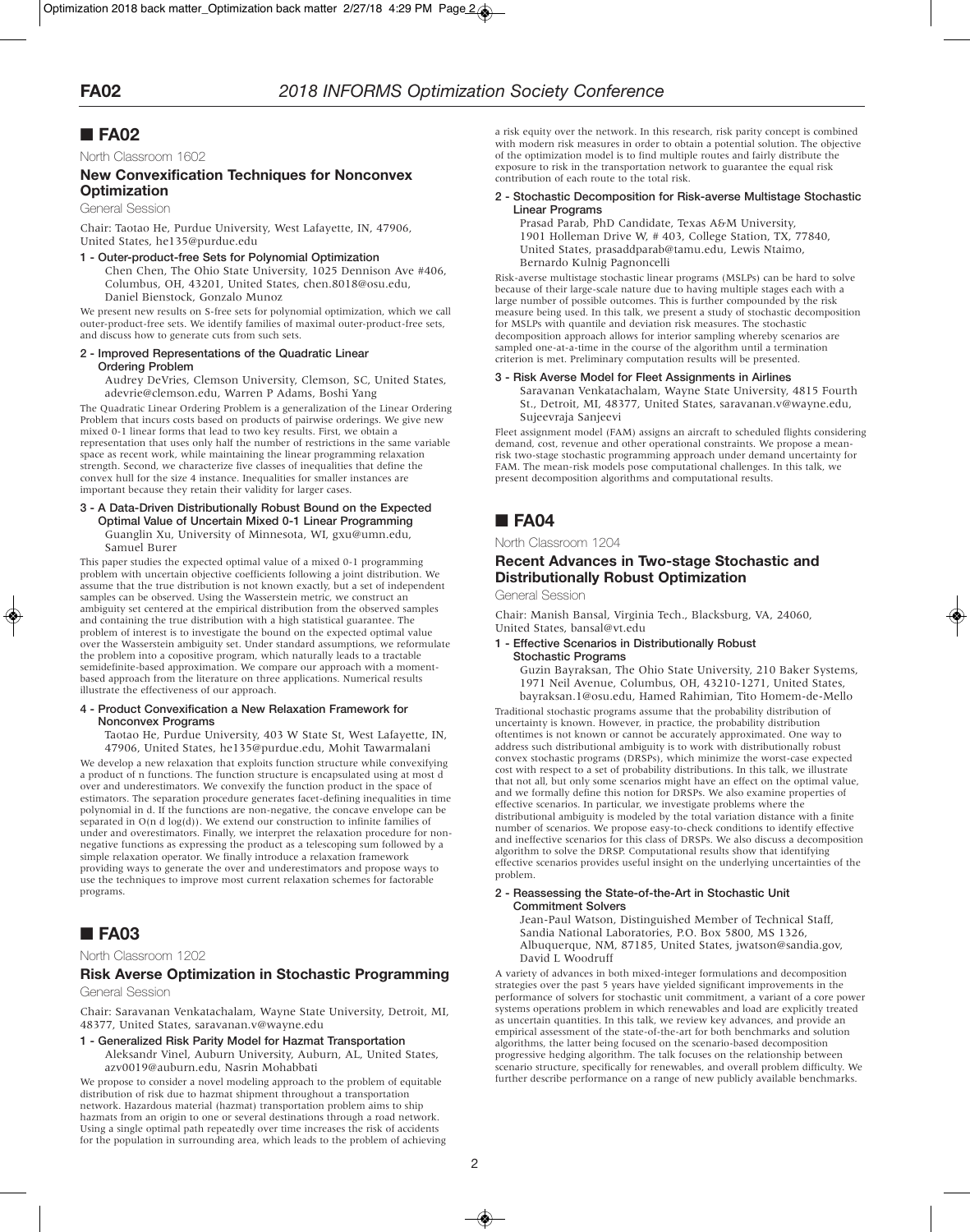### **3 - Decomposition Algorithms for Two-stage Distributionally Robust Mixed Binary Programs**

Manish Bansal, Assistant Professor, Virginia Tech., 227 Durham Hall, 1145 Perry Street, Apt 307, Blacksburg, VA,

24060, United States, bansal@vt.edu

We present first decomposition algorithm to solve two-stage distributionally robust mixed binary problems (TSDR-MBPs) where the random parameters follow the worst-case distribution belonging to an uncertainty set of probability distributions. We investigate conditions and families of uncertainty set for which our algorithm is finitely convergent. In addition, we present a cutting surface algorithm to solve TSDR-MBPs. We computationally evaluate the performance of our algorithms in solving distributionally robust versions of a few instances from the Stochastic Integer Programming Library, in particular stochastic server location and stochastic multiple binary knapsack problem instances.

# ■ **FA05**

North Classroom 2001

### **Optimization on Graphs**

General Session

Chair: Eugene Lykhovyd, Texas A&M University, 3131 TAMU, College Station, TX, 77843, United States, lykhovyd@tamu.edu

**1 - Solving the Maximum Independent Union of Cliques Problem via Polynomial Binary Optimization**

Seyedmohammadhossein Hosseinian, Texas A&M University, 3131 TAMU, College Station, TX, 77843-3131, United States, hosseinian@tamu.edu, Sergiy Butenko

Given a simple and undirected graph, the maximum Independent Union of Cliques (IUC) problem is to find a subset of vertices such that every connected component of the induced subgraph is complete. This problem is equivalent to the maximum -cluster problem without connectivity constraint for =1, which has application in graph clustering and social network analysis. It is known that the maximum clique problem can be formulated as the maximum 1-cluster problem, hence the maximum IUC problem can also be viewed as a relaxation of the maximum clique problem. We consider an unconstrained polynomial formulation of this problem, and present a heuristic approach based on the new formulation. Result of numerical experiments are also presented.

### **2 - Network Connectivity Assessment and Enhancement** Maggie Cheng, PhD, New Jersey Institute of Technology,

Newark, NJ, United States, maggie.cheng@njit.edu

We consider the network connectivity problem in a wireless ad hoc network. Network connectivity is measured by the conductance of the network, also called the Cheeger constant of the graph. A partition algorithm based on this measure is developed that divides the network at the bottleneck area. After the network is bisected, a relay node may be deployed between the two parts to increase the conductance of the network. The relay node deployment problem is formulated as an integer linear program to maximize the number of connections between the nodes on the two sides of the cut, and then a convex optimization algorithm is used to find the precise location of the relay node, which is within the convex hull defined by the radio transmission ranges of all the nodes that can connect to the relay node. The relay node significantly relieves the bottleneck, and the graph connectivity measured by other metrics such as the widely used Fiedler value are also increased.

### **3 - Independent Unions in Uniform Random Graphs**

Eugene Lykhovyd, Texas A&M University, 3131 TAMU, Industrial Engineering, College Station, TX, 77843, United States, lykhovyd@tamu.edu, Sergiy Butenko

The independent union in a simple, undirected graph is a subset of vertices where every connected component satisfies a certain property, e.g., Independent Union of Cliques is a subset of vertices where every connected component is a clique. We study the maximum independent union problem in uniform random graphs. We provide criteria on a property such that the maximum subgraph has a logarithmic upper bound. This result extends the classical result about the size of maximum clique in uniform random graphs.

### ■ **FA06**

North Classroom 2002

### **Optimization on Social Networks**

General Session

Chair: Rui Zhang, University of Colorado Boulder, Boulder, CO, 80309, United States, rui.zhang@colorado.edu

### **1 - An Upper-bounding Technique for the Maximum Quasi-clique Problem**

Balabhaskar Balasundaram, Associate Professor, Oklahoma State University, 322 Engineering North, Stillwater, OK, 74078, United States, baski@okstate.edu, Zhuqi Miao

A quasi-clique is a density-based clique relaxation, defined as a subset of vertices that induce a subgraph with edge density at least gamma belonging to the interval [0,1]. If gamma equals one, this definition corresponds to a classical clique. If gamma is strictly less than one, it relaxes the requirement of all possible edges in the clique definition. Quasi-cliques have been used to detect dense clusters in graph-based data mining, especially in large-scale, error-prone data sets in which the clique model can be overly restrictive. The maximum quasiclique problem, which seeks a quasi-clique of maximum cardinality from a given graph, can be formulated as a mathematical program with a linear objective function and a single quadratic constraint in binary variables. This talk will discuss a Lagrangian dual based upper-bounding technique. The tightness of the bounds that result will be compared to what can be obtained using linear mixedinteger programming reformulations of the aforementioned quadratically constrained formulation. The implications for solving the maximum quasi-clique problem will also be discussed.

#### **2 - Algorithms for the Maximum Edge Weight Clique Problem** Dalila Martins Fontes, Universidade do Porto, Porto, Portugal, fontes@fep.up.pt, Sergiy Butenko, Seyed Mohammadreza Hosseinian

Given an edge-weighted graph, the maximum edge weight clique (MEWC) problem is to find a clique that maximizes the sum of edge weights within the corresponding complete subgraph. This problem generalizes the classical maximum clique problem and finds many real-world applications. We propose exact and heuristic algorithms for the MEWC problem and report the results of numerical experiments with the proposed approaches.

#### **3 - Chance-constrained Combinatorial Optimization with a Probability Oracle and its Application to Probabilistic Set Covering**

Simge Kucukyavuz, University of Washington, Box 352650, Industrial & Systems Engineering, Seattle, WA, 98195, United States, simge@uw.edu, Hao-Hsiang Wu

A chance-constrained combinatorial optimization problem (CCOP) aims to find a minimum cost selection of binary decisions, which satisfies a constraint with high probability. Suppose that we have an oracle that can compute the probability of satisfying the constraint exactly. Using this oracle, we propose a general method for solving CCOP chance-constrained problem exactly. In addition, if CCOP is solved by a sampling-based approach, the oracle can be used as a tool for checking and fixing the feasibility of the resulting solution. To demonstrate the effectiveness of the proposed methods, we apply them to an NP-hard probabilistic set covering problem motivated by a problem in social networks, which admits a polynomial-time exact probability oracle.

### **4 - Generalizations of the Dominating Set Problem on Social Networks**

Rui Zhang, University of Colorado Boulder, Boulder, CO, 80309, United States, rui.zhang@colorado.edu

The positive influence dominating set problem is a generalization of the dominating set problem that arises on social networks. First, we show that it can be solved in linear time on trees. Next, we provide a tight and compact extended formulation, and derive a complete description of its polytope on trees. The formulation is also valid on general graphs, thus providing a new and stronger one. Facet defining conditions for the new inequalities are provided. A computational study is conducted.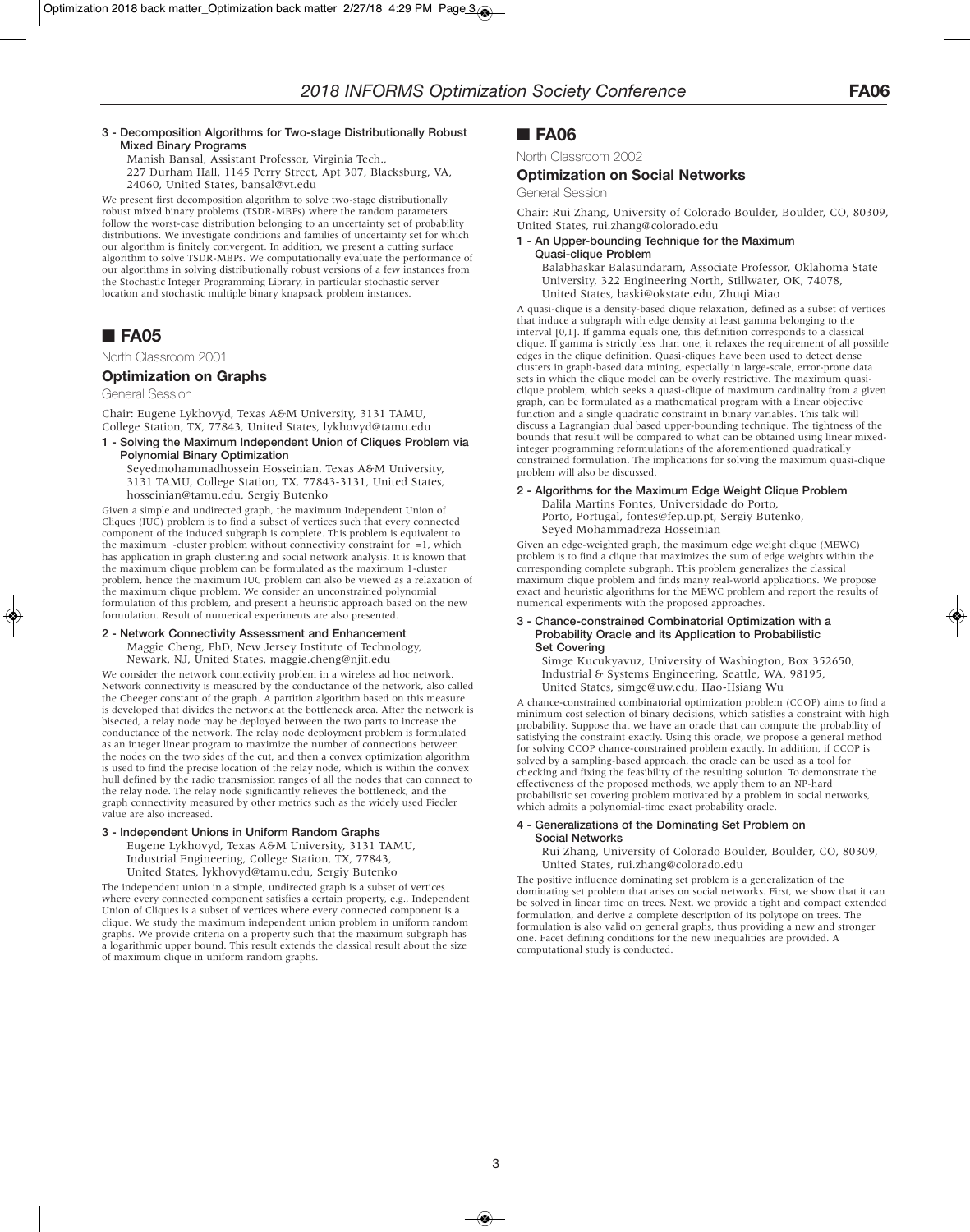### North Classroom 3004

### **Underground Mining Applications**

General Session

Chair: Alexandra M. Newman, Colorado School of Mines, Golden, CO, 80401, United States, anewman@mines.edu

### **1 - Production Scheduling in Underground Mining Operations Incorporating Heat Loads**

Oluwaseun Babatunde Ogunmodede, Colorado School of Mines, 7216 Winter Ridge Drive, Castle Pines, CO, 80108, United States, setotravel@gmail.com

Mine production scheduling determines when, if ever, notional threedimensional blocks of ore should be extracted. The accumulation of heat in the tunnels where operators are extracting ore is a major consideration when designing a ventilation system and, often, the production scheduling and ventilation decisions are not made in concert. Rather, heat limitations are largely ignored despite contributors to heat output such as: (i) the equipment used for underground activities, e.g., development, extraction, and backfilling; (ii) auto compression; (iii) broken rock; and (iv) strata rock. We incorporate heat considerations into a resource-constrained production scheduling model using knapsack constraints. The model maximizes net present value subject to additional constraints on precedence and other limiting factors — mill and extraction capacities. The model produces more realistic schedules that could increase revenue by lowering ventilation costs for the mine— specifically, refrigeration costs influenced by the location of fans throughout the mine.

### **2 - Optimizing Truck Dispatching Decisions in Open-pit Mining using Integer Programming**

Amanda Smith, University of Wisconsin-Madison, 1513 University Ave, Madison, WI, 53706, United States, amanda.smith@wisc.edu, Jeff T Linderoth, James Luedtke

We propose a novel approach to the open-pit mining truck dispatching problem that employs mixed-integer programming (MIP). The truck dispatching problem seeks to determine how trucks should be routed through the mine as they become available. Among the challenges of the dispatching problem is the need to make decisions in real-time for the constantly changing system. In addition, the dispatching problem attempts to balance the distinct (and potentially competing) objectives of meeting processing and mining targets and maintaining grade targets at the processing sites. We propose an optimization-driven approach to solving the dispatching problem in the form of a MIP model. The model is difficult to solve directly within time constraints due to its large size. Therefore, we propose a heuristic algorithm to quickly produce high quality feasible solutions to the model. We also propose two competing dispatching policies that match dispatching decisions to average flow rate targets obtained from a nonlinear flow-rate model. To evaluate the dispatching policies, we embed them in a discrete-event simulation of an open-pit mine. We conclude with computational results demonstrating how each policy performs on open-pit mines with different characteristics.

## **3 - Optimal Transition From Top-down to Bottom-up Mining**

Peter Nesbitt, Major, United Stated Army, Golden, CO, United States, nesbitt@mymail.mines.edu, Levente Sipeki

Underground mining requires complex sequencing of activities that depend on the depth of the deposit, distribution of the ore, and the mining method(s). For deposits that extend deep underground, the mining method most profitable at the highest vertical level may not be the most profitable at the deepest level. We consider two mining methods- top-down open stoping (in which mining starts at the highest vertical level of extraction, but the percentage of extraction decreases with each vertical level) and bottom-up stoping with backfilling (in which the percentage of extraction remains favorably high, but excavation begins later at the deepest level first). These methods offer competing advantages regarding time to extraction and overall extraction rate. However, there is no industry standard regarding which method maximizes profitability over the life of the mine. We present an optimization-based heuristic that determines a schedule, including method of extraction, while incorporating the rules on viable extraction sequences. Our methodology consists of (i) preprocessing, (ii) integer programming, and (iii) a heuristic. This hybrid mining approach benefits mining companies by better informing strategic plans with regard to higher expected value.

### ■ **FA08**

North Classroom 3210

### **Health Care**

### Contributed Session

Chair: Nalan Gulpinar, Warwick Business School, Scarman Road, Coventry, CV4 7AL, United Kingdom, nalan.gulpinar@ubs.ac.uk

#### **1 - A Methodology to Schedule Combination Appointments for a System of Facilities: A Case Study of a Radiology Department** Papiya Bhattacharjee, Xavier Institute of Management Bhubaneswar, Studio Apartment 112, Xavier Institute of Management, Xavier Square, Jayadev Vihar, Bhubaneswar, 751013, India, papiya2506@gmail.com

In service systems with multiple facilities, such as hospitals, customers/patients often seek appointments for more than one facility on the same day. However, the scheduling of appointments in each of these facilities is usually performed in isolation, without considering interactions among the facilities and the overall performance of the system and the satisfaction of patients. The research work presented in this paper makes an attempt to identify the appropriate scheduling rules while assigning appointment times to patients seeking appointments for more than one facility (in this paper, such appointments are referred to as combination appointments). Based on the evaluation of a number of scheduling alternatives through simulation experiments, this paper proposes a methodology for scheduling combination appointments. The methodology is illustrated with the help of a case study of a Radiology department where the combination appointments for some of the facilities is very common.

### **2 - Paraspinal Muscle Segmentation in CT and MR Images using Interval Methods**

Mengyi Ying, Assistant Professor, University of North Georgia, Newton Oakes Ctr.212D,82 College Circle, Dahlonega, GA, 30597, United States, mying@ung.edu

Paraspinal muscles support the spine and are the source of movement force. The size, shape, density and volume of the paraspinal muscles cross section area (CSA) are affected by many factors, such as age, health condition, exercise, and low back pain. It is invaluable to segment the paraspinal muscle regions in images in order to measure and study them. Manual measurements of paraspinal muscle CSA and volume in CT and MR images are inaccurate and time consuming. In this proposed project, the Interval branch and bound methods (Interval methods) will be implemented by a mutual information-driven atlasbased image registration algorithm in order to segment the muscle regions in CT and MR images automatically. The Interval methods will be the add-on acceleration strategies to target a better solution, reduce the time consumed and the use of computer CPU memory. The optimal results can be used to evaluate tissue injury and post-operative back muscle atrophy of patients. Further applications of the algorithm obtained in the study can facilitate diagnosis of spine related problems of old patients and/or patients with low back pain.

### **3 - Restructuring Existing Ward Structures at a Public Hospital**

Nalan Gulpinar, University of Warwick, Gibbet Hill Road, Coventry, CV4 7AL, United Kingdom, nalan.gulpinar@wbs.ac.uk, Sebastian Rachuba, Elvan Gokalp

Ward structures and sizes at hospitals have grown historically and only few changes are made to the allocation of beds to wards and departments. Although restructuring of existing allocations appears to be promising towards a more efficient bed utilisation, the resulting changes cause disruption and would affect daily working practice. With more changes to an existing allocation, an increasing amount of organizational changes will become necessary which will likely affect the effectiveness of service delivery, although cost savings might be significant. In this paper, we present a two-stage stochastic optimisation model for the ward restructuring problem at a public hospital. The effects of restructuring are demonstrated in a case study using real world data. We analyse the trade-offs between restructuring effort, the resulting costs and the quality of new structures. Finally, both operational and managerial implications of our research are discussed.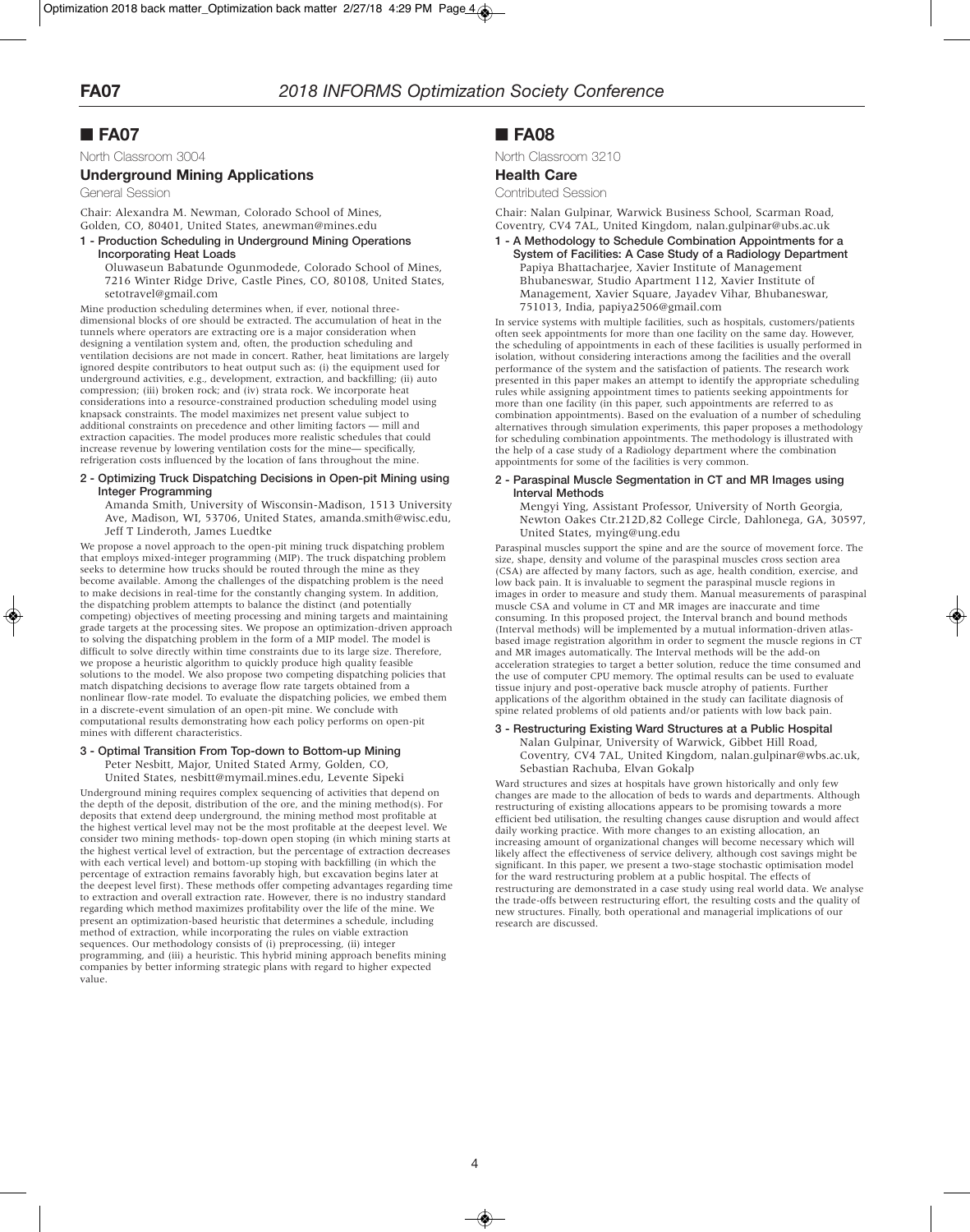Student Commons 1500

### **Statistical Optimization: Computational and Statistical Tradeoffs**

General Session

Chair: Hongcheng Liu, PhD, University of Florida, Gainesville, FL, 32611, United States, liu.h@ufl.edu

**1 - High Dimensional Statistical Learning Problem with Grouped Folded Concave Penalty**

Xue Wang, Pennsylvania State University, 310 S Barnard Street, 240 Leonhard, University Park, PA, 16802, United States, wxie91@gmail.com, Yao Tao, Hongcheng Liu

We consider the problem of selecting grouped variables (factors) for accurate prediction in the high-dimensional statistical learning problem. Such a problem arises naturally in many practical situations. The traditional approach involves Lasso type penalty and may yield a solution with the sub-optimal statistical performance. In this paper, we replace the Lasso type penalty with grouped folded concave penalty. We show that under mild conditions our model can guarantee the solution with the optimal statistical performance theoretically. We also develop an efficient coordinate descent algorithm as the solution scheme. Numerical tests validate the effectiveness of our approach.

### **2 - Exponential Error Rates of Semidefinite Programming for Block Models**

Yingjie Fei, Cornell University, Ithaca, NY, United States, yf275@cornell.edu, Yudong Chen

We consider the community detection problem under the Stochastic and Censored Block Models. We show that the semidefinite programming (SDP) formulation for this problem achieves an error rate that decays exponentially in the signal-to-noise ratio. Significantly, even though we are estimating a combinatorial structure by solving a continuous optimization problem, this error rate is achieved by the SDP itself without any further pre/post-processing or rounding. Our results improve upon existing polynomially-decaying error bounds obtained via the Grothendieck's inequality. The analysis highlights the implicit regularization effect of the SDP, and its robustness in the sparse graph regime. If time permits, we will also discuss our recent results on the Gaussian Mixture Model.

### **3 - Accelerated Cubic Regularization of Sub-Sampled Newton Method for Sum-of-Nonconvex Optimization**

Tianyi Lin, University of California, Berkeley, 407, Cornell Avenue, Unit 11, Albany, CA, 94706, United States,

darren.august.ty@gmail.com, Xi Chen, Bo Jiang, Shuzhong Zhang We consider variants of adaptive cubic regularization methods for sum-of-nonconvex optimization, in which the Hessian matrix is approximated via random sampling strategies. Under the assumption that the sub-problems can be solved approximately, we establish overall iteration complexity bounds for two newly proposed algorithms to obtain an \$\epsilon\$-optimal solution. In specific, we show that the standard and accelerated adaptive cubic regularization method achieves an iteration complexity in the order of \$O(1/\epsilon^2)\$ and \$O(1/\epsilon^3)\$ which matches that of the original corresponding cubic regularization method assuming the availability of the exact Hessian information and the Lipschitz constants, and the global solution of the sub-problems. The statistical sampling complexity is also provided under both uniform and nonuniform sub-sampling strategies. Our numerical experiment results show a clear effect of acceleration displayed in the adaptive Newton's method with cubic regularization on a set of regularized logistic regression instances.

### **4 - Second-order Necessary Optimality Condition and Its Implications in High-dimensional Statistical Learning with Linear Constraints**

Hongcheng Liu, University of Florida, Gainesville, FL, 32611, United States, liu.h@ufl.edu

This presentation is concerned with the computational and statistical complexities involved in the folded concave penalized high-dimensional Mestimation problems with linear constraints. We show that certain local solutions which satisfy a certain second-order necessary optimality condition yield desirable statistical performance; exponential growth of dimensionality can be compensated by polynomially increasing the sample size. The desired local solutions admit a pseudo-polynomial-time algorithm that only employs partial information on the Hessian matrix.

## ■ **FA10**

Student Commons 1600

### **Optimization for Statistical Learning**

General Session

Chair: Sam Davanloo Tajbakhsh, Ohio State University, Columbus, OH, 43210, United States, sam.tajbakhsh@gmail.com

### **1 - Factor Analysis via Modern Optimization**

Rahul Mazumder, Massachusetts Institute of Technology, Sloan School of Management, 100 Main Street, Cambridge, MA, 02139, United States, rahulmaz@mit.edu

Factor analysis, a classical multivariate statistical technique is popularly used as a fundamental tool for dimensionality reduction in statistics, econometrics and related disciplines. Estimation is often carried out via the Maximum Likelihood (ML) method, which seeks to estimate the best positive definite covariance matrix that can be decomposed as the sum of a low-rank positive semidefinite matrix and a diagonal matrix with positive entries. The associated optimization problem, central to ML is a difficult nonconvex optimization problem with rank constraints; and little is known about its computational propertie.This motivates our investigation. We reformulate the low-rank Factor Analysis problem as a nonlinear nonsmooth Semidefinite Optimization problem. We study various structural properties of this problem and propose fast and scalable algorithms employing techniques in modern nonlinear optimization to obtain high quality solutions for the task of ML estimation. Our approach has computational guarantees, gracefully scales to large problems, is applicable to situations where the sample covariance matrix is rank deficient and adapts to variants of the ML problem with additional constraints on the problem parameters. Our numerical experiments validate the usefulness of our approach over existing state-of-the-art approaches for low-rank ML.

### **2 - Taming Nonconvexity with Data**

Zhaoran Wang, Northwestern University, Evanston, IL, United States, zhaoranwang@gmail.com

Nonconvex optimization is becoming one of the most powerful workhorses of data science and artificial intelligence. Compared with convex optimization, it enjoys superior statistical accuracy, computational efficiency, and modeling flexibility in numerous modern settings. However, the empirical success of nonconvex optimization largely eludes the reach of classical statistical and optimization theory, which prohibits us from designing more efficient algorithms in a principled manner. In this talk, I will illustrate how statistical thinking enables us to harness the power of nonconvex optimization. In specific, I will present an algorithmic framework for exploiting the latent geometry induced by the randomness of data. By integrating three new global exploration metaalgorithms — namely, homotopy continuation, tightening after relaxation, and noise regularization — with local search heuristics — such as the variants of gradient descent — this unified framework leads to new nonconvex optimization algorithms for a broad variety of challenging learning problems. In particular, these algorithms enjoy provably optimal statistical accuracy and computational efficiency, and moreover, lead to new scientific discoveries. Time permitting, I will discuss an interesting "more data, less computation" phenomenon, which arises from nonconvex optimization, but generalizes to even more algorithms.

#### **3 - Solving Large Scale Linear Programs in Adaptive Enrichment Clinical Trial Design**

Hongbo Dong, Washington State University, Pullman, WA, 99163-5142, United States,

We consider the approach of adaptive enrichment design for clinical trial design, an especially flexible trial design framework that allows trial administrators to change patient enrollment rules during the trials. A recent work (Rosenblum, Fang and Liu, 2017) shows substantial gain (in statistical as well as economic aspects) by applying optimization techniques in adaptive enrichment design. A large scale linear programming (LP) model is formulated to solve the design problem with two planning stages and two subpopulations. We develop specialized algorithms for this LP model exploiting its dual formulation. Preliminary computational results showing significant speed-up over off-the-shelf standard solvers. We will discuss approaches for solving problems in even larger scales with more planning stages and subpopulations. '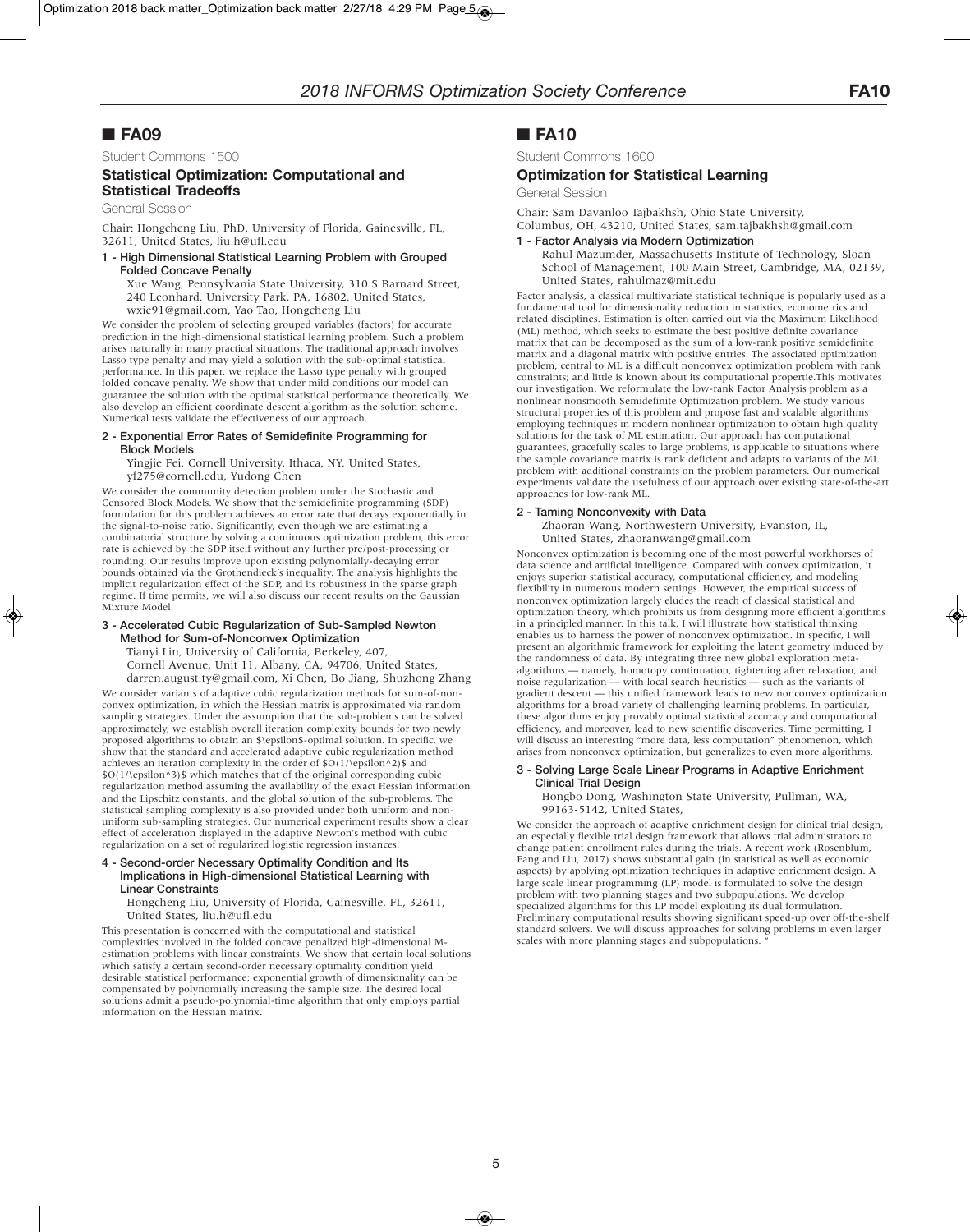Student Commons 2500

### **Advances in Mixed-Integer Formulations**

General Session

Chair: Joey Huchette, MIT, Cambridge, MA, 02139, United States, huchette@mit.edu

### **1 - Extended Formulations and Outer Approximation in Mixed-integer Nonlinear Optimization**

Christopher D. Coey, MIT, 10 Magazine Street, Cambridge, MA, 02139, United States, coey@mit.edu, Juan Pablo Vielma

We present some developments in mixed-integer convex conic optimization and showcase our open-source solver Pajarito (joint work with Miles Lubin). Outside the conic regime, we present "symmetric" extended formulations for factorable nonlinear problems, and demonstrate how these may be useful in nonconvex global optimization.

### **2 - BDD-based Cutting-plane Algorithms for Solving**

**Integer Programs**

Cole Smith, Clemson University, 110 Freeman Hall, Clemson, SC, 29634, United States, jcsmith@clemson.edu, Leonardo Lozano, David Bergman

In this talk, we examine a range of modeling approaches that decompose an optimization problem into several interdependent binary decision diagrams (BDDs). In the applications we consider, solving the original optimization problem is tantamount to solving a so-called consistent shortest path problem (CSSP) over the BDDs. The CSSP seeks a set of paths across the BDDs whose total cost is minimized, and which satisfy certain "consistency" side constraints that model consistent variable choices in the original variable space. We first discuss the complexity of the CSSP problem itself, showing that in most cases the problem is strongly NP-hard, but that the problem becomes polynomially solvable in an important special case. For the polynomially solvable case, we derive the convex hull representation of the problem in the original variable space, and use the inequalities from that case to derive an effective cutting-plane approach to solving integer programs amenable to decomposition by BDDs. We close by briefly discussing the efficacy of this approach on two problem classes.

### **3 - Nonconvex Piecewise Linear Functions: Advanced Formulations and Simple Modeling Tools**

Joey Huchette, MIT, 77 Massachusetts Avenue, Cambridge, MA, 02139, United States, huchette@mit.edu

Piecewise linear functions are a central modeling primitive throughout optimization. In this work, we present novel mixed-integer programming (MIP) formulations for (nonconvex) piecewise linear functions. Leveraging recent advances in the systematic construction of MIP formulations for disjunctive sets, we derive new formulations for univariate functions using a geometric approach, and for bivariate functions using a combinatorial approach. All formulations derived are small (logarithmic in the number of piecewise segments of the function domain) and strong, and we present extensive computational experiments in which they offer substantial computational performance gains over existing approaches.

# ■ **FA12**

Student Commons 2504

## **Integer Programming**

General Session

Chair: Akshay Gupte, Clemson University, Clemson, SC, 29634-0975, United States, agupte@clemson.edu

#### **1 - Time-indexed Relaxations for the Online Bipartite Matching Problem**

Alejandro Toriello, Georgia Institute of Technology, 765 Ferst Drive NW, Atlanta, GA, 30332, United States, atoriello3@isye.gatech.edu, Alfredo Torrico

We study the i.i.d. online bipartite matching problem where one side of the bipartition is fixed and known in advance, while nodes from the other side appear one at a time as i.i.d. realizations of an underlying distribution, and must immediately be matched or discarded. We consider time-indexed relaxations of the set of achievable matching probabilities, introduce complete subgraph inequalities, show how they theoretically dominate inequalities from a lowerdimensional relaxation presented in previous work, and discuss when they are facet-defining. We finally present a computational study to demonstrate the empirical quality of the new relaxations and the heuristic policies they imply.

#### **2 - Scenario Aggregation using Binary Decision Diagrams for Stochastic Programs with Endogenous Uncertainty** Carla Michini, University of Wisconsin Madison, 330 North Orchard Street, Madison, WI, 53715, United States, michini@wisc.edu, Utz-Uwe Haus, Marco Laumanns

Modeling decision-dependent scenario probabilities in stochastic programs is difficult and typically leads to large and highly non-linear models that are difficult to solve to optimality. We develop a new approach to obtain a compact representation of the recourse function using binary decision diagrams (BDDs). The resulting BDDs are then used to efficiently characterize the decisiondependent scenario probabilities by a set of linear inequalities. This construction corresponds to a factorization of the probability distribution and yields a reformulation of the stochastic program as a mixed 0-1 linear program, whose size (number of variables and constraints) is proportional to the size of the BDD (number of nodes). The approach is applicable to a large class of stochastic programs with multivariate binary scenario sets, such as stochastic network design, network reliability, and stochastic network interdiction problems. Computational results show that the BDD-based scenario representation reduces the size of the MILP reformulation significantly compared to previous approaches.

### **3 - Approximate Positive Correlated Distributions and Approximation Algorithms for D-optimal Design**

Weijun Xie, Virginia Tech, Blacksburg, VA, 24060, United States, wxie@vt.edu, Mohit Singh

Experimental design is a classical problem in statistics and has also found new applications in machine learning. In the experimental design problem, the aim is to estimate an unknown vector x in m-dimensions from linear measurements where a Gaussian noise is introduced in each measurement. The goal is to pick k out of the given n experiments so as to make the most accurate estimate of the unknown parameter x. Given a set S of chosen experiments, the most likelihood estimate x' can be obtained by a least squares computation. One of the robust measures of error estimation is the D-optimality criterion which aims to minimize the generalized variance of the estimator. This corresponds to minimizing the volume of the standard confidence ellipsoid for the estimation error x-x'. The problem gives rise to two natural variants depending on whether repetitions are allowed or not. The latter variant, while being more general, has also found applications in the geographical location of sensors. In this work, we first show that a 1/e-approximation for the D-optimal design problem with and without repetitions giving us the first constant factor approximation for the problem. We also consider the case when the number of experiments chosen is much larger than the dimension of the measurements and provide an asymptotically optimal approximation algorithm.

### **4 - Optimization Bounds from the Branching Dual**

Gerdus Benade, Carnegie Mellon University, 5000 Forbes Avenue, Pittsburgh, PA, 15213, United States, jbenade@andrew.cmu.edu

We present a general method for obtaining strong optimization bounds based on a concept of branching duality. It can be applied to combinatorial problems for which no useful integer programming model is available, and we illustrate this with the minimum bandwidth problem. The method strengthens a known bound for a given problem by formulating a dual problem whose feasible solutions are partial branching trees. We solve the dual problem with a ``worst-bound'' local search heuristic that explores neighboring partial trees. After establishing general properties of the heuristic, we show that it substantially improves known combinatorial bounds for the minimum bandwidth problem with a modest amount of computation.

# ■ **FA13**

Student Commons 2600

### **Distributed Optimization and Large Scale Machine Learning**

General Session

Chair: Peter Richtarik, King Abdullah University of Science and Technology, 6317 James Clerk Maxwell Building, Jeddah, Saudi Arabia, Peter.Richtarik@kaust.edu.sa,

#### **1 - Coordinate Descent Methods**

Mert Gurbuzbalaban, Rutgers University, 100 Rockafeller Rd, Piscataway, NJ, 08854, United States, mg1366@business.rutgers.edu

The coordinate descent (CD) methods have seen a resurgence of recent interest because of their applicability in machine learning as well as large scale data analysis and superior empirical performance. CD methods have two variants, cyclic coordinate descent (CCD) and randomized coordinate descent (RCD) which are deterministic and randomized versions of the CD methods. In light of the recent results in the literature, there is a large gap between the theory and practice of CCD methods, in particular existing theoretical guarantees for CCD are far worse than RCD despite the fact that CCD works often well in practice. In the first part of the talk, we provide problem classes in quadratic optimization for which CCD (or CD with any deterministic order) is provably faster than RCD in terms of asymptotic worst-case convergence and we quantify the improvement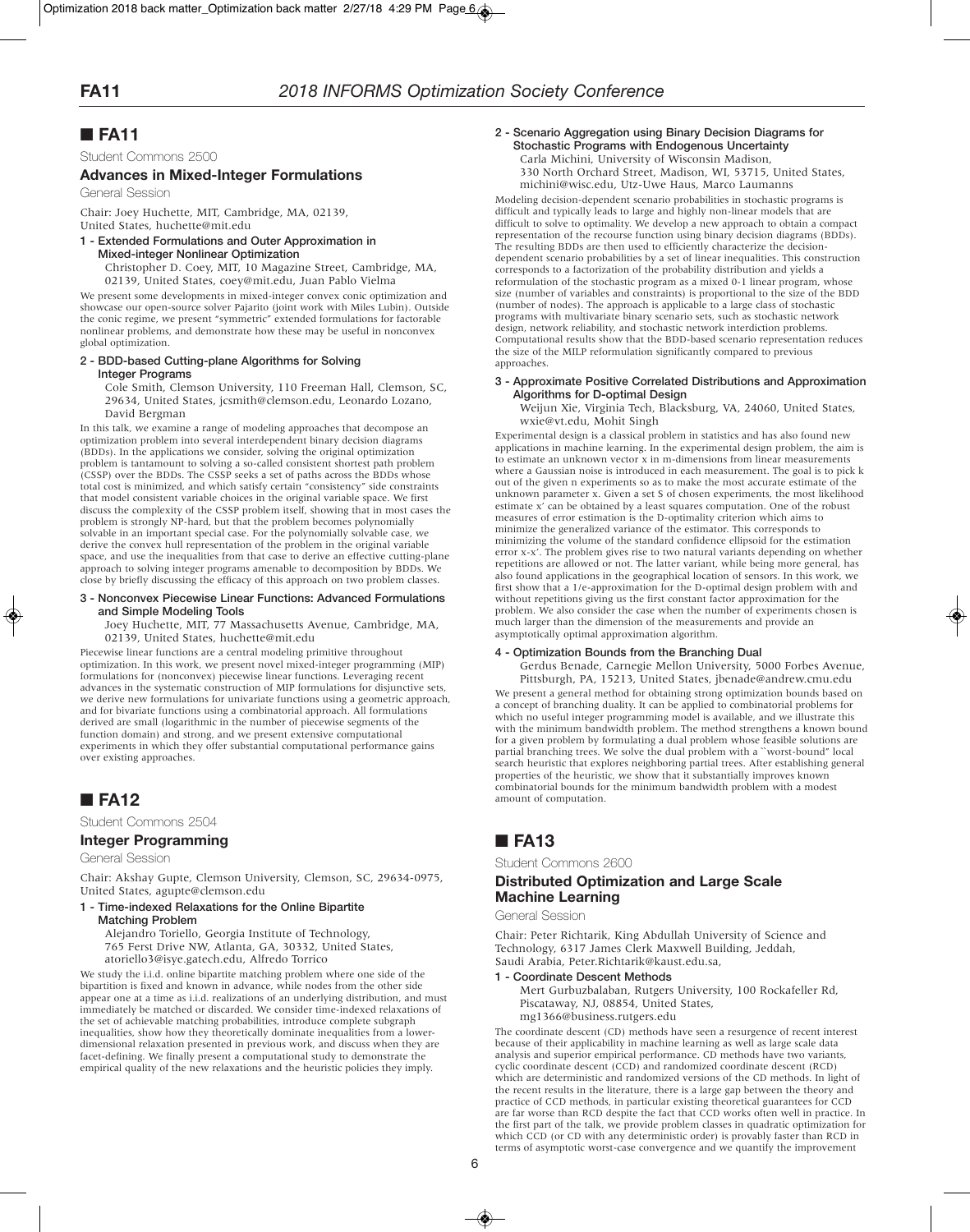compared to RCD depending on the order chosen to update the coordinates in CCD. We also provide some lower bounds on the performance of CCD by characterizing the best order and discuss applications to the Kaczmarz method for solving Laplacian linear systems and spectral clustering problems over graphs. In the second part of the talk, we develop a distributed algorithm for computing effective resistances in an undirected graph based on the Kaczmarz method. The effective resistance between a pair of nodes in a weighted undirected graph is a key quantity of interest in many applications, defined as the potential difference induced between them when a unit current is injected at the first node and extracted at the second node, treating edge weights as the conductance values of edges. We show that our algorithm is efficient in terms of local communications with a global linear rate and discuss applications to continuous-time averaging over networks and solving Laplacian linear systems.

**2 - More Iterations Per Second Same Quality Why Asynchronous Algorithms May Drastically Outperform Traditional Ones** Robert Hannah, UCLA, Los Angeles, CA, United States, RobertHannah89@math.ucla.edu, Wotao Yin

In this talk, we present the first strong theoretical evidence that asynchronousparallel algorithms may drastically outperform traditional ones. Asynchronous algorithms overcome costly synchronization penalty by having nodes compute updates with the most recent data available, rather than waiting for all nodes to complete their computation. However, this means that the solution vector is updated with outdated information. Until now, how many additional iterations that asynchronous algorithms need to compensate for this outdatedness has been an open question. We prove our thesis with a series of results. We first use renewal theory to show how many factors cause asynchronous algorithms to complete "more iterations per second". We then prove the first sharp iteration complexity results for a variety of synchronous algorithms (including randomized block gradient descent, block proximal gradient, etc.) so that we can make a fair comparison to asynchronous algorithms. Finally, we prove that the iteration complexity of the asynchronous counterparts of these algorithms is only negligibly higher, meaning asynchronous iterations are of the "same quality". Taking these factors together, we can conclude that many asynchronous algorithms may drastically outperform traditional ones. We also present a similar result for accelerated block gradient descent.

**3 - Asynchronous Distributed Optimization with Unbounded Delays** Konstantin Mishchenko, King Abdullah University of Science and Technology, Thuwal, Jeddah, 23955, Saudi Arabia, konstantin.mishchenko@kaust.edu.sa, Jerome Malick, Franck Iutzeler

We develop and analyze a distributed algorithm for solving convex learning optimization problems. This algorithm is particularly well-suited for large-scale machine learning as it relies on shared-nothing memories and asynchronous communications with a master machine. Unlike many existing methods, the algorithm is adjustable to various levels of communication cost, machines computational power, and data distribution evenness. A unique feature is that the learning rate does not depend on communication delays nor number of machines, which is highly desirable for scalability. We prove that the algorithm converges in general convex case with linear speedup under strong convexity assumption.

# **Friday, 10:30AM - 11:20AM**

# ■ **Plenary I**

Student Commons 2600

### **Non-convex Non-optimization**

Plenary Session

### **1 - Non-convex Non-optimization**

Moritz Hardt, Google and University of California, Berkeley, Berkeley, CA, 9, United States, hardt@berkeley.edu

Recent progress in machine learning highlights at least two conceptual and technical challenges for optimization research. One is to understand how different model architectures—-equivalent in expressivity—-affect the difficulty of non-convex optimization. The other is how external criteria, such as out-ofsample generalization, interact with the choice of optimization algorithm. We discuss some emerging theory addressing these intriguing problems, while emphasizing the many challenges that remain.

# **Friday, 11:30AM - 1:00PM**

## ■ **FB01**

North Classroom 1806

### **New Advances in Stochastic and Nonlinear Optimization**

General Session

Chair: Uday Shanbhag, Pennsylvania State University, University Park, PA, 16802, United States, udaybag@psu.edu

#### **1 - Dynamic Stochastic Approximation for Multi-stage Stochastic Optimization**

Zhiqiang Zhou, ISyE GA Tech, 755 Ferst Drive, NW, Atlanta, GA, 30332, United States, zzhou71@gatech.edu, Guanghui Lan

In this talk, we consider multi-stage stochastic optimization problems with convex objectives and conic constraints at each stage. We present a new stochastic first-order method, namely the dynamic stochastic approximation (DSA) algorithm, for solving these types of stochastic optimization problems. We show that DSA can achieve an optimal O (1 /\epsilon^4 ) rate of convergence in terms of the total number of required scenarios when applied to a three-stage stochastic optimization problem. We further show that this rate of convergence can be improved to O (1 /\epsilon^2) when the objective function is strongly convex. We also discuss variants of DSA for solving more general multi-stage stochastic optimization problems with the number of stages T > 3. The developed DSA algorithms only need to go through the scenario tree once in order to compute an \epsilon-solution of the multi-stage stochastic optimization problem. As a result, the memory required by DSA only grows linearly with respect to the number of stages. To the best of our knowledge, this is the first time that stochastic approximation type methods are generalized for multi-stage stochastic optimization with  $T \geq 3$ .

### **2 - A Randomized Block Proximal Stochastic Gradient Method for Nonconvex Nonsmooth Stochastic Optimization**

Jinlong Lei, Pennsylvania State University, State College, PA, United States, jxl800@psu.edu, Uday V. Shanbhag

This work considers the minimization a nonconvex nonsmooth function, which is the sum of a expectation-valued smooth possibly nonconvex function and a separable convex nonsmooth regularizer. We design a randomized block proximal stochastic gradient algorithm, in which at each iteration, a single block is randomly chosen toinitiate an update while the other blocks keep invariant. The selected block updates its estimates bya novel proximal stochastic gradient method, in which a variable number of sampled gradients is used. By appropriately chosen sample sizes, we prove that the iterates converge almost surelyto the stationary points. Besides, we show that the mean-squared error of the gradient mapping metric is  $\mathcal{O}(1/K)$  \$ when the scheme is terminated in  $K\$  steps and is  $\mathcal{O}(1/\sqrt{M})\$  when the simulation budget of the sampled gradients is \$M\$. Furthermore, under the proximal Polyak-Lojasiewicz condition, when the variable sample size increases at a suitable selected geometric rate, we prove that the expectation of the optimality gap function diminishes at a geometric rate, which is the optimal deterministic rate.Besides, we show that the iteration complexities of the scheme in terms of the number of proximal operators and the sampled gradients for computing an \$\epsilon\$-accurate optimal solution are \$\mathcal{O}(\log(1/\epsilon))\$ and\$\mathcal{O}\left( (1/\epsilon)^{1+c} \right)\$, respectively, in which \$c=0\$ when  $n=1$ \$ leads to the {\em optimal bound \$\mathcal{O} (1/\epsilon) \$}, and \$c>0\$ when \$n\geq 2\$represents the positive cost of multiple blocks. Concerning the special case with a single block, the expectation-valued optimality gap is shown todiminish at a geometric rate with the number of proximal operator and achievethe optimal rate  $\mathcal{O}(\{ 1/M\})\$  in terms of the total simulation budget \$M.\$In addition, we consider the cyclic block-coordinate proximal stochastic gradient method and prove its almost sure convergencel.

**3 - Obtaining Deterministic Rates in Stochastic ADMM Schemes via a Variable Sample-size Technique**

Yue Xie, Pennsylvania State University, 445 Waupelani Dr, State College, PA, 16801, United States, yux111@psu.edu, Uday Shanbhag

We propose a stochastic variable sample-size ADMM scheme to resolve  $min[E[f(x,\lambda x)] + g(y) | Ax + By = b]$ . In this framework, at every step, the Lagrangian subproblem is constructed using an increasing sample size Nk. This allows for showing that the gap of convergence rate is closed between stochastic ADMM schemes and its deterministic counterpart. Furthermore, there is little or no loss in statistical accuracy. Notably, such avenues provide significant computational benefit over their single sample counterparts (  $\rm{Nk}=1,$  for all  $\rm{k}$  ).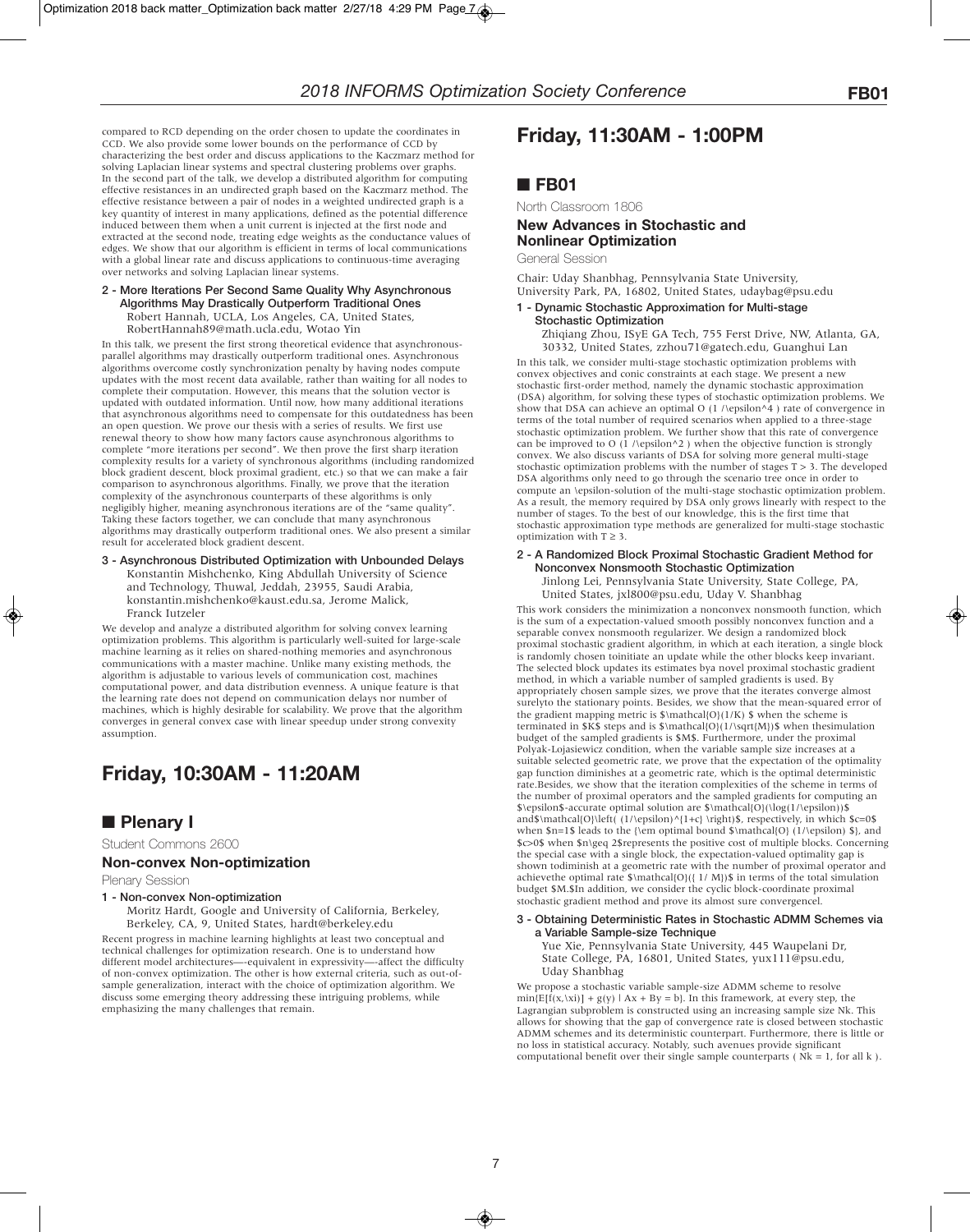**4 - Distributed Asynchronous Nonconvex Multiagent Optimization** Gesualdo Scutari, Purdue University, 384 Grissom Hall, 315 N. Grant Street, West Lafayette, IN, 47907, United States, gscutari@purdue.edu, Ying Sun, Ye Tian, Bin Du

We study distributed (constrained) nonconvex optimization over networks, modeled as time-invariant directed graphs. We introduced a novel asynchronous algorithmic framework whereby agents can compute and communicate independently at different times while using possibly outdated information. This reduces the waiting time for the slowest agent or longest communication delay and also eliminates the need for a global clock. The algorithm leverages a novel tracking mechanism aiming at estimating locally the average of agents' gradients, which is robust against asynchrony, outdated information, and packer losses. Convergence is proved under more realistic assumptions than those in the literature (available only for convex problems), in particular, always without the independence assumption between the agent's index updating and the age of the shared optimization variables being used in the update. Numerical results show the the proposed algorithm compares favorably with state-of-the-art methods on convex and nonconvex problems.

## ■ **FB02**

### North Classroom 1602

# **Theory and Applications of Global Optimization**

General Session

Chair: Emily Speakman, Otto von Guericke University, Magdeburg, 39106, Germany, emily.speakman@ovgu.de

**1 - Sparse Pseudoinverses via Relaxations of Moore-penrose** Victor Fuentes, University of Michigan, 1891 IOE Building, 1205 Beal Avenue, Ann Arbor, MI, 48109-2117, United States, vicfuen@umich.edu, Marcia Fampa, Jon Lee

Pseudoinverses are ubiquitous tools for handling over- and under-determined systems of equations. They are used for calculating least-squares solutions for over-determined systems and minimum-norm solutions for under-determined systems. For computational efficiency in the setting of large matrices, sparse pseudoinverses are highly desirable. Recently, sparse left- and rightpseudoinverses were introduced, using 1-norm minimization and linear programming. But a very classical pseudoinverse is the Moore-Penrose pseudoinverse. It is well known to be the unique solution of the four Moore-Penrose properties, and it enjoys other very nice attributes as well. Three of the Moore-Penrose properties are linear (in the input matrix), and one is a quadratic matrix equation. By enforcing or relaxing various combinations of the properties and using 1-norm minimization, we recently introduced several new sparse pseudo inverses. Omitting the quadratic Moore-Penrose property and enforcing various combinations of the linear Moore-Penrose properties, we are led to various linear-programming based sparse pseudo inverses with nice properties. We are developing and experimenting with many strategies for incorporating relaxations of the quadratic Moore-Penrose property; in particular, McCormick inequalities and semi-definite programming relaxations. Because of the heaviness of the semi-definite programming relaxation, we concentrate on several linearization schemes for further relaxing the semi-definiteness constraint. Initial results are promising.

### **2 - More Virtuous Smoothing**

Luze Xu, University of Michigan, 1205 Beal Avenue, Ann Arbor, MI, 48109-2117, United States, xuluze@umich.edu, Jon Lee, Daphne Skipper

In the context of global optimization of mixed-integer nonlinear optimization formulations, we consider smoothing univariate functions f that satisfy  $f(0) = 0$ . f is increasing and concave on  $[0, +\text{inf})$ , f is twice differentiable on all of  $(0, +\text{inf})$ , but f'(0) is undefined or intolerably large. The canonical examples are root functions  $f(w) := wp$ , for  $0 < p < 1$ . We consider the earlier approach of defining a smoothing function g that is identical with f on  $(d, +inf)$ , for some chosen  $d > 0$ , then replacing the part of f on [0,d] with a homogeneous cubic, matching f, f' and f'' at d. The parameter d is used to control the derivative at 0 (which controls it on all of [0,+inf) when g is concave). Our main results: (i) we weaken an earlier sufficient condition to give a necessary and sufficient condition for the piecewise function g to be increasing and concave; (ii) we give a general sufficient condition for  $g'(0)$  to be nondecreasing in the smoothing parameter d; (iii) we give a general sufficient condition for g to underestimate f; (iv) we give a general sufficient condition for g to dominate the simple `shift smoothing'  $h(w)$ :=  $f(w + lambda) - f(lambda)$  (lambda) (lambda > 0), when the parameters d and lambda are chosen "fairly" — i.e., so that  $g'(0) = h'(0)$ . In doing so, we solve two natural open problems of Lee and Skipper (2016), concerning (ii) and (iii) for root functions.

### **3 - The Discrete Moment Problem**

Christopher Ryan, University of Chicago, 5807 S Woodlawn Ave, Chicago, IL, 60637, United States, chris.ryan@chicagobooth.edu, Xi Chen, Simai He, Bo Jiang, Teng Zhang

The discrete moment problem is a foundational problem in distribution-free robust optimization, where the goal is to find a worst-case distribution that satisfies a given set of moments. This paper studies the discrete moment problems with additional ``shape constraints'' that guarantee the worst case distribution is either log-concave or has an increasing failure rate. These classes of shape constraints have not previously been studied in the literature, in part due to their inherent nonconvexities. Nonetheless, these classes of distributions are useful in practice. We characterize the structure of optimal extreme point distributions by developing new results in reverse convex optimization, a lesserknown tool previously employed in designing global optimization algorithms.We are able to show, for example, that an optimal extreme point solution to a moment problem with m moments and log-concave shape constraints is piecewise geometric with at most m pieces.Moreover, this structure allows us to design an exact algorithm for computing optimal solutions in a low-dimensional space of parameters. Moreover, we describe a computational approach to solving these low-dimensional problems, including numerical results for a representative set of instances.

#### **4 - On Branching-point Selection for Triple Products in Spatial Branch-and-bound: Using Mccormick Relaxations**

Emily Speakman, Otto von Guericke University, Universitatplatz 2, Magdeburg, 39106, United States, eespeakm@umich.edu, Jon Lee

Muliplying together three or more expressions occurs frequently in factorable global-optimization models. For these triple products, we present some analytic results regarding the choice of branching variable and branching point in the context of sBB for factorable formulations. Following the approach we previously introduced to compare various common relaxations associated with trilinear monomials, we use 4-dimensional volume as a comparison measure to evaluate the sBB choice of branching variable and branching point in this context. Here, we extend our earlier work in this area (which focused only on the Meyer and Floudas hull) to relaxations based on iterating McCormick inequalities.

# ■ **FB03**

North Classroom 1202

### **Dynamic Optimization under Uncertainty**

General Session

Chair: Vineet Goyal, Columbia University, 304 SW Mudd Building, 500w 120th Street, New York, NY, 10027, United States, vgoyal@ieor.columbia.edu

**1 - A Stochastic Integer Programming Perspective on Multi-Product Newsvendor Model with Substitutions** Weijun Xie, Assistant Professor, Virginia Tech, 205 Durham Hall

(MC 0118), 11, Blacksburg, VA, 24061, United States, wxie@vt.edu, Jie Zhang, Subhash Sarin

This paper studies a multi-product newsvendor model with customer-driven demand substitutions, where each product once run out of stock can be proportionally substituted by the others. This model has been widely studied in the literature, however, only very limited analytical properties have been discovered nor efficient solution approaches. This paper first completely characterizes the optimal order policy when the demand is known and reformulates the model as an integer program. When the demand is stochastic, we formulate the model as a two-stage stochastic integer program, derive several necessary optimality conditions, prove its submodularity property, and also develop a polynomial approximation algorithm with the performance guarantee. We further propose a tight upper bound via nonanticipativity dual, which is proven to be quite close to the true optimal and yields a good-quality feasible solution. Numerical studies demonstrate the effectiveness of the algorithms and interesting findings and managerial insights are obtained from a series of sensitivity analyses.

#### **2 - Beyond Worst-case: A Probabilistic Analysis of Affine Policies in Dynamic Robust Optimization**

Omar El Housni, Columbia University, New York, NY, 10027, United States, oe2148@columbia.edu, Vineet Goyal

Affine policies are widely used in dynamic optimization where computing an optimal adjustable solution is usually intractable. While the worst case performance of affine policies can be significantly bad, the empirical performance is observed to be near-optimal for a large class of problem instances. In this paper, we aim to address this stark-contrast. In particular, we consider a twostage dynamic robust optimization problem with linear covering constraints and uncertain right hand side and show that affine policies give a good approximation on random instances generated from a large class of distributions including the commonly used distributions such as uniform and Gaussian.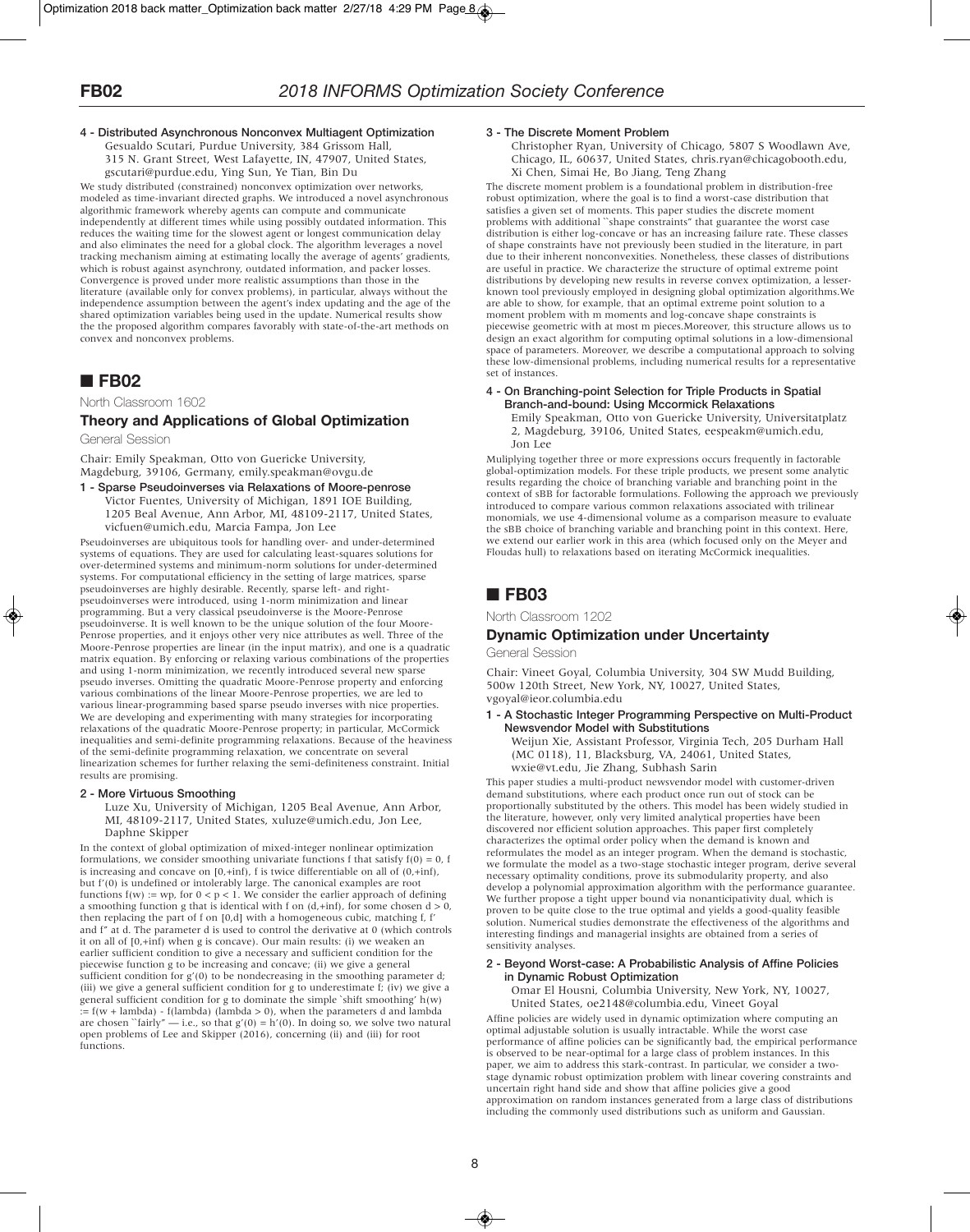### **3 - Optimization under Decision-dependent Uncertainty**

Omid Nohadani, Northwestern University, 2145 Sheridan Road, Technological Institute M233, Evanston, IL, 60208-3119, United States, nohadani@northwestern.edu, Kartikey Sharma

The efficacy of robust optimization spans a variety of settings with uncertainties bounded in predetermined sets. In many applications, uncertainties are affected by decisions and cannot be modeled with current frameworks. This paper takes a step towards generalizing robust optimization to problems with decisiondependent uncertainties. In general settings, we show these problems to be NPcomplete. To alleviate the computational inefficiencies, we introduce a class of uncertainty sets whose size depends on decisions. We propose reformulations that improve upon alternative standard linearization techniques. To illustrate the advantages of this framework, a shortest path problem is discussed, where the uncertain arc lengths are affected by decisions. Beyond the modeling and performance advantages, the proposed proactive uncertainty control also mitigates over conservatism of current robust optimization approaches.

# ■ **FB04**

### North Classroom 1204

### **Robust Optimization: Theory and Applications II** General Session

Chair: Ruiwei Jiang, University of Michigan, Ann Arbor, MI, United States, ruiwei@umich.edu

**1 - Distributionally Robust Chance-constrained Optimal Power Flow with Wasserstein-moment Ambiguity Set**

Yuanyuan Guo, University of Michigan, 1205 Beal Avenue, Ann Arbor, MI, 48109, United States, yuanyg@umich.edu, Ruiwei Jiang

In this talk, we study a distributionally robust chance-constrained optimal power flow (DRCC-OPF) model, where the distributional information consists of a Wasserstein ball and moments of the renewable energy. We recast the DRCC-OPF model as a conic program and validate its out-of-sample performance (e.g., reliability and cost-effectiveness) via case studies based on real-world wind power data.

### **2 - Nurse Staffing under Uncertain Demand and Absenteeism**

Minseok Ryu, University of Michigan, 1535 Pine Valley Boulevard, Apt 212, Ann Arbor, MI, 48104, United States, msryu@umich.edu, Ruiwei Jiang

This paper describes a data-driven approach for nurse staffing decision under uncertain demand and absenteeism. We propose a distributionally robust nurse staffing (DRNS) model with both exogenous (stemming from demand uncertainty) and endogenous uncertainty (stemming from nurse absenteeism). We provide a separation approach to solve the DRNS model with general nurse pool structures. Also, we identify several classes of nurse pool structures that often arise in practice and show how the DRNS model in each of these structures can be reformulated as a mixed-integer linear program that facilitates off-theshelf commercial software. Built upon the DRNS model, furthermore, we propose an optimal nurse pool design model, which produces an optimal pool structure that minimizes the number of cross-training while achieving the target staffing costs.

#### **3 - Ambiguous Chance-constrained Bin Packing under Mean-covariance Information**

Yiling Zhang, University of Michigan, 2222 Fuller Ct, Ann Arbor, MI, 48105, United States, zyiling@umich.edu Ruiwei Jiang, Siqian Shen

The bin packing structure arises in a wide range of service operational applications, where a set of items are assigned to multiple bins with fixed capacities. With random item weights, a chance-constrained bin packing problem bounds, for each bin, the probability that the total weight of packed items exceeds the bin's capacity. Different from the stochastic programming approaches relying on full distributional information of the random item weights, we assume that only the information of the mean and covariance matrix is available, and consider distributionally robust chance-constrained bin packing (DCBP) models in this paper. Using two types of ambiguity sets, we equivalently reformulate the DCBP models as 0-1 second-order cone (SOC) programs. We further exploit the submodularity of the 0-1 SOC constraints under special and general covariance matrices, and utilize the submodularity as well as lifting and bin-packing structure to derive extended polymatroid inequalities to strengthen the 0-1 SOC formulations. We incorporate the valid inequalities in a branch-and-cut algorithm for efficiently solving the DCBP models. Finally, we demonstrate the computational efficacy of our approaches and performance of DCBP solutions on diverse test instances.

### ■ **FB05**

### North Classroom 2001

### **Models and Algorithms for Network Operations**

### General Session

Chair: Jorge A Sefair, Arizona State Univerity, Tempe, AZ, 85287-8809, United States, jorge.sefair@asu.edu

### **1 - Conditional Supervalid Inequalities on General Graph Interdiction Problems**

Ningji Wei, University at Buffalo, SUNY, Buffalo, NY, 14260, United States, ningjiwe@buffalo.edu, Jose Luis Walteros

We focus on attacker-defender network interdiction problems in which: 1) the objective minimizes the attacker's cost of achieving a fixed disruption level over the defender's problem; 2) the defender's problem is to select an optimal graph structure (e.g., a shortest path, a spanning tree) over the residual graph; 3) the attacker strategies are defined over the same ground set of the graph structures. e.g., if the structures are defined over the edges, the attacker also interdicts edges. We develop a cut-generating framework that produces a general class of supervalid inequalities that remove non-trivial suboptimal solutions. We show how to adapt our framework to tackle a wide variety of interdiction problems.

#### **2 - A Binary Decision Diagram Based Algorithm for Solving a Class of Binary Two-stage Stochastic Programs**

Leonardo Lozano, University of Cincinnati, 3031 Eden Avenue, Apt 148, Cincinnati, OH, 45219, United States, leolozano@uc.edu, Cole Smith

We consider a special class of two-stage stochastic integer programming problems with binary variables appearing in both stages. The class of problems we consider constrains the second-stage variables to belong to the intersection of sets corresponding to first-stage binary variables that equal one. Our approach seeks to uncover strong dual formulations to the second-stage problems by transforming them into dynamic programming (DP) problems parameterized by first-stage variables. We demonstrate how these DPs can be formed by use of binary decision diagrams, which then yield traditional Benders inequalities that can be strengthened based on observations regarding the structure of the underlying DPs. We show the efficacy of our approach on a set of stochastic traveling salesman problems.

#### **3 - Sequential Shortest Path Interdiction with Incomplete Information and Limited Feedback**

Oleg Prokopyev, University of Pittsburgh, Pittsburgh, PA, United States, prokopyev.engr@pitt.edu

We study a sequential interdiction problem where the interdictor has partial information about the network, while the evader has complete information about it, including the network's structure and arc costs. At each period, she interdicts at most k arcs and then the evader traverses the shortest path from two fixed nodes in the remaining graph. The interdictor seeks to maximize the evader's cumulative costs, however, she does not know the real cost of each arc but only upper and lower bounds. We assume that at each time the interdictor only observes the total cost of the path traversed by the evader, and using this limited information she has to update her knowledge of the arcs' cost so as to make more accurate interdiction decisions. We study in detail greedy and robust interdiction policies and investigate different updating mechanisms, i.e., ways by which the interdictor can exploit the information she observes to update her knowledge of the network's costs. Our results indicate that there is a tradeoff between the computational tractability of the different updating mechanisms and the time each mechanism takes to detect the full information optimal solution. Moreover, we show that even under the strongest possible updating mechanism, convergence to the optimal solution takes a worst-case exponential time periods. These results suggest that the interdictor should have access to less stringent modes of feedback so as to assure polynomial-time convergence to the optimal solution. In this sense, we consider different versions of imperfect and randomized feedback, and prove worst-case polynomial convergence bounds.

#### **4 - An Exact Model and Algorithm for the Multi-vehicle Path Selection and Scheduling Problem with Trajectory Coordination** Jorge A. Sefair, Assistant Professor, Arizona State Univerity, 699 S. Mill Ave., P.O. Box 878809, Tempe, AZ, 85287-8809, United States, jorge.sefair@asu.edu, Navid Matin Moghaddam

We study the problem of finding an optimal set of paths for multiple vehicles between two known nodes in a directed network. Vehicles must coordinate their trajectories in such a way that no two vehicles can be closer to each other than a given distance at any time. For this purpose, we need to find not only the path for each vehicle but also a schedule to traverse the network. Typical examples of this problem include the transportation of hazardous materials and ground operations subject to geographic failures and threats (e.g., natural disasters, air strikes). We discuss the hardness of this problem and present an exact solution method based on a network decomposition. We illustrate the performance of our method over a set of small and medium sized randomly generated networks. We also present an acceleration technique to solve large-scale problems.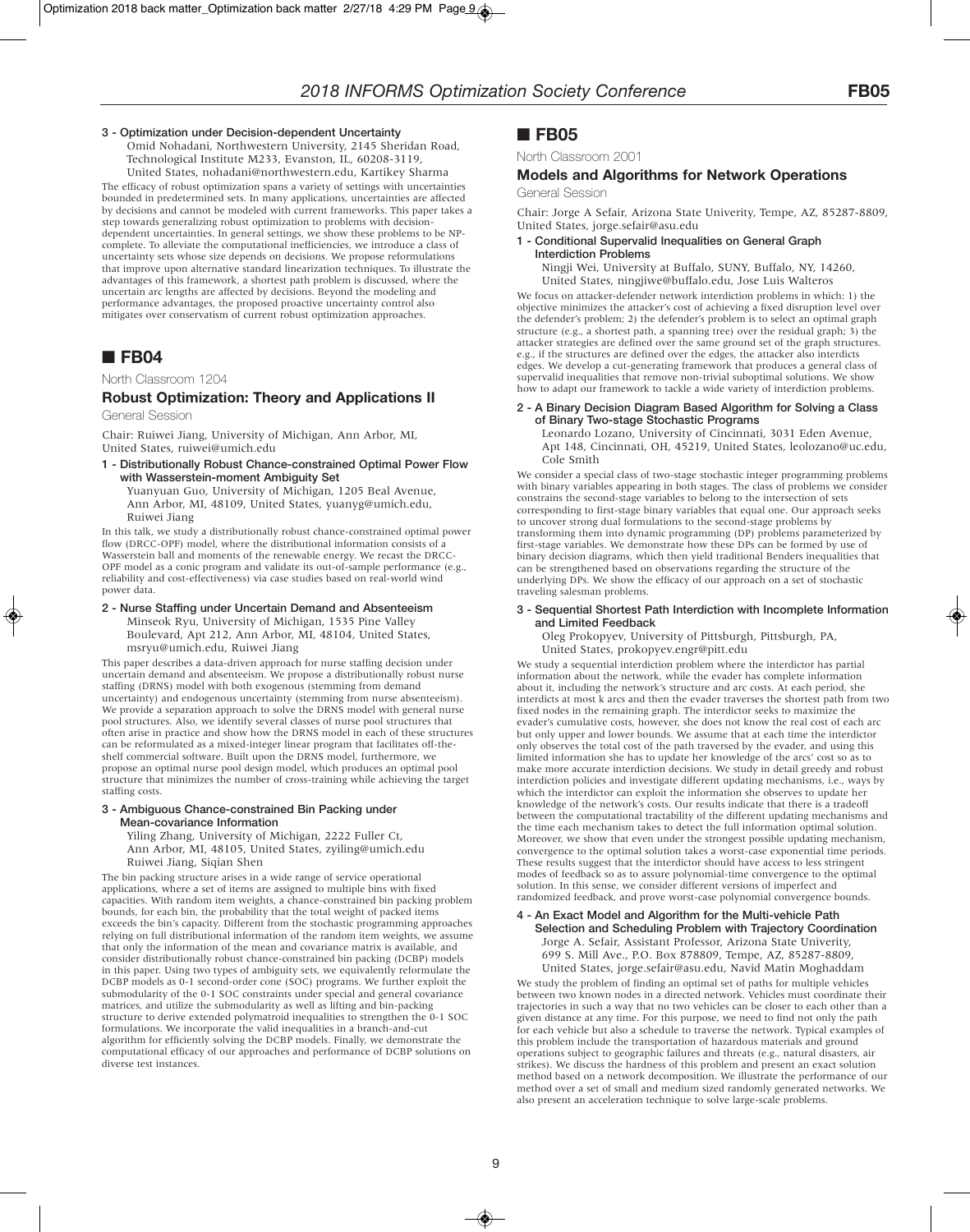# ■ **FB06**

North Classroom 2002

### **Submodular Optimization**

General Session

Chair: Aryan Mokhtari, MIT, 77 Massachusetts Avenue, Room 32-D608, Room 32-D608, Cambridge, MA, 02139, United States, aryanm@mit.edu

Co-Chair: Hamed Hassani, University of Pennsylvania, Philadelphia, PA, 19104, United States, hassani@seas.upenn.edu

**1 - Fast and Distributed Algorithms for Submodular Optimization** Alina Ene, University of Warwick, Department of Computer Science, Warwick, CV4 7AL, United Kingdom, A.Ene@dcs.warwick.ac.uk

Constrained submodular maximization problems capture many problems of interest both in theory and in practice, including facility location, sensor placement, clustering, influence maximization in social networks, and welfare maximization problems. These problems have received considerable attention over the years, leading to the development of approximation algorithms for a rich class of constraints. Despite this remarkable progress, several fundamental challenges remain, both in terms of understanding the approximability of central problems and improving the running times. In this talk, we describe recent progress on both fronts.

### **2 - Robust Budget Allocation via Continuous Submodular Functions** Matthew Staib, MIT, Cambridge, MA, United States,

mstaib@mit.edu, Stefanie Jegelka

The optimal allocation of resources for maximizing influence, spread of information or coverage, has gained attention in the past years, in particular in machine learning and data mining. But in applications, the parameters of the problem are rarely known exactly, and using wrong parameters can lead to undesirable outcomes. We hence revisit a continuous version of the Budget Allocation or Bipartite Influence Maximization problem introduced by Alon et al. (2012) from a robust optimization perspective, where an adversary may choose the least favorable parameters within a confidence set. The resulting problem is a nonconvex-concave saddle point problem (or game). We show that this nonconvex problem can be solved exactly by leveraging connections to continuous submodular functions, and by solving a constrained submodular minimization problem. Although constrained submodular minimization is hard in general, here, we establish conditions under which such a problem can be solved to arbitrary precision.

### **3 - Gradient Methods for Submodular Maximization**

Amin Karbasi, Yale University, New Haven, CT, United States, amin.karbasi@yale.edu

In this talk, we study the problem of maximizing continuous submodular functions that naturally arise in many learning applications such as those involving utility functions in active learning and sensing, matrix approximations and network inference. Despite the apparent lack of convexity in such functions, we prove that stochastic projected gradient methods can provide strong approximation guarantees for maximizing continuous submodular functions with convex constraints.

#### **4 - Stochastic Submodular Maximization**

Hamed Hassani, University of Pennsylvania, 3330 Walnut st., Philadelphia, PA, 19104, United States, hassani@seas.upenn.edu

Stochastic optimization of continuous objectives is at the heart of modern machine learning. However, many important problems are of discrete nature and often involve submodular objectives. We seek to unleash the power of stochastic continuous optimization, namely stochastic gradient descent and its variants, to such discrete problems. We first introduce the problem of stochastic submodular optimization, where one needs to optimize a submodular objective which is given as an expectation. Our model captures situations where the discrete objective arises as an empirical risk (e.g., in the case of exemplar-based clustering), or is given as an explicit stochastic model (e.g., in the case of influence maximization in social networks). By exploiting that common extensions act linearly on the class of submodular functions, we employ projected stochastic gradient ascent and its variants in the continuous domain, and perform rounding to obtain discrete solutions. We focus on the rich and widely used family of weighted coverage functions. We show that our approach yields solutions that are guaranteed to match the optimal approximation guarantees, while reducing the computational cost by several orders of magnitude, as we demonstrate empirically.

## ■ **FB07**

North Classroom 3004

### **Energy**

Contributed Session

**1 - Successive Convex Approximation for Power Economic Dispatch with Valve-point Effect**

Yu Zhang, Assistant Professor, University of California, Santa Cruz, 1156 High St SOE2, Santa Cruz, CA, 95064, United States, zhangy@ucsc.edu

By determining the optimal power output of a set of electricity generators, economic dispatch problem aims to satisfy a given system load at the lowest possible cost, which plays a critical role in the operation and control of power systems. The valve-point effect that results in a rippled generating cost curve makes the problem highly nonconvex and hard to solve in general. By capitalizing on convex approximation techniques, this paper presents a novel and efficient approach, which features provable guarantees of convergence to a local optimal solution. Numerical results on several benchmark systems are reported to corroborate the merits of the proposed method.

### **2 - Sub-hourly Dispatch Optimization of Photovoltaic and Concentrating Solar Power Hybrid Systems**

William Hamilton, Colorado School of Mines, 90 Corona St., Denver, CO, 80218, United States, whamilton@mines.edu

Photovoltaic (PV) systems convert solar light directly into electricity. The cost of PV systems has dropped dramatically in the last few decades, allowing greater penetration into the energy market. However, studies have shown that because PV systems have no cost-effective way to store large amounts of electric energy, their market penetration is limited. PV systems also suffer from variable generation that requires conventional electricity sources to ensure fulfillment of market demands.

Concentrated Solar Power (CSP) technologies capture thermal radiation from the sun utilizing a field of solar tracking heliostats. Coupling CSP systems with inexpensive, dispatchable thermal energy storage (TES) provides CSP technologies with an advantage over traditional solar photovoltaics for utilityscale electricity generation. In a CSP system with TES, the heat transfer fluid used to collect thermal energy can either be sent to the power generation cycle or stored for later use. The coupling, or hybridization, of PV and CSP with TES systems could theoretically generate electricity throughout the year. Ideally, these systems vould operate with PV system generation during the day, while the CSP system fills the TES tanks and the power cycle generates at the minimum turndown rate. As generation from PV decreases towards the end of the solar day, the CSP power cycle ramps to full capacity and runs throughout the night. PV-CSP hybrid systems have high capacity factors and stable electricity generation. This coupling also allows for increased PV market penetration. We have developed a profit-maximizing mixed-integer linear program that determines the operation schedule and allows for evaluation of critical system design decisions. Here, we present the preliminary results from such model with an emphasis on parametric analysis of system design decisions.

# ■ **FB08**

North Classroom 3210

### **Security**

Contributed Session

Chair: Ankit Shah, George Mason University, 4400 University Drive, Mail Stop 5B5, Fairfax, VA, 22030-4422, United States, ashah20@gmu.edu

### **1 - A Study on Generalized Security Games**

Wei Wang, University of Pittsburgh, 1025 Benedum Hall, 3700 O'Hara Street, Pittsburgh, PA, 15261, United States, w.wei@pitt.edu, Bo Zeng

We build a generalized defender-attacker-defender (DAD) model, in which the attack decision is made by solving a distinct attacker-defender (AD) model rather than by choosing from a predetermined set as in traditional DAD model. In this model, both upper level defender and lower level attacker can have their own considerations and asymmetric information in their decision making procedures. We demonstrate those generalized DAD games in power grid protection with novel formulations and solution methods. Computational results will be presented, along with insights for practice.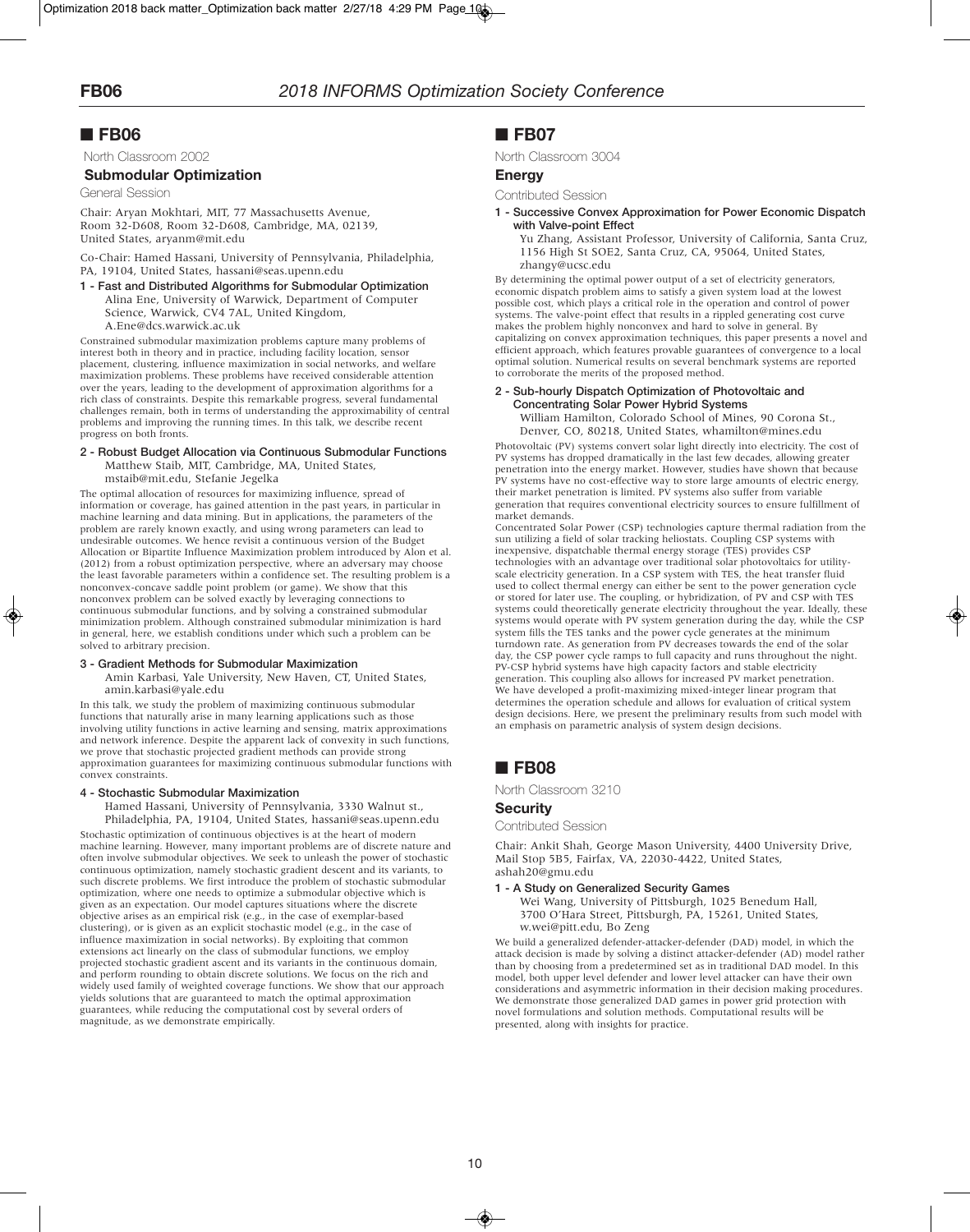Vladimir Boginski, Associate Professor, University of Central Florida, 12800 Pegasus Dr., Orlando, FL, 32541, United States, Vladimir.Boginski@ucf.edu

Interdependent networked systems arise in many application domains, including critical infrastructure networks. One of the well-known examples of coupled interdependent networks are electric power and SCADA networks, which exhibit interdependence in the sense that a failure in one of the network layers may propagate to another layer and then spread through the entire network via a sequence of steps in a cascading fashion. We consider optimization problems of identifying "critical" nodes in coupled interdependent networks, that is, a subset of nodes whose deletion causes maximum network fragmentation (as quantified by an appropriate metric) in the presence of cascading failures. Theoretical and computational aspects of these problems will be discussed.

#### **3 - The Power of 'N' Choices in Redundancy with Balking** Maryam Sadeghi, Student, University of British Columbia-Okanagan, 207, 1960 Pacific Court, Kelowna, BC, V1Y8B3, Canada, m.sadeghi@alumni.ubc.ca, Javad Tavakoli

In cloud-storage systems with a large number of servers, reducing latency has become increasingly important since almost every one spends time downloading files or pictures from websites such as google and facebook. Various strategies have been introduced to reduce latency. In particular, redundancy can play a critical role in reducing the waiting time in queues. In a system with L servers, each incoming job can be sent to a constant number of servers, N, chosen at random. Arriving jobs are modeled as a Poisson process with the arrival rate depending on the number of jobs in the queue, and service times are exponentially distributed with the mean 1. Under the assumption that job submissions are discouraged when the system is used frequently, arriving jobs join the system with probability depending on the number of existing jobs in the system. In this research, we propose a theoretical model for discouraged arrival jobs to evaluate the steady-state queue length distribution.

### **4 - Dynamic Optimization of the Level of Operational Effectiveness of a Cybersecurity Operations Center**

Ankit Shah, George Mason University, 4400 University Drive, Mail Stop 5B5, Fairfax, VA, 22030-4422, United States, ashah20@gmu.edu, Rajesh Ganesan

The analysts at a cybersecurity operations center (CSOC) analyze the alerts that are generated by intrusion detection systems (IDSs). Under normal operating conditions, sufficient numbers of analysts are available to analyze the alert workload in a reasonable amount of time. However, there are many disruptive factors (organizational and adversarial) that can adversely impact the normal operating conditions such as higher alert generation rates from a few IDSs, new alert patterns that decrease the throughput of the alert analysis process, analyst absenteeism, and internal system failures. The impact of all the above factors is that the alerts wait for a long duration before being analyzed, which impacts the readiness of the CSOC. It is imperative that (1) the readiness of the CSOC be quantified, which in this talk is defined as the level of operational effectiveness (LOE) of a CSOC, and (2) optimal actions are taken to bring the LOE to normal operating conditions. In order to return the CSOC to normal operating conditions, several actions can be taken such as increasing alert analysis time spent in a shift by delaying/canceling non-alert analysis related activities of the analysts, utilizing manager's time to assist with the alert investigation, and summoning the on-call analyst workforce to boost the service rate of alerts. However, additional resources are limited in quantity over a 14-day work cycle, and the decision to determine when and how much action to take in the face of uncertainty is non-trivial. This talk presents a Reinforcement Learning (RL) model for optimizing the LOE throughout the entire 14-day work cycle. Results indicate that the RL model provides better decisions than current practices in determining when and how much resource to allocate when the LOE of a CSOC deviates from the normal operating conditions.

# ■ **FB09**

Student Commons 1500

### **Learning-Based Robotics and Control**

General Session

Chair: Anil Aswani, UC Berkeley, San Francisco, CA, 94103, United States, aaswani@berkeley.edu

# **1 - Safe Trajectory Synthesis for Autonomous Driving in**

**Unforeseen Environments** Ram Vasudevan, University of Michigan, 564 Kellogg Street, Ann Arbor, MI, 48105, United States, ramv@umich.edu

Path planning for autonomous vehicles in arbitrary environments requires a guarantee of safety, but this can be impractical to ensure in real-time when the vehicle is described with a high-fidelity model. To address this problem, this talk develops a method to perform trajectory design by considering a low-fidelity model that accounts for model mismatch. The presented method begins by computing a conservative Forward Reachable Set (FRS) of a high-fidelity model's trajectories produced when tracking trajectories of a low-fidelity model over a

finite time horizon. At runtime, the vehicle intersects this FRS with obstacles in the environment to eliminate trajectories that can lead to a collision, then selects an optimal plan from the remaining safe set. By bounding the time for this set intersection and subsequent path selection, this talk proves a lower bound for the FRS time horizon and sensing horizon to guarantee safety. This method is demonstrated on several real-world systems.

### **2 - Optimal Switching for Discrete-time Switched Systems in Finite Time**

Qie He, University of Minnesota, 111 Church Street SE, Minneapolis, MN, 55455, United States, qhe@umn.edu

Given a discrete-time switched systems consisting of two n-th order linear timeinvariant subsystems, we are interested in finding an optimal switching sequence to minimize a linear function of the system state after K periods. We show that this problem is NP-hard even when the system matrices are a pair of Boolean or stochastic matrices, if both n and K are input parameters. We develop an exact algorithm to solve this problem by sequentially constructing the convex hull of all possible states at each period. We show that the proposed algorithm runs in polynomial time if the system matrices satisfy certain conditions. In particular, the algorithm runs in polynomial time for a pair of 2-by-2 Boolean matrices.

### **3 - Combining Inverse Optimization with Reinforcement Learning**

Anil Aswani, UC Berkeley, San Francisco, CA, 94103, United States, aaswani@berkeley.edu, Mo Zhou, Yonatan Mintz, Elena Flowers, Ken Goldberg, Philip Kaminsky, Yoshimi Fukuoka Though reinforcement learning has found success in many applications, these approaches are less commonly used to engineer human-automation systems because utility maximization models of human decision-making are not compatible with existing reinforcement learning frameworks. This talk describes a new framework for reinforcement learning that integrates inverse optimization (for the purpose of estimating utility maximization models of human decisionmaking) into the reinforcement learning. We discuss how to formulate and solve the inverse optimization problem to ensure statistical consistency, and then discuss how to calculate a policy for a closed-loop system where the human is making decisions based on this utility maximization model. The key idea is to appropriately formulate an optimization model (whose solution describes a policy) that can be solved using mixed-integer numerical optimization software, and we use stochastic variational analysis to show that this formulation is such that as more data is collected the policy converges to the optimal one. We discuss how the effectiveness of our approach was demonstrated by a clinical trial we conducted on personalized goal-setting through smartphone apps to increase physical activity.

# ■ **FB10**

Student Commons 160

### **Stochastic Optimization for Reinforcement Learning** General Session

Chair: Alec Koppel, U.S. Army Research Laboratory, 2800 Powder Mill Road, Adelphi, MD, 20783, United States, aekoppel314@gmail.com

#### **1 - Stochastic Primal-Dual Methods and Sample Complexity of Markov Decision Processes**

Mengdi Wang, Princeton University, 226 Sherrerd Hall, Princeton, NJ, 08544, United States, mengdiw@princeton.edu, Yichen Chen

We study the online estimation of the optimal policy of a Markov decision process (MDP). We propose a class of Stochastic Primal-Dual (SPD) methods which exploit the inherent minimax duality of Bellman equations. The SPD methods update a few coordinates of the value and policy estimates as a new state transition is observed. For MDPs that are "sufficiently" ergodic, we show that SPD methods achieve a near-optimal sample/running-time complexity. We also provides the first computational complexity lower bound for solving MDPs.

### **2 - Stochastic Policy Gradient Ascent in Reproducing Kernel Hilbert Spaces**

Santiago Paternain, 315 S. 45th Street, Philadelphia, PA, 19104, United States, spater@seas.upenn.edu

In this work, we consider the problem of policy optimization in the context of reinforcement learning. In order to avoid discretization, we select the optimal policy to be a continuous function belonging to a Reproducing Kernel Hilbert Space (RKHS) which maximizes an expected discounted reward (EDR). We design a policy gradient algorithm (PGA) in this context, deriving the gradients of the functional EDR and learning the unknown state transition probabilities on the way. In particular, we avoid the standard Q-learning step in PGA, since it requires running the system infinite times per iteration, rendering the overall algorithm unrealizable. Alternatively, we propose an unbiased stochastic approximation for the gradient that can be obtained in a finite number of steps. This unbiased estimator is the key enabler for a novel stochastic PGA, which provably converges to a critical point of the EDR. However, the RKHS approach increases the model order per iteration by adding extra kernels, which may render the numerical complexity prohibitive. To overcome this limitation, we prune the kernel dictionary using an orthogonal matching pursuit procedure and prove that the modified method keeps the model order bounded for all iterations while ensuring convergence to a neighborhood of the critical point.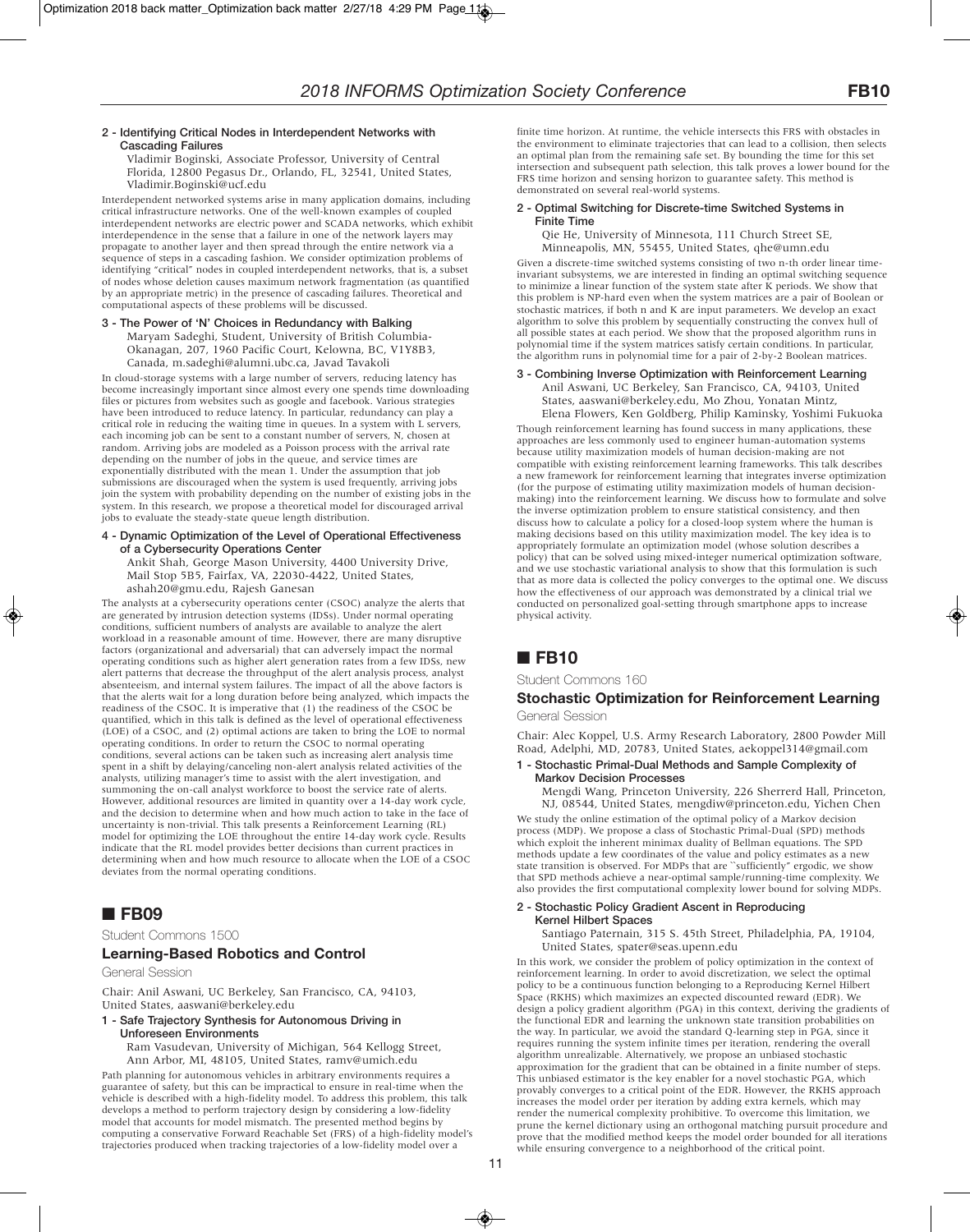#### **3 - Nonparametric Stochastic Quasi-gradient Method for Policy Evaluation in Continuous Markov Decision Problems** Alec Koppel, U.S. Army Research Laboratory, Adelphi, MD,

20783, United States, akoppel@seas.upenn.edu, Ethan Stump, Garrett Warnell, Alejandro Ribeiro

We consider policy evaluation in infinite-horizon discounted Markov decision problems (MDPs) with continuous compact state and action spaces. We reformulate this task as a compositional stochastic program with a functionvalued decision variable that belongs to a reproducing kernel Hilbert space (RKHS). We approach this problem via a new functional generalization of stochastic quasi-gradient methods operating in tandem with stochastic sparse subspace projections. The result is an extension of gradient temporal difference learning that yields nonlinearly parameterized value function estimates of the solution to the Bellman evaluation equation. We call this method Parsimonious Kernel Gradient Temporal Difference (PKGTD) Learning. Our main contribution is a memory-efficient non-parametric stochastic method guaranteed to converge exactly to the Bellman fixed point with probability 1 with attenuating step-sizes under the hypothesis that it belongs to the RKHS. Further, with constant stepsizes and compression budget, we establish mean convergence to a neighborhood and that the value function estimates have finite complexity. In the Mountain Car domain, we observe faster convergence to lower Bellman error solutions than existing approaches with a fraction of the required memory.

# ■ **FB11**

Student Commons 2500

### **New Techniques in Discrete and Mixed-discrete Optimization**

General Session

Chair: Yuri Faenza, Columbia University, New York, NY, 10027, United States, yf2414@columbia.edu

### **1 - Mixed-integer Convex Representability**

Juan Pablo Vielma, Massachusetts Institute of Technology, 77 Massachusetts Avenue, E62-561, Cambridge, MA, 02139, United States, jvielma@mit.edu, Miles Lubin, Ilias Zadik

We consider the question of which nonconvex sets can be represented exactly as the feasible sets of mixed-integer convex optimization problems (MICP). We first show a complete characterization for the case when the number of possible integer assignments is finite. We then further study the characterization for the more general case of unbounded integer variables and introduce a simple necessary condition for representability. This condition can be used to show that the set of prime numbers is not MICP representable, even though it can be represented using polynomial equations and integrality constraints. While the result for the prime numbers suggests certain regularity of MICP representable sets, we show that even for subsets of the natural numbers, MICP representable sets can be significantly more irregular than rational mixed integer linear programming representable sets. Inspired by these irregular MICP representable sets we introduce a notion of rational MICP representability and show how this notion imposes regularity to MICP representable subsets of the natural numbers, for compact convex sets and the graphs and epigraphs of certain functions. Finally, we study other notions of regularity associated to infinite unions of convex sets with the same volume.

### **2 - Treewidth-based Extension Complexity Lower Bounds**

Gonzalo Munoz, Polytechnique Montréal, 2920 Chemin de la Tour, Montréal, QC, Canada, gonzalo.munoz@polymtl.ca, Yuri Faenza

In this work, we study the extension complexity of 0-1 sets parametrized by treewidth: a graph-theoretical parameter that measures structured sparsity. If a 0- 1 set can be formulated as the set of binary vectors that satisfy some polynomial inequalities, and those polynomial inequalities present a sparsity pattern whose treewidth is k, then it is known that the extension complexity of the convex hull of the set is  $O(n2^k)$ . The goal of this work is to prove the existence of 0-1 sets that (nearly) meet this bound, for any arbitrary treewidth level k. To the best of our knowledge, this is the first work to provide parametric lower bounds on extension complexity.

### **3 - Learning Projections for Learning Faster**

Swati Gupta, Simons Institute for the Theory of Computing, Berkeley, CA, 94708, United States, swatig@mit.edu

First-order projection based methods need to compute the minimizer of a certain Bregman divergence, potentially in each step of the method, whenever the decision set is constrained. We will talk about speeding up this computation by using various online learning and combinatorial optimization techniques.

# ■ **FB12**

Student Commons 2504

## **Integer Programming and Polyhedral Theory**

Contributed Session

Chair: Charles Viss, University of Colorado Denver, 2300 E Wesley Ave, Denver, CO, 80210, United States, charles.viss@ucdenver.edu

#### **1 - Optimal Solution Characteristics and Cutting Planes for the Asset Replacement Problem under Technological Advances** Esra Buyuktahtakin, Associate Professor, New Jersey Institute of Technology, Mechanical and Industrial Engineering Dept, Mechanical Engineering Center, 200 Central Av, Newark, NJ, 07102, United States, esratoy@njit.edu, Joseph C Hartman

The parallel replacement problem under economies of scale (PRES) determines minimum-cost keep-and-replace decisions for a group of assets. We study the MIP formulation of PRES under technological change (PRES-T), such that newer, technologically advanced assets have higher capacity than assets purchased earlier. We provide optimal solution characteristics and insights into the economics of the problem and derive cutting planes for solving it more efficiently. Computational experiments on the USPS fleet management case illustrate that the inequalities are quite effective in solving PRES-T instances.

### **2 - A New Approach for Extending Cover Inequalities for the Robust Knapsack Polytope**

Timo Gersing, RWTH Aachen University, Pontdriesch 10-12, Aachen, 52062, Germany, gersing@math2.rwth-aachen.de, Christina Büsing, Arie Koster

The binary knapsack problem is one of the most frequently occurring substructures in integer linear programs. Thus, we are particularly interested in studying its polytope and finding valid inequalities in order to solve complex problems containing knapsack constraints more efficiently within a branch-andcut framework. Such frameworks are also widely used in robust optimization. Therefore, polytopal insights into robust counterparts of the knapsack problem become more and more relevant in practice. In this talk, we study the robust knapsack with uncertain weights for which we consider the budget uncertainty set of Bertsimas and Sim. In literature, robust cover inequalities have been proposed alongside with two different extensions. We propose a novel class of extended cover inequalities, exploiting the structure of the uncertainty set by combining information of different scenarios. The new extensions are particularly suited for instances where the lengths of the uncertainty intervals around the nominal weights are not proportional to the nominal weights themselves. A preliminary computational study confirms the added value of the new approach, compared to the earlier versions of extended cover inequalities.

### **3 - Circuit Walks in Integral Polyhedra**

Charles Viss, University of Colorado-Denver, Denver, CO,

United States, charles.viss@ucdenver.edu, Steffen Borgwardt As a generalization of the edge directions of a polyhedron, circuits play a fundamental role in the theory of optimization due to their connection to combinatorial algorithms and the efficiency of the Simplex method. To gain a better understanding of circuits, we introduce a hierarchy for integral polyhedra based on behaviors exhibited by their circuit walks. Many problems in combinatorial optimization fall into the most interesting categories of this hierarchy—-steps of circuit walks in the associated polyhedra only stop at integer points, at vertices, or follow actual edges. We classify several classical families of integral polyhedra within the hierarchy, including 0/1-polytopes, polyhedra defined by totally unimodular matrices, and more specifically matroid polytyopes, transportation polytopes, and partition polytopes. Finally, we prove several equivalent characterizations of the non-degenerate polytopes in the bottom level of the hierarchy where all circuit walks are edge walks.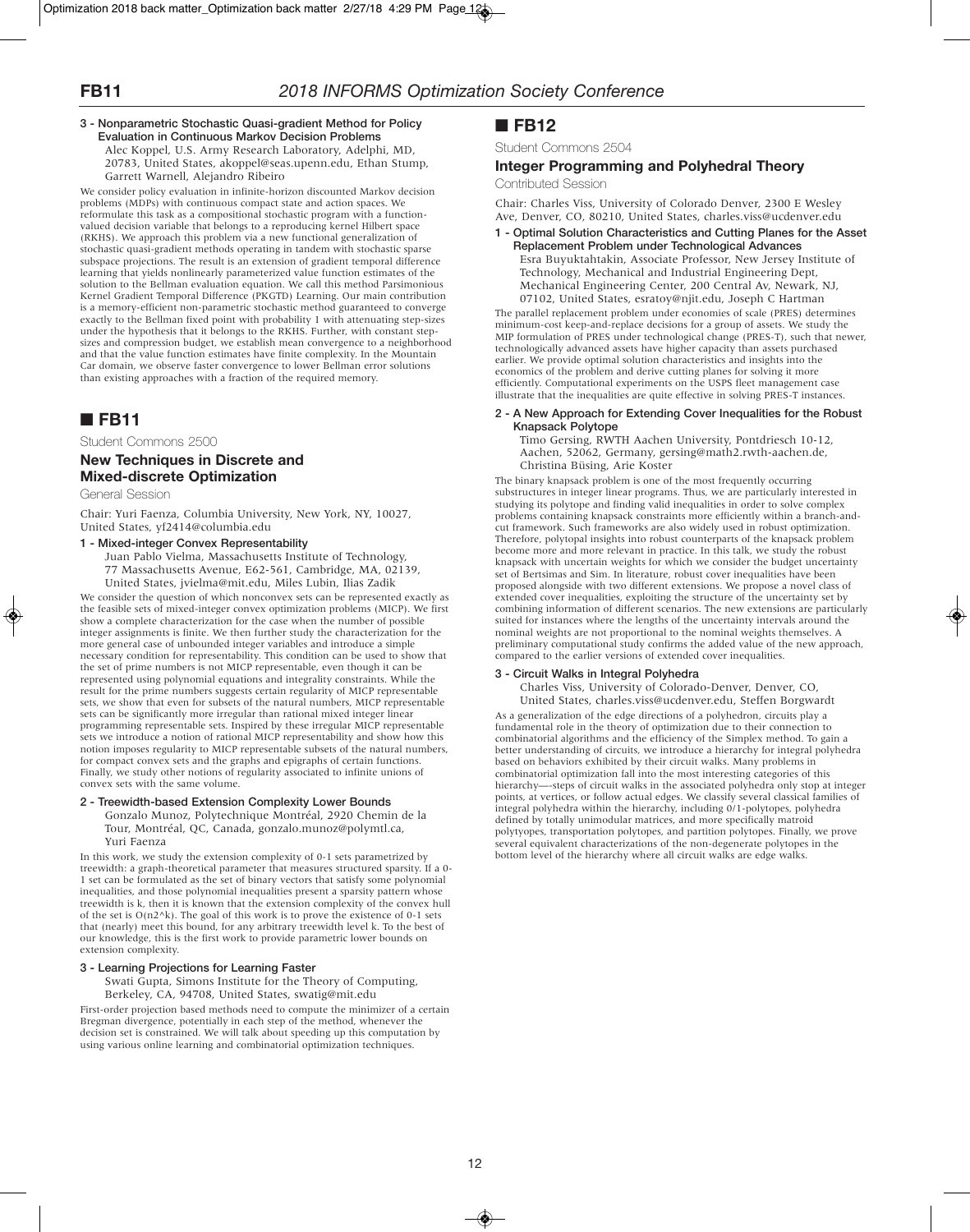# ■ **FB13**

Student Commons 2600

# **Stochastic Algorithms for Large Scale Optimization**

General Session

Chair: Peter Richtarik, University of Edinburgh, Edinburgh, EH93JZ, United Kingdom, peter.richtarik@ed.ac.uk

Co-Chair: Filip Hanzely, King Abdullah University of Science and Technology, Jeddah, 23955, Saudi Arabia, filip.hanzely@kaust.edu.sa

**1 - Relative-continuity for Non-lipschitz Non-smooth Convex Optimization using Stochastic (or Deterministic) Mirror Descent** Haihao Lu, MIT, 60 Wadsworth St, Apt 14E, Cambridge, MA, 02142, United States, haihao@mit.edu

The usual approach to developing and analyzing first-order methods for nonsmooth (stochastic or deterministic) convex optimization assumes that the objective function is uniformly Lipschitz continuous with parameter \$M\_f\$. However, in many settings the non-differentiable convex function  $f(\cdot)$  is not uniformly Lipschitz continuous — for example (i) the classical support vector machine (SVM) problem, (ii) the problem of minimizing the maximum of convex quadratic functions, and even (iii) the univariate setting with  $f(x)$  :=  $\max\{0, x\} + x^2$ . Herein we develop a notion of "relative continuity" that is determined relative to a user-specified `reference function"  $h(\cdot)$  (that should be computationally tractable for algorithms), and we show that many non-differentiable convex functions are relatively continuous with respect to a correspondingly fairly-simple reference function \$h(\cdot)\$. We also similarly develop a notion of ``relative stochastic continuity'' for the stochastic setting. We analysis two standard algorithms — the (deterministic) mirror descent algorithm and the stochastic mirror descent algorithm — for solving optimization problems in these two new settings, and we develop for the first time computational guarantees for instances where the objective function is not uniformly Lipschitz continuous. This paper is a companion paper for non-differentiable convex optimization to the recent paper by Lu, Freund, and Nesterov, which developed similar sorts of results for differentiable convex optimization.

### **2 - A Structural Approach to Hardness of Continuous Optimization Problems**

Ohad Shamir, Weizmann Institute of Science, Rehovot, Israel, ohad.shamir@weizmann.ac.il, Yossi Arjevani

The field of continuous optimization stands out as a remarkable example where a systematic study of computational boundaries has repeatedly furnished an important source for many cornerstone algorithms. Arguably, the most important computational model used in generic unstructured continuous optimization is that of oracle complexity, where an optimization process is modeled as a sequence of oracle calls issued so as to reveal a given problem instance to a sufficient extent. Although this model has been used to establish significant complexity bounds for important problem classes, in many cases, not taking into account the computational resources required for issuing and processing oracle queries produces a limited and somewhat deceptive picture of the actual computational efficiency. In this work, we devise a novel framework which models the dynamics of optimization methods much more intimately by controlling the functional form allowed for producing new iterates. The added structure assumed by our framework is used to establish novel complexity bounds under new regimes and problem settings. In particular, we show a dimension-independent bounds for a wide class of first-order and coordinatedescent algorithms for various settings, including finite-sum minimization. Lastly, this formulation suggests a more refined taxonomy of optimization methods which imply several useful design principles.

#### **3 - Randomized and Accelerated for Minimizing Relatively Smooth Functions**

Filip Hanzely, PhD Student, King Abdullah University of Science and Technology, Thuwal, Jeddah, 23955, Saudi Arabia, filip.hanzely@kaust.edu.sa

Relative smoothness - a notion introduced by Birnbaum et al. (2011) and rediscovered by Bauschke et al. (2016) and Lu et al. (2016) - generalizes the standard notion of smoothness, i.e., Lipschitz continuity of the gradients, typically used in the analysis of gradient type methods. In this work we are taking ideas from the field of convex optimization and applying them to the relatively smooth setting. In particular, we develop stochastic and accelerated algorithms for minimizing relatively smooth functions which outperform the standard methods developed in the papers mentioned above.

# **Friday, 2:30PM - 4:00PM**

# ■ **FC01**

North Classroom 1806

### **Stochastic and Distributed Algorithms for Nonlinear Optimization I**

General Session

Chair: Necdet Serhat Aybat, Penn State University, University Park, PA, 16802, United States, nsa10@psu.edu

Co-Chair: Shiqian Ma, UC Davis, Davis, CA, United States, sqma@ucdavis.edu

### **1 - Optimal Algorithms for Distributed Optimization**

Angelia Nedich, ASU, 650 E. Tayler Mall, Goldwater Center, Rm 311, Tempe, AZ, 85281, United States, Angelia.Nedich@asu.edu, C.a. Uribe, S. Lee, A. Gashikov

We will discuss the optimal convergence rates for distributed convex optimization problems in networks, where the objective is to minimize the sum of network agents' objective functions. We model the communication restrictions imposed by the network as a set of affine constraints and provide optimal complexity bounds for several different cases based on the properties of the agents' objective functions. Our approach is making use of the dual of an appropriately formulated primal problem which includes the underlying static graph that models the communication restrictions. Our results show that Nesterov's accelerated gradient method for the dual problem can be executed in a distributed manner and that it enjoys the same optimal rates as in the centralized version of the problem (up to a constant or logarithmic factors), with an additional cost related to the spectral gap of the interaction matrix.

### **2 - When Cyclic Coordinate Descent Outperforms Randomized Coordinate Descent**

Nuri Denizcan Vanli, Massachusetts Institute of Tehnology, 22 Palermo Street, Cambridge, MA, 02141, United States, denizcan@mit.edu, Asuman Ozdaglar

The coordinate descent (CD) method is a classical optimization algorithm that has seen a revival of interest because of its competitive performance in machine learning applications. A number of recent papers provided convergence rate estimates for their deterministic (cyclic) and randomized variants that differ in the selection of update coordinates. These estimates suggest randomized coordinate descent (RCD) performs better than cyclic coordinate descent (CCD), although numerical experiments do not provide clear justification for this comparison. In this paper, we provide examples and more generally problem classes for which CCD (or CD with any deterministic order) is faster than RCD in terms of asymptotic worst-case convergence. Furthermore, we provide lower and upper bounds on the amount of improvement on the rate of CCD relative to RCD, which depends on the deterministic order used. We also provide a characterization of the best deterministic order (that leads to the maximum improvement in convergence rate) in terms of the combinatorial properties of the Hessian matrix of the objective function.

#### **3 - Robust Distributed Optimization for Networks with Unreliable Nodes**

Jinming Xu, Arizona State University, Tempe, AZ, United States, jinmingx@asu.edu, Anna Scaglione, Angelia Nedich

In the past ten years, we have seen significant growth in the development of distributed algorithms to optimize a network utility (usually the sum of local functions) over a peer-to-peer network. These algorithms make use of local network resources, such as computing power and message-passing, to allow agents to determine an optimal common solution. Examples include distributed sensing, resource allocation and machine learning. The flat structure of distributed algorithms makes it amenable to asynchronous computation and communication but also render it highly vulnerable when there are some nodes which are unreliable due to faults or attacks (even if only one node is compromised). In this talk, we will share with you some recent work on robust design of distributed algorithms in the presence of insider attacks which keep injecting false data to the network, e.g., attacks from stubborn nodes. In particular, we show that it is beneficial to not have all agents reaching consensus but intentionally make some of them to be arbitrary. This can be done by leveraging proper regularization techniques, such as total variation that automatically assigns more weight to those with small residual but less to those with large disagreement. In so doing, we are able to loosen the requirement of consensus and allow regular nodes to knowingly disagree with irregular or irrational nodes, which may in turn lead to identification and isolation of unreliable nodes.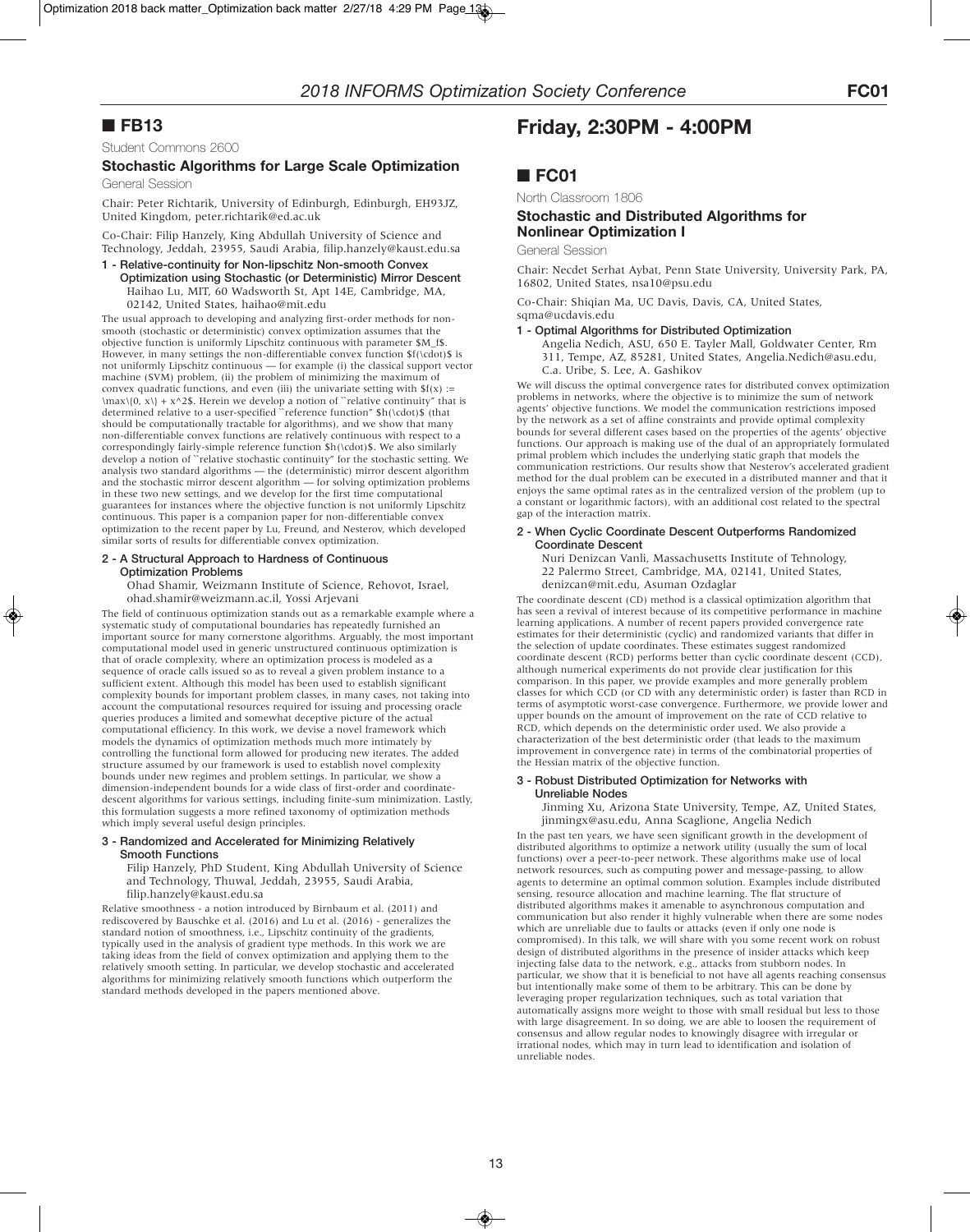### **4 - Multi-agent Constrained Optimization of a Strongly Convex Function Over Time-varying Directed Networks**

Necdet Serhat Aybat, Penn State University, University Park, PA, 16802, United States, nsa10@psu.edu

We consider cooperative multi-agent consensus optimization problems over possibly directed, time-varying communication networks, where only local communications are allowed. The objective is to minimize the sum of agentspecific possibly non-smooth composite convex functions over agent-specific private conic constraint sets; hence, the optimal consensus decision should lie in the intersection of these private sets. Assuming the sum function is strongly convex, we provide convergence rates in sub-optimality, infeasibility and consensus violation; examine the effect of underlying network topology on the convergence rates of the proposed decentralized algorithm.

# ■ **FC02**

### North Classroom 1602

## **Joint Session: Network/OPT Uncertainty, Optimizing Stochastic Emerging Transportation Problems**

General Session

Chair: Siqian Shen, University of Michigan, Ann Arbor, MI, 48109, United States, siqian@umich.edu

**1 - Wasserstein Distance and the Distributionally Robust TSP** John Gunnar Carlsson, University of Southern California, 3750 McClintock Avenue, Los Angeles, 90089, United States, jcarlsso@usc.edu

Motivated by a districting problem in multi-vehicle routing, we consider a distributionally robust version of the Euclidean travelling salesman problem in which we compute the worst-case spatial distribution of demand against all distributions whose Wasserstein distance to an observed demand distribution is bounded from above. This constraint allows us to circumvent common overestimation that arises when other procedures are used, such as fixing the center of mass and the covariance matrix of the distribution. Numerical experiments confirm that our new approach is useful when used in a decision support tool for dividing a territory into service districts for a fleet of vehicles when limited data is available.

#### **2 - Approximate Dynamic Programming for Planning Driverless Fleets of Electric Vehicles**

Lina Al-Kanj, Princeton University, Princeton, NJ, United States, lina.kanj@gmail.com, Warren B. Powell

By year 2021, almost every major auto company, along with fleet operators such as Uber and Lyft, have announced plans to put driverless vehicles on the road. At the same time, electric vehicles are quickly emerging as a next-generation technology that is cost effective, in addition to offering the benefits of reducing the carbon footprint. The combination of a centrally managed fleet of driverless vehicles, along with the operating characteristics of electric vehicles, is creating a transformative new technology that offers significant cost savings with high service levels. This problem involves a control problem for assigning requesters to cars, a planning problem for deciding on the fleet size and a pricing problem all of which are high dimensional stochastic dynamic programs. In this work, we propose to use approximate dynamic programming to develop high-quality operational control strategies to determine which car (given the battery level) is best for a particular trip (considering its length and destination), when a car should be recharged, and when it should be re-positioned to a different zone which offers a higher density of trips. We then propose to use outputs (in the form of value functions) from the operational planning model to optimize the distribution of battery capacities in the fleet. We wish to determine the number of cars required to provide a high level of service, and from this to understand the economics of a driverless fleet of electric vehicles.

#### **3 - On the Values of Vehicle-to-grid Selling in Electric Vehicle Sharing** Yiling Zhang, University of Michigan, Ann Arbor, MI, United States, zyiling@umich.edu, Mengshi Lu, Siqian Shen

In recent years, the demand and support of fuel-efficient and sustainable transportation has undergone rapid growth. In this paper, we study an infrastructure planning and fleet management problem in electrical vehicle sharing systems with the integration of vehicle-to-grid (V2G) selling of electricity. Through extensive computational tests by solving a two-stage stochastic integer program, we analyze the benefits of such an integration from three different dimensions, including i) user benefit through improved service satisfaction, ii) service provider benefit through increased revenues, and iii) socio-environmental benefit through the reduction of private vehicle ownership and greenhouse gas emissions.

## ■ **FC03**

North Classroom 1202

# **Stochastic Programming: Sampling and Learning**

General Session

Chair: Suvrajeet Sen, University of Southern California, Los Angeles, CA, 90089-0193, United States, s.sen@usc.edu

### **1 - Monte Carlo Tree Search with Sampled Information Relaxation Dual Bounds**

Daniel Jiang, University of Pittsburgh, 1002 Benedum Hall, 3700 O'Hara Street, Pittsburgh, PA, 15261, United States, drjiang@pitt.edu, Lina Al-Kanj, Warren B Powell

MCTS is a well-known strategy for solving sequential decision problems, particularly in the area of game-play AI. We propose a new technique called Primal-Dual MCTS that utilizes sampled information relaxation (Brown et. al., 2010) bounds on potential actions in order to make tree expansion decisions. The approach shows promise when used to optimize the behavior of a driver navigating a graph while operating on a ride-sharing platform.

### **2 - Optimizing the Design of a Latin Hypercube Sampling Estimator**

Alexander Zolan, University of Texas-Austin, Austin, TX, 78712, United States, alex.zolan@utexas.edu, John Hasenbein, David Morton

Latin hypercube sampling (LHS) reduces variance, relative to naive Monte Carlo sampling, by partitioning the support of a random vector into strata. When creating these estimators, we must determine: (i) the number of strata; and, (ii) the partition that defines the strata. In this paper, we address the second point by formulating a nonlinear optimization model that designs the strata to yield a minimum-variance LHS estimator for a univariate function. Under a discrete set of candidate boundary points, the optimization model can be solved via dynamic programming. We extend this method by using an approximation of estimator variance to obtain strata for the domain of a multivariate function. We solve this problem exactly via a dynamic program for each random component. We present sufficient conditions for this technique to guarantee variance reduction compared to using LHS with equal-probability strata. Finally, we show empirical evidence of variance and bias reduction in solutions to stochastic programs in the literature using our method, compared to commonly used variance reduction techniques.

### **3 - Compromise Decisions and Statistical Optimality**

Suvrajeet Sen, University of Southern California, Daniel J. Epstein Dept. of, Industrial and Systems Engineering, Los Angeles, CA, 90089-0193, United States, s.sen@usc.edu, Yunxiao Deng

A compromise decision in stochastic programming represents a decision which is an optimum with respect to a proximal mapping of a grand mean function which is the sample mean of value functions obtained by replications. Such decisions reduce variance in stochastic programming solutions, and can be used to estimate the probability that the solution is with a given tolerance from an optimal solution. In this talk we discuss these concepts within the context of the stochastic decomposition algorithm, and report computations which demonstrate the practical use of the concept of statistical optimality. This type of optimality is ideally suited for infinite dimensional SP models where the random variables are allowed to be continuous. Applications in Learning Enabled Optimization will be presented.

# ■ **FC04**

North Classroom 1204

# **Solving ACOPF Problem Under Uncertainty**

General Session

Chair: Haoxiang Yang, Northwestern University, Evanston, IL, 60208, United States, haoxiangyang2019@u.northwestern.edu

**1 - Tight Piecewise Convex Relaxations for Global Optimization of Optimal Power Flow**

Harsha Nagarajan, Scientist, Los Alamos National Laboratory, 3000 Trinity Drive, Los Alamos, NM, 87544, United States, harsha@lanl.gov, Mowen Lu, Russell Bent, Sandra D. Eksioglu, Scott J. Mason

Since the alternating current optimal power flow (ACOPF) problem was introduced in 1962, developing efficient solution algorithms for the problem has been an active field of research. In recent years, there has been increasing interest in convex relaxations-based solution approaches that are often tight in practice. We further improve the quality of these convex relaxations by employing extreme-point-based convex-hull representations for multilinear functions. Based on these approaches, we develop tight piecewise convex relaxations for convex-hull characterizations and provide a few useful results on the polyhedral properties of these relaxations. Further, using these tight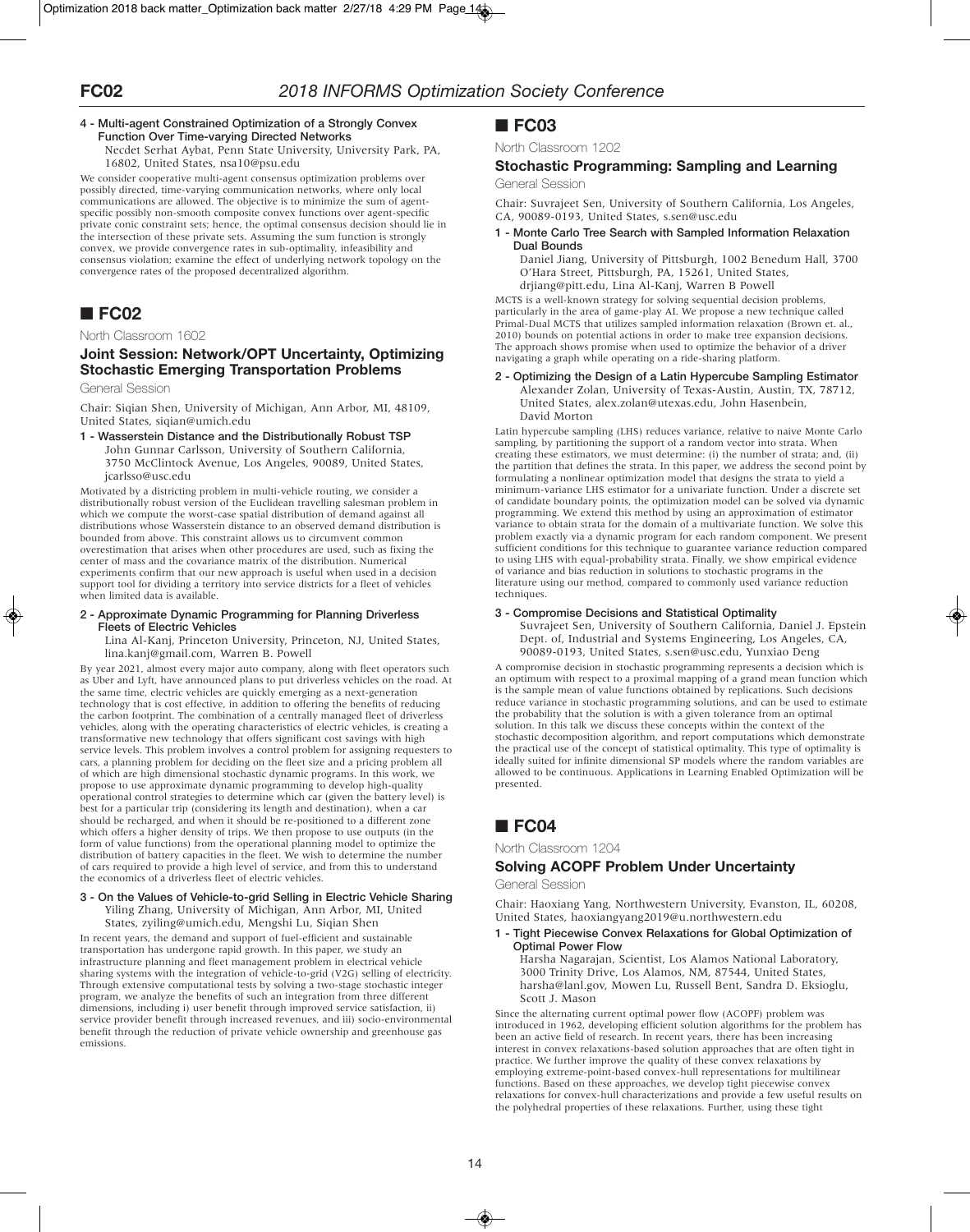relaxations, we develop an adaptive, multivariate partitioning algorithm with bound tightening that progressively improves these relaxations and, given sufficient time, converges to the globally optimal solution. We illustrate the strengths of our algorithm using benchmark ACOPF test cases from the literature. Computational results show that our novel algorithm reduces the bestknown optimality gap for some hard ACOPF cases.

### **2 - Global Solution of AC Optimal Power Flow Problems**

Michael Bynum, Ph.D. Candidate, Purdue University, West Lafayette, IN, United States, bynumm@purdue.edu, Carl Laird, Anya Castillo, Jianfeng Liu, Jean-Paul Watson

Successful operation of the electricity grid relies on solution of optimal power flow problems. Typical approaches use a linear approximation of the nonlinear AC power flow, however, solutions from these approximations are not guaranteed to be optimal or even feasible for the original nonlinear problem. Given the need for efficient global solution of the nonlinear AC power flow problem, in this presentation, we will describe the suite of available relaxations and show results for a multi-tree approach based on bounds-tightening and piecewise linearization of the nonlinear constraints.

#### **3 - Robust Optimization and Control for Infrastructure Network Applications**

Haoxiang Yang, Northwestern University, 2145 Sheridan Road, Evanston, IL, 60208, United States,

haoxiangyang2019@u.northwestern.edu, David Morton, Krishnamurthy Dvijotham, Chaithanya Bandi

In this talk we will present the theoretical results of solving a robust optimization problem for the power system under uncertainty. Solving the deterministic alternating current optimal power flow (ACOPF) problem has been considered a hard problem since 1960s because the optimization problem is nonlinear and highly nonconvex. Linear approximation of the AC power flow system (DC approximation) has been deployed in the industry but does not guarantee a physically feasible system configuration. In recently years, different convex relaxation schemes of the ACOPF problem have been researched, and under some assumptions, a physically feasible solution can be recovered. Based on these convex relaxation schemes, we construct a robust convex optimization problem to solve for optimal controllable injections (fossil fuel, nuclear etc.) in electricity power systems under uncertainty (renewable energy generation, demand fluctuation, etc.). Experiment results indicate that the robust convex relaxation of the ACOPF problem will provide a tight lower bound, and for the test cases where the nominal relaxation is tight, a solution to the non-convex robust ACOPF problem can be found.

# ■ **FC05**

North Classroom 2001

### **Applications in Network Optimization**

General Session

Chair: Robert Mark Curry, Clemson University, Clemson, SC, 29634, United States, rmcurry@clemson.edu

**1 - Branch-cut-and-price for Vehicle Routing Problems with Time Windows and Convex Node Costs**

Yongjia Song, Virginia Commonwealth University, 1015 Floyd Avenue, P.O. Box 843083, Richmond, VA, 23284, United States, ysong3@vcu.edu, Qie He, Stefan Irnich

We study an extension of the vehicle routing problem with time windows (VRPTW) in which the objective is to minimize the sum of routing and customer inconvenience costs. The latter inconvenience costs are defined by general convex functions, one for each customer, that express the customer's preference for a specific service start time. We call this problem the VRP with time windows and convex node costs (VRPTW-CNC). The VRPTW-CNC is a three-level optimization problem with interdependent levels for clustering, routing, and schedule optimization. We propose the first effective branch-cut-and-price algorithm for the VRPTW-CNC that is able to solve to optimality instances with 100 customers. The novelty of our algorithm lies in the column-generation mechanism. We show that dynamic-programming labeling can be used to simultaneously solve the two lower levels of routing and schedule optimization, while the clustering in the first level is standard.

### **2 - The Weighted Target Set Selection Problem on Cycles**

Rui Zhang, Unversity of Colorado Boulder, Boulder, CO, 80309, United States, rui.zhang@colorado.edu

The study of viral marketing strategies on social networks has become an area of significant research interest. In this setting we consider a combinatorial optimization problem referred to as the weighted target set selection (WTSS) problem. In the WTSS problem, we are given a connected undirected graph G = (V, E), where for each node i in V, there are a threshold gi which is between 1 and deg(i) (the degree of node i) and a positive weight, denoted by bi, which models the situation that different nodes might require differing levels of effort to become initial adopters. All nodes are inactive initially. We select a subset of nodes, the target set, and they become active. After that, in each step, we update the state of nodes by the following rule: an inactive node i becomes active if at

least gi of its neighbors are active in the previous step. The goal is to find the minimum cardinality target set while ensuring that all nodes are active by the end of this activation process. Earlier research focused on approximation algorithms for the unweighted case of the problem which is known to be NPhard. Motivated by the desire to develop a better understanding of fundamental problems in social network analytics, we focus on a special case where the underlying graphs are cycles. Our paper makes several contributions. First, we propose a linear time algorithm for the WTSS problem on cycles. More importantly, we present a tight formulation in the node space. The polytope of the WTSS problem on cycles is defined as the convex hull of 0/1-incidence vectors of all feasible solution of the WTSS problem on cycles. The proposed formulation provides a complete description of this polytope. Our work can be a building block for developing exact methods for tackling this important problem in social network analytics.

### **3 - Designing River Basin Storage using Optimization**

Andy Burrow, Colorado School of Mines, Golden, CO, United States, aburrow@mines.edu, Alexandra M. Newman

The ways in which a growing population increases hydrologic demand are often evaluated using simulation models. This research uses data produced by the State of Colorado's Stream Simulation Model as input to an optimization model to determine the flow of unappropriated water so as to minimize the cost of water shortage mitigation while adhering to constraints that force the physical and topographical structures of the river. Solutions incorporate new storage infrastructure and provide prescriptive, rather than descriptive, flow information.

#### **4 - An Augmenting Flow Algorithm for the Node-capacitated Maximum Flow Problem**

Robert Mark Curry, Clemson University, 278 Freeman Hall, 211 Fernow St., Clemson, SC, 29634, United States, rmcurry@g.clemson.edu, Cole Smith

We consider maximum flow problems having node- and arc-capacity constraints, in which each unit of flow on arc (i,j) consumes a non-negative amount of capacity at node i. Rather than solving a linear program for these problems, we present an augmenting flow algorithm. In this algorithm, we augment flows along a path having positive residual capacities among all arcs and nodes along the path. When no such paths exist, we find and augment flow along flow-cycles that increase the residual capacity at an incapacitated node. We prove the optimality and computational complexity of our algorithm and apply it to solve various problems in wireless sensor network settings.

# ■ **FC06**

North Classroom 2002

### **Software and Implementation**

Contributed Session

Chair: Christopher Lourenco, Texas A&M University, 999 West Villa Maria Road, Bryan, TX, 77801, United States, clouren@tamu.edu

## **1 - SAS® ViyaTM Optimization Modeling Interface for Python**

Sertalp B. Cay, SAS Institute, 500 SAS Campus Drive, Cary, NC, 27513, United States, sertalpbilal@gmail.com, Jared Erickson

Python has become a popular programming language for both data analytics and mathematical optimization. With SAS® Viya™ and its Python interface, Python programmers can use the state-of-the-art optimization solvers that SAS® provides. This talk features sasoptpy a new Python optimization modeling interface package for SAS® Viya™ optimization solvers and demonstrates approaches for Python programmers to naturally model their optimization problems, solve them by using SAS® Optimization solver actions, and view and interact with the results.

#### **2 - Gravity: A Modeling Language for Mathematical Optimization and Machine Learning**

Hassan Lionel Hijazi, Los Alamos National Laboratory, P.O. Box 1663, MS B284, Los Alamos, NM, 87545, United States, hlh@lanl.gov

Gravity is an open source, scalable, memory efficient modeling language for solving mathematical models in Optimization and Machine Learning. It exploits structure to reduce function evaluation time including Jacobian and Hessian computation. Gravity is implemented in c++ with a flexible interface allowing the user to specify the numerical accuracy of variables and parameters. It is also designed to handle iterative model solving, convexity detection, distributed algorithms, and constraint generation approaches. When compared to state-ofthe-art modeling languages such as JuMP, Gravity is 5 times faster in terms of function evaluation and up to 60 times more memory efficient. It also dominates commercial languages such as Ampl on structured models including quadratically-constrained and polynomial programs. This short paper serves as a quick introduction to the language, presenting its main features along with some preliminary results, an extended version of the work is in progress.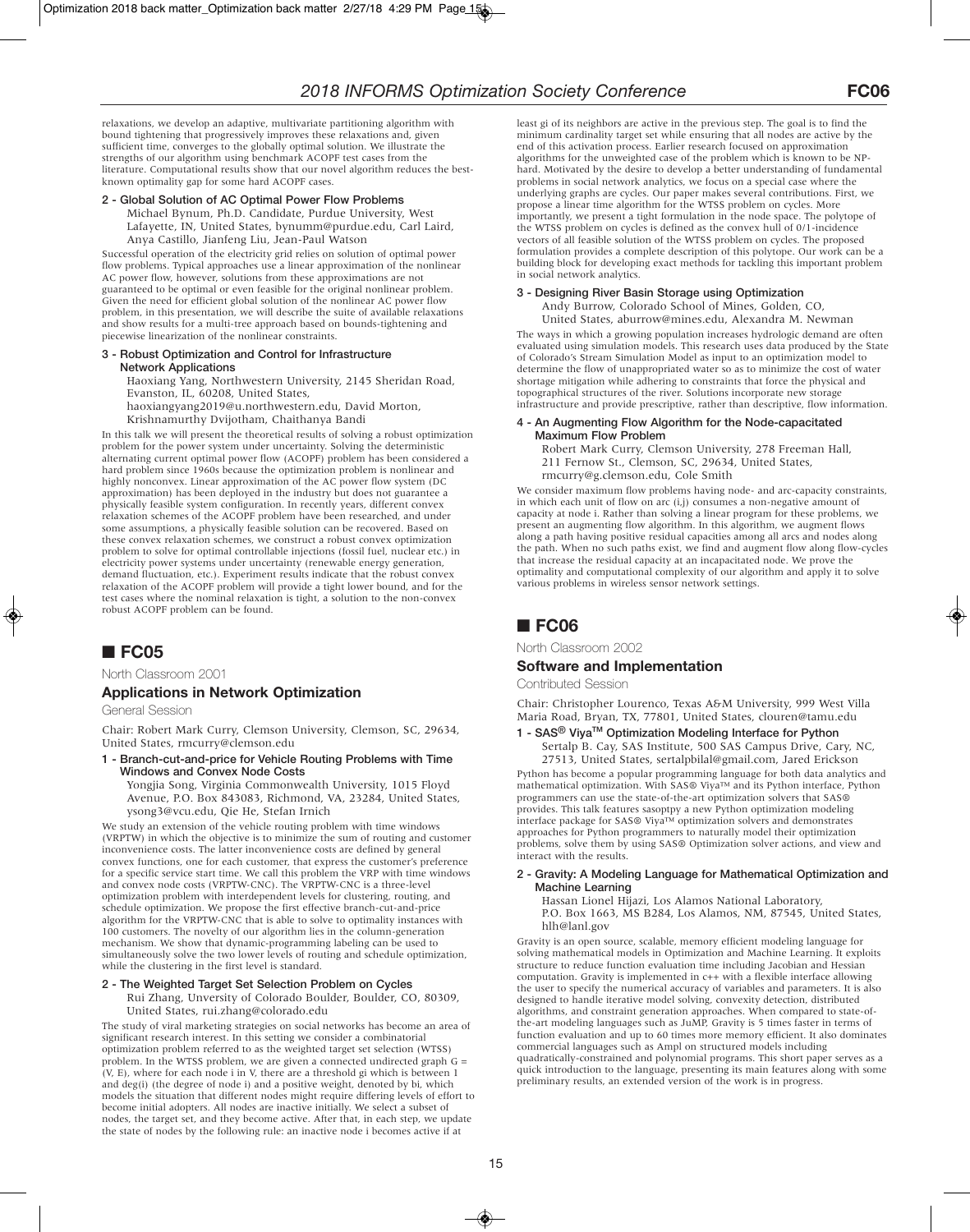#### **3 - Practical Utilization of a Progressive Hedging Algorithm for Solving Optimization Problems in Energy Systems** Devon Sigler, Postdoc, National Renewable Energy Lab, Denver,

CO, United States, devon.sigler@nrel.gov, Wesley Jones, Monte Lunacek

Solving optimization problems with sources of uncertainty is an important field in the discipline of optimization. Many optimization problems subject to uncertainty can be formulated as scenario based multi-stage stochastic problems which exhibit problem structure that can be exploited via parallel computing. Optimization frameworks in production software are now available which exploit the structure of these formulations to solve them in parallel. We consider the optimization for planning the expansion of infrastructure and investigate an application of one such optimization framework. Traditionally, this is limited by implementations that principally only take advantage of a single large server and are thus constrained with respect to problem complexity and size (i.e. limited by both memory and computing power). We investigate an implementation of this framework which enables the use of multiple servers and examine the computational performance.

#### **4 - Roundoff-error-free Framework for the Exact Solution of Sparse Linear Systems**

Christopher Lourenco, Texas A&M University, 3131 TAMU, College Station, TX, 77843, United States, clouren@tamu.edu, Adolfo Raphael Escobedo, Erick Moreno-Centeno, Timothy Davis

LU factorizations are the key tool used to solve the sparse systems of linear equations that arise in linear and integer programming. In many documented cases, however, nontrivial roundoff errors accrued during the construction and implementation of these factorizations can lead solvers to claim suboptimal bases as optimal, infeasible bases as optimal, or optimal bases as infeasible. To address this issue, we develop an exact left-looking LU factorization framework to solve sparse linear systems in which all operations are performed entirely in integer arithmetic. We also present computational results in which we show that the novel LU factorization framework significantly outperforms a modern state-ofthe-art exact sparse solver.

# ■ **FC07**

North Classroom 3004

### **Pricing and Inventory**

Contributed Session

Chair: Omid Nohadani, Northwestern University, 2145 Sheridan Road, Technological Institute M233, Evanston, IL, 60208-3119, United States, nohadani@northwestern.edu

**1 - Dynamic Pricing of Time Slots for Attended Home Delivery** Nalan Gulpinar, University of Warwick, Gibbet Hill Road, Coventry, CV4 7AL, United Kingdom, nalan.gulpinar@wbs.ac.uk, Arne Strauss, Yijun Zheng

In this paper, we study dynamic pricing of regular and flexible time slots offered for the attended home delivery management. A flexible slot is designed as a combination of several regular time slots in which customer's orders need to be delivered. Since the underlying dynamic pricing problem suffers due to curse of dimensionality, we propose an approximation approach to obtain the dynamic pricing policy. In order to illustrate performance of this approach, we design numerical experiments based on realistically-sized scenarios. The computational results show that expected profit increases when adding flexible time slots rather than using only regular time slots.

#### **2 - Optimization & Alignment of Production Level, Quality and Warranty Contract for Return Policy**

Shirsendu Nandi, Assistant Professor, Indian Institute of

Management Rohtak, Rohtak, Haryana, Rohtak, 124001, India, shir.05math@gmail.com

The present research explores the coordination mechanism through warranty period optimization when buyback contract and quantity flexibility contract are implemented under stochastic demand. It is assumed that the product faces a stochastic demand and the demand is also dependent on the length of warranty period offered. The manufacturer offers a free replacement warranty to the customer if the product fails within a specified time interval after sales. The present study determines the risk expressions for the retailer, manufacturer and the entire supply chain in case of buyback contract, quantity flexibility contract in conjunction with warranty. Risk is measured by calculating the variances in absolute profits of the respective parties in the supply chain. It also investigates the effect of change in order quantity on the risks borne by the manufacturer, the retailer and the total supply chain while the warranty length is kept optimal. Similar investigation is performed to examine the impact of change in warranty length upon the risks borne by the manufacturer, the retailer and the total supply chain keeping the order quantity optimal. The study also examines how the solution of the centralised system is affected when the supply chain is riskaverse in nature. The study examines the necessity of aligning the quality decision, warranty policy and production level of a supply chain by investigating the impact of quality improvement of the product on the optimal order quantity, optimal warranty length, optimal supply chain profit and profits of both the parties of the supply chain. The study also provides a guideline to recoordinate the supply chain by redesigning the contract parameters after the quality development of the product in case of buyback contract and quantity flexibility contract.

### **3 - Finite-horizon Approximate Linear Programs for an Infinite-Horizon Revenue Management Problem**

Thomas Vossen, University of Colorado-Boulder, Leeds School of Business, UCB419, Boulder, CO, 80309, United States, thomas.vossen@colorado.edu, Fan You, Dan Zhang

We consider a rolling-horizon revenue management problem that can be formulated as an infinite horizon discounted cost Markov Decision Process. We consider affine and finite-horizon approximations, and show these admit compact representations that can be solved efficiently. The resulting approximations can be used to construct control policies that probabilistically allocate demand, and we use a numerical study to evaluate their performance.

### **4 - Sustainable Inventory with Robust Periodic-affine Policies and Application to Medical Supply Chains**

Omid Nohadani, Northwestern University, 2145 Sheridan Road, Technological Institute M233, Evanston, IL, 60208-3119, United States, nohadani@northwestern.edu, Chaithanya Bandi, Eojin Han

We introduce a new class of adaptive policies called periodic-affine policies, that allows a decision maker to optimally manage and control large-scale newsvendor networks in the presence of uncertain demand without distributional assumptions. These policies are data-driven and model many features of the demand such as correlation, and remain robust to parameter mis-specification. We present a model that can be generalized to multi-product settings and extended to multi-period problems. This is accomplished by modeling the uncertain demand via sets. In this way, it offers a natural framework to study competing policies such as base-stock, affine, and approximative approaches with respect to their profit, sensitivity to parameters and assumptions, and computational scalability. We show that the periodic-affine policies are sustainable, i.e. time consistent, because they warrant optimality both within subperiods and over the entire planning horizon. This approach is tractable and free of distributional assumptions, and hence, suited for real-world applications. We provide efficient algorithms to obtain the optimal periodic-affine policies and demonstrate their advantages on the sales data from one of India's largest pharmacy retailers.

# ■ **FC08**

North Classroom 3210

### **Complexity Analysis and Approximations**

Contributed Session

Chair: Jamie Haddock, University of California-Davis, One Shields Avenue, Mathematics, Davis, CA, 95616, United States, jhaddock@math.ucdavis.edu

### **1 - Approximating the Worst Optimal Value in Interval Linear Programming**

Mohsen Mohammadi Dehcheshmeh, University of Louisville, Louisville, KY, United States, m0moha15@louisville.edu, Monica Gentili

One of the basic tools to describe uncertainty in a linear programming model is interval linear programming (ILP), where we assume that there are a priori known intervals in which parameters of the linear model can vary. Interval linear programming has applications in several areas, including portfolio selection problems environmental management, and interval matrix games. One of the main topics addressed in this context is determining the optimal value range, that is best and the worst of all the optimal values of the objective function among all the realizations of the uncertain parameters. When the feasible set of the ILP is described by a set of equality constraints, computing the best optimal value is an easy task, while the computation of the worst case optimal value is known to be NP-hard. In this study, we propose new methods to determine bounds for the worst case optimal value. The proposed methods are evaluated on randomly generated instances.

#### **2 - The Minimum Euclidean-norm Point on a Convex Polytope: Wolfe's Combinatorial Algorithm is Exponential**

Jamie Haddock, University of California-Davis, One Shields Avenue, Mathematics, Davis, CA, 95616, United States, jhaddock@math.ucdavis.edu

The complexity of Philip Wolfe's method for the minimum Euclidean-norm point problem over a convex polytope has remained unknown since he proposed the method in 1974. The method is important because it is used as a subroutine for one of the most practical algorithms for submodular function minimization. We present the first example that Wolfe's method takes exponential time. Additionally, we improve previous results to show that linear programming reduces in strongly-polynomial time to the minimum norm point problem over a simplex.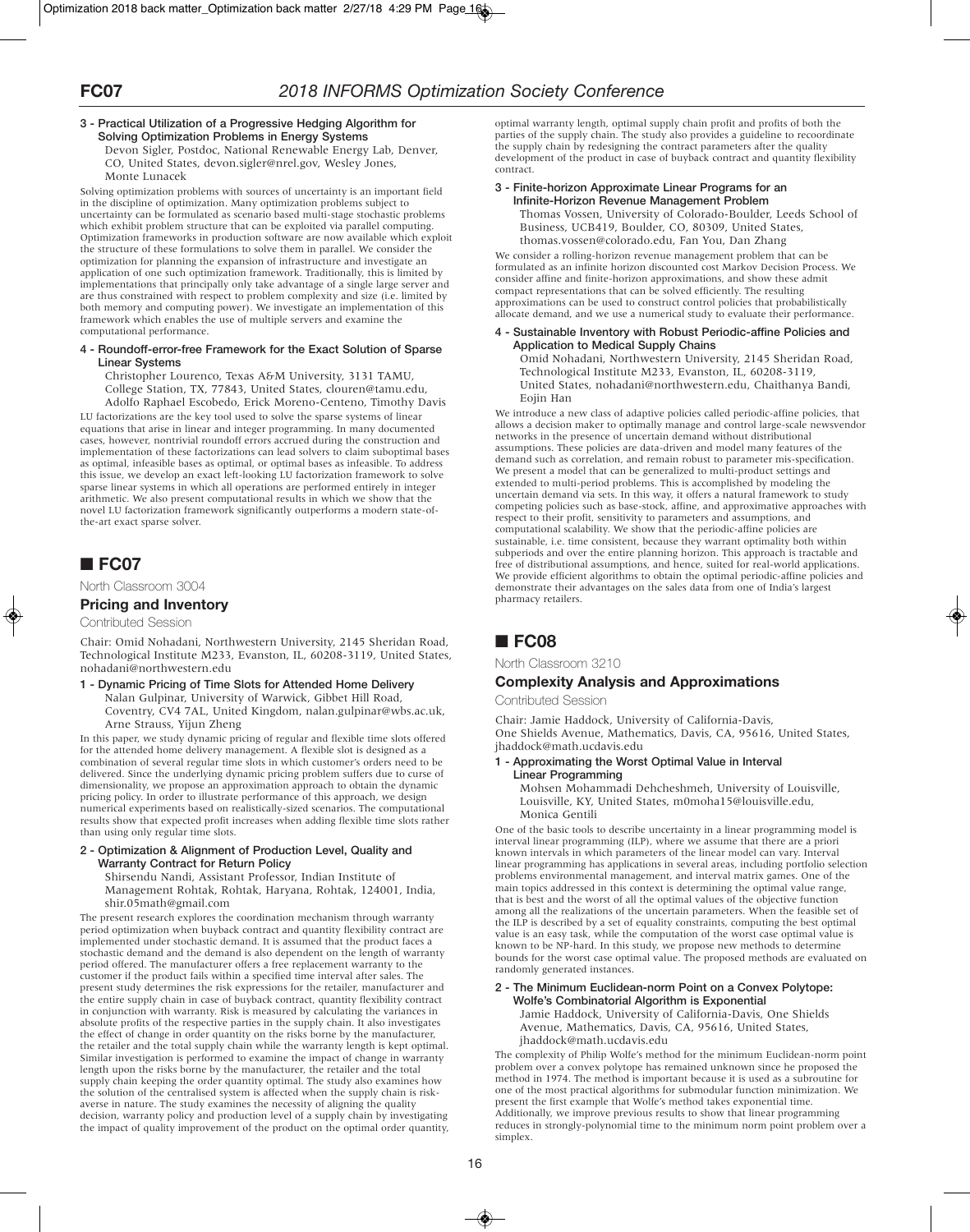# ■ **FC09**

Student Commons 1500

### **Recent Advances in First and Second Order Methods**

General Session

Chair: Mingyi Hong, University of Minnesota, Minneapolis, MN, 55455, United States, mhong@umn.edu

### **1 - Condition Number Analysis of Logistic Regression and its Implications for First Order Solution Methods** Robert Freund, Massachusetts Institute of Technology, 77

Massachusetts Avenue E62-567, Cambridge, MA, United States, rfreund@mit.edu, Paul Grigas, Rahul Mazumder

We introduce a pair of condition numbers associated with the sample data for logistic regression that measures the degree of separability or non-separability of the data sample. When the sample data is not separable (as is routinely the case in logistic regression), the degree of non-separability naturally enters the analysis and the computational properties of standard first-order methods such as steepest descent, greedy coordinate descent, stochastic gradient descent, etc. When the sample data is separable — in which case the logistic regression problem has no solution — the degree of separability can be used to show rather surprisingly that standard first-order methods also deliver approximate-maximum-margin solutions with associated computational guarantees as well. The guarantees we develop hold for any dataset.

### **2 - When Does Stochastic Gradient Algorithm Work Well?**

Lam M. Nguyen, PhD Student, Lehigh University, 751 E 6th Street, Apt. A2, Bethlehem, PA, 18015, United States, LamNguyen.MLTD@gmail.com, Nam H. Nguyen, Dzung Phan, Jayant Kalagnanam, Katya Scheinberg

We consider a general stochastic optimization problem which is often at the core of supervised learning, such as deep learning and linear classification. We consider a standard stochastic gradient descent method with a fixed step size and propose a set of assumptions on objective function. We then empirically demonstrate that these assumptions hold for logistic regression and standard deep neural networks on classical data sets. Thus our analysis helps explain when efficient behavior can be expected from the SGD method in training classification models and deep neural networks.

### **3 - A Smoothing First-order Method for Piecewise Linear Non-convex Optimization**

Qihang Lin, University of Iowa, Iowa City, IA, 52242, United States, qihang-lin@uiowa.edu

Piecewise linear objective functions, convex or non-convex, have been introduced in optimization models from many applications including statistical machine learning, image processing and signal processing. We propose a smoothing first-order method for solving the unconstrained optimization with a piecewise linear objective function with a focus on the case where the objective function is non-convex. We characterize the convergence property of the iterative solutions generated by the smoothing first-order method under a homotopy updating scheme on the smoothing parameter.

### **4 - Learning Deep Models: Critical Points and Local Openness** Meisam Razaviyayn, University of Southern California, 3715 McClintock Ave, Los Angeles, CA, 90089, United States, razaviya@usc.edu, Maher Nouiehed

With the increasing interest in deeper understanding of the loss surface of many non-convex deep models , this paper presents a unifying framework to study the local/global equivalence of the optimization problem arising from training of such non-convex models. Using the local openness property of the underlying training models, we provide sufficient conditions under which any local optimum of the resulting optimization problem is global. Our result unifies and extends many of the existing results in the literature. For example, our theory shows that when the input data matrix X is full row rank, all non-degenerate local optima of the optimization problem for training linear deep model with squared loss error are global minima. Moreover, for two layer linear models, we show that all degenerate critical points are either global or second order saddles and the non-degenerate local optima are global. Unlike many existing results in the literature, our result assumes no assumption on the target data matrix Y . For non-linear deep models having certain pyramidal structure with invertible activation functions, we can show global/local equivalence with no assumption on the differentiability of the activation function. Our results are the direct consequence of our main theorem that provides necessary and sufficient conditions for the matrix multiplication mapping to be locally open in its range.

# ■ **FC10**

Student Commons 1600

### **Bayesian Optimization**

### General Session

Chair: Matthias Poloczek, University of Arizona, Tucson, AZ, 85721, United States, poloczek@email.arizona.edu

### **1 - Toward Fully Automated Bayesian Optimization**

Roman Garnett, Washington University in St. Louis, St. Louis, MO, United States, garnett@wustl.edu, Gustavo Malkomes, Chip Schlaff

Despite the success of kernel-based nonparametric methods, kernel selection still requires considerable expertise, and is often described as a "black art." We present a sophisticated method for automatically searching for an appropriate kernel from an infinite space of potential choices. Previous efforts in this direction have focused on traversing a kernel grammar, only examining the data via computation of marginal likelihood. Our proposed search method is based on Bayesian optimization in model space, where we reason about model evidence as a function to be maximized. We explicitly reason about the data distribution and how it induces similarity between potential model choices in terms of the explanations they can offer for observed data. In this light, we construct a novel kernel between models to explain a given dataset. Our method is capable of finding a model that explains a given dataset well without any human assistance, often with fewer computations of model evidence than previous approaches, a claim we demonstrate empirically.

### **2 - Bayesian Optimization of Integrated Response Surfaces**

Saul Toscano, Cornell University, 113 Lake Street, Ithaca, NY, 14850, United States, st684@cornell.edu, Peter Frazier

We propose a one-step optimal Bayesian global optimization algorithm that takes advantage of the structure of expensive objective functions that can be written as a sums or integrals to optimize problems with as few evaluations as possible. That structure is commonly found in multi-task Bayesian optimization, sequential design of experiments with random environmental conditions, and optimization via simulation. We demonstrate that our method leads to state-ofthe-art performance when the objective is noisy on realistic examples based on a queuing and inventory problem simulation, and produces excellent results in the noise-free setting when training convolutional neural networks and recommender systems.

### **3 - Bayesian Optimization of High-Dimensional Problems**

Mickael Binois, The University of Chicago, Chicago, IL, United States, mbinois@uchicago.edu, David Ginsbourger, Olivier Roustant

The challenge of taking into account many variables in optimization problems may be overcome under the hypothesis of low effective dimensionality. Then, the search of solutions can be reduced to the random embedding of a low dimensional space into the original one, resulting in a more manageable optimization problem. Specifically, in the case of time consuming black-box functions and when the budget of evaluations is severely limited, Bayesian optimization with random embeddings appears as a sound alternative to random search. Yet, in the case of box constraints on variables, defining suitable bounds on a low dimensional domain appears to be complex. Indeed, a small search domain does not guarantee to find a solution even under restrictive hypothesis about the function, while a larger one may slow down convergence dramatically. Here we tackle this issue of low-dimensional domain selection based on a detailed study of the properties of the random embedding, giving insight on the aforementioned difficulties. In particular, we describe a minimal low-dimensional set in correspondence with the embedded search space. We additionally show that an alternative equivalent embedding procedure yields simultaneously a simpler definition of the low-dimensional minimal set and better properties in practice. Finally, the performance and robustness gains of the proposed enhancements for Bayesian optimization are illustrated on three examples.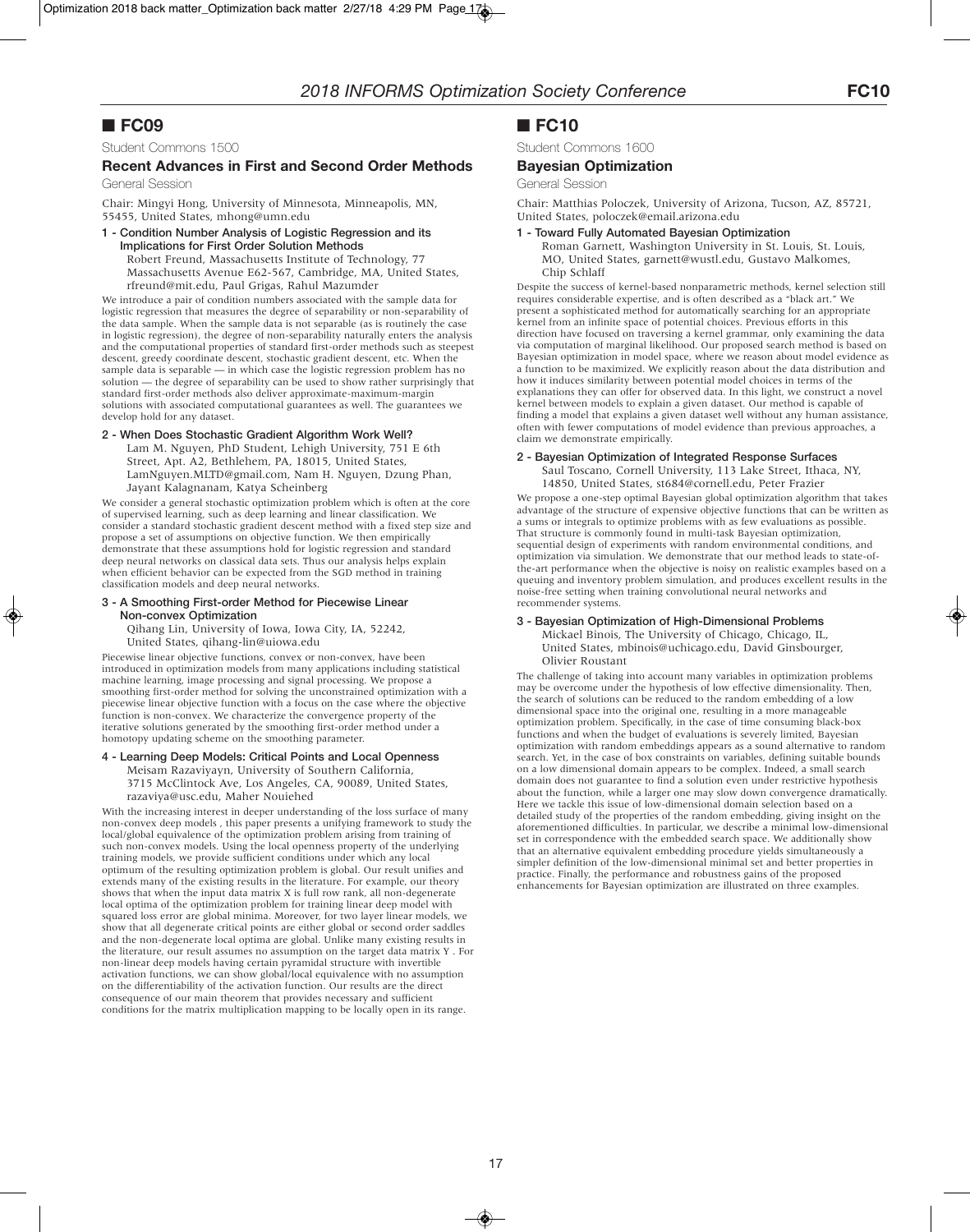### **4 - Multi-information Source Optimization**

Matthias Poloczek, University of Arizona, 1127 East James E. Rogers Way, Room 268, Tucson, AZ, 85721, United States, poloczek@email.arizona.edu, Jialei Wang, Peter Frazier

Bayesian optimization methods have been applied with great success to global optimization of expensive-to-evaluate functions in machine learning, engineering, healthcare, and other areas. While traditional approaches only query the expensive-to-evaluate objective, we also often have access to other information sources: when optimizing an aerodynamic design, we may assess its performance by wind tunnel studies, or by CFD simulations with varying mesh sizes; when optimizing an inventory management system, we may evaluate it in real life at the client's warehouse, or by discrete-event simulations that vary in length and number of replications. These approximations are typically subject to an unknown bias in addition to common noise. This so-called model discrepancy results from an inherent inability to model the reality accurately, e.g., due to limited physical models. In this talk I will present a rigorous mathematical treatment of the uncertainties arising from model discrepancy and noisy observations that allows us to leverage these information sources effectively. I propose novel knowledge gradient algorithms for choosing which information source to query at each point in time. These algorithms rely on a value of information analysis and maximize the predicted information gain per unit cost. Experimental results demonstrate that utilizing additional information sources improves the performance significantly beyond what could be accomplished through traditional methods. In addition, I will discuss recent work on solving sequences of related problems by warm-starting Bayesian optimization.

# ■ **FC11**

Student Commons 2500

### **New Paradigms for Cut Generation**

General Session

Chair: Thiago Serra, Carnegie Mellon University, Pittsburgh, PA, 15213, United States, tserra@cmu.edu

**1 - Generalized Chvatal-Gomory Closures for Integer Programs with Bound Constraints**

Dabeen Lee, Carnegie Mellon University, Pittsburgh, PA, 15213, United States, dabeenl@andrew.cmu.edu, Sanjeeb Dash, Oktay Gunluk

Integer programming problems that arise in practice often involve nonnegative or bounded decision variables. Using information about bounds on variables, one can generate, possibly stronger cuts valid for all integer feasible solutions. In this paper, we consider a natural extension of Chvatal-Gomory inequalities, which are obtained by strengthening Chvatal-Gomory inequalities based on bound constraints on some variables. These strengthened Chvatal-Gomory inequalities can also be viewed as cutting-planes from "wide split disjunctions", introduced by Bonami, Lodi, Tramontani, and Wiese recently. We prove that the closure of a rational polyhedron obtained after applying the generalized Chvatal-Gomory inequalities is also a rational polyhedron.

### **2 - Cutting Plane Techniques via Decision Diagrams**

Danial Davarnia, Carnegie Mellon University, 5562 Hobart Street Pittsburgh, PA, 15217, United States, ddavarni@andrew.cmu.edu, Willem-Jan Van Hoeve

As an alternative to traditional integer programming (IP), decision diagrams (DD) provide a new solution technology based on the combinatorial structure of discrete problems using basics of dynamic programming. While the literature mainly focuses on the competitive aspects of DD as a stand-alone solver, we study IP techniques that can be derived from DD and used in conjunction with IP to enhance its performance. We develop linear programming and subgradienttype methods to generate valid inequalities for the convex hull of the feasible region described by DD. For convex IPs, these cutting planes dominate the socalled linearized cuts used in the outer approximation schemes. These cutting planes can also be derived for nonconvex IPs, which allows for an adaptation of the outer approximation framework. Computational experiments show significant gap improvement upon the traditional cutting plane methods employed in the state-of-the-art solvers.

#### **3 - On Checking the Regularity of Lift-and-project Cuts from Non-split Disjunctions**

Thiago Serra, Carnegie Mellon University, Pittsburgh, PA, 15213, United States, tserra@cmu.edu, Egon Balas

Many techniques to generate cutting planes for a Mixed-Integer Linear Program (MILP) are equivalent to one another under certain conditions. Since some are more general and thereby more expensive computationally, it is important to determine if and when they generate cuts that others cannot. Balas and Perregaard (2003) have shown that there is a correspondence between lift-andproject cuts obtained from basic solutions of the Cut Generating Linear Program (CGLP) and intersection cuts from basic solutions of the LP relaxation, feasible or not, and thus also to Gomory fractional cuts. More recently, Balas and Kis (2016) have shown that such correspondence may also hold for some lift-and-project cuts from arbitrary disjunctions. This work has four contributions. First, we state a result that simplifies the verification of regularity for basic CGLP solutions from Balas and Kis (2016) and show that it can also be used with CGLP solutions that are not basic. Second, we introduce and prove the validity of an MILP that checks whether there is a regular CGLP solution for a given cut. Third, we describe a numerical procedure based on such MILP that verifies if a lift-andproject cut is regular or not. Finally, we present and analyze computational results on the regularity of cuts from not-split disjunctions for several instances from the MIPLIB 2, 3, and 2003 benchmarks.

# ■ **FC12**

Student Commons 2504

### **Graphs and Trees**

Contributed Session

Chair: David Phillips, U.S. Naval Academy, Math Department, Annapolis, MD, 21401, United States, dphillip@usna.edu

**1 - Column Generation Approach to the Convex Recoloring Problem on a Tree**

Sangho Shim, Assistant Professor, Robert Morris University, Department of Engineering, 6001 University Blvd., Moon Township, PA, 15108, United States, shim@rmu.edu, Sunil Chopra, Ergin Erdem, Eunseok Kim

The convex recoloring (CR) problem is to recolor the nodes of a colored graph at minimum number of color changes such that each color induces a connected subgraph. We adjust to the convex recoloring problem the column generation framework developed by Johnson et al. (Math Program 62:133-151, 1993). For the convex recoloring problem on a tree, the subproblem to generate columns can be solved in polynomial time by a dynamic programming algorithm. The column generation framework solves the convex recoloring problem on a tree with a large number of colors extremely fast.

### **2 - A Decomposition Approach to Solve the Selective Graph Coloring Problem in Some Graph Classes**

Oylum Seker, Bogaziçi University, Bogaziçi Ünv. Muhendislik Fak. Endustri Muh., Istanbul, 34342, Turkey,

oylum.seker@boun.edu.tr, Tınaz Ekim, Z. Caner Taskın

Graph coloring is the problem of assigning minimum number of colors to vertices of a graph such that no two adjacent vertices receive the same color. Selective Graph Coloring Problem is a generalization of the standard graph coloring problem; given a graph with a partition of its vertex set into clusters, the objective is to choose exactly one vertex per cluster so that, among all possible selections, the number of colors necessary to color the vertices in the selection is minimum. The selective graph coloring problem is known to be NP-hard, and remains so in many special classes of graphs. In this study, we focus on a decomposition based exact solution framework for selective coloring in perfect graphs. We test our method on graphs with various size and edge densities, present computational results for perfect graphs in general and some perfect graph families; in particular, permutation, generalized split and chordal graphs. Our computational experiments indicate that our decomposition approach significantly improves solution performance compared to a pure integer programming formulation. We also generalize our method to solve the selective coloring problem on graphs with no particular structure.

#### **3 - Algorithms and Complexity Results for Designing Graphs with Extremal Randic Index**

David Phillips, Associate Professor, U.S. Naval Academy, Chauvenet Hall, 572C Holloway Road, Annapolis, MD, 21401, United States, dphillip@usna.edu, M. Drew Lamar, Rex Kincaid, Sarah Kunkler

We show that finding a subgraph realization with the minimum generalized Randic index for a given base graph and degree sequence is solvable in polynomial time by formulating the problem as the minimum weight perfect bmatching problem of Edmonds. However, the realization found via this reduction is not guaranteed to be connected. Approximating the minimum weight perfect b-matching problem subject to a connectivity constraint is shown to be NP-hard. For instances in which the optimal solution to the minimum Randic index problem is not connected, we describe a heuristic to connect the graph using pairwise edge exchanges that preserves the degree sequence. Although we focus on finding graph realizations with minimum Randic index, our results extend to finding graph realizations with maximum Randic index as well. Applications of the Randic index are provided to normalizing cortical thickness networks in diagnosing individuals with dementia.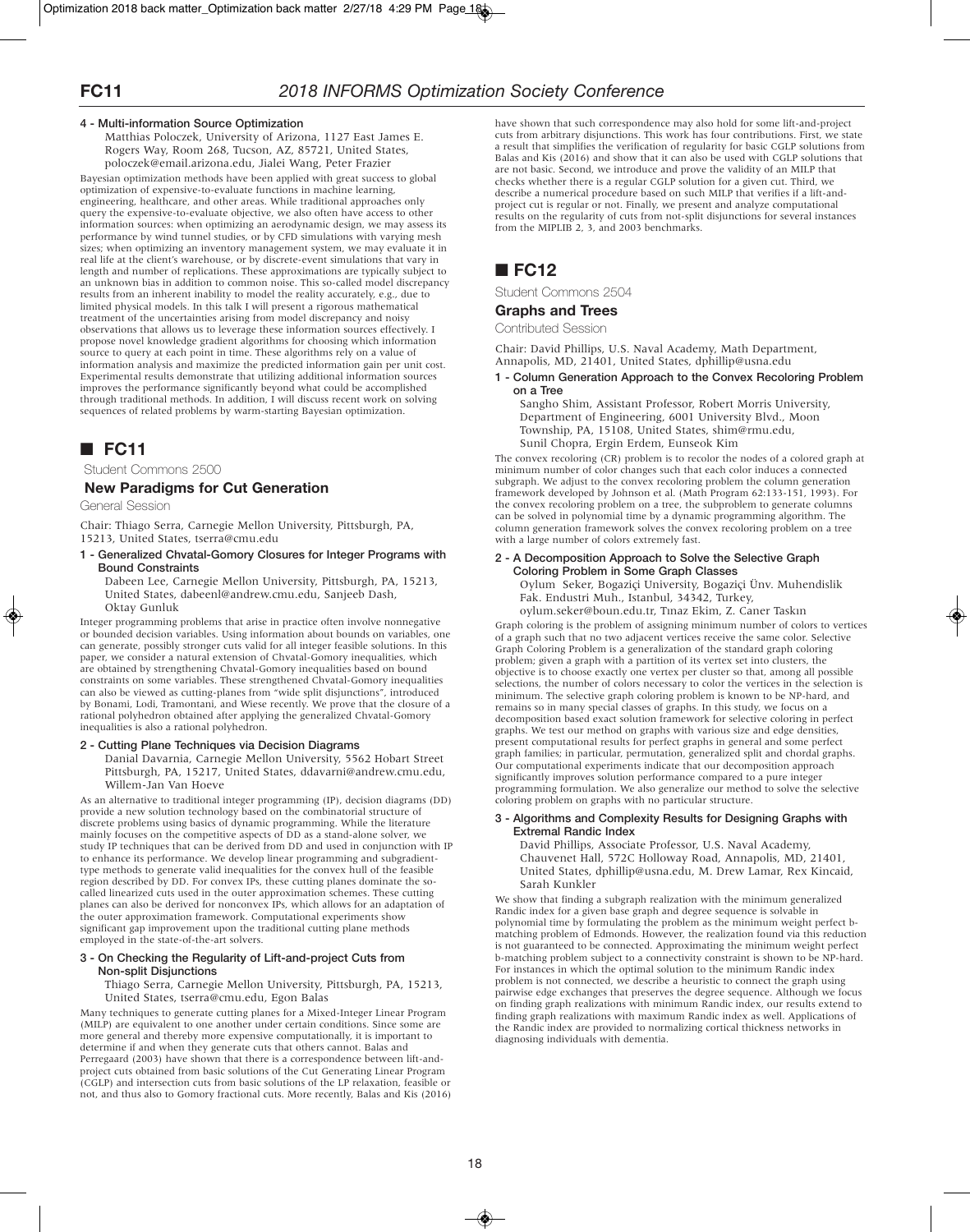# ■ **FC13**

Student Commons 2600

### **Data Driven Optimization and Learning**

General Session

Chair: Paul Grigas, UC Berkeley, Berkeley, CA, 94720-1777, United States, pgrigas@berkeley.edu

### **1 - A Dual Approach for Demand-side Platform Optimization**

Alfonso Lobos Ruiz, University of California-Berkeley, Berkeley, CA, United States, alobos@berkeley.edu, Paul Grigas, Zheng Wen, Kuang-Chih Lee

We develop an optimization model and corresponding algorithm for the management of a demand-side platform (DSP), whereby the DSP acquires valuable impressions for its advertiser clients. The DSP aims to maximize its profit while having a proper budget spending for its advertisers, the latter represented by the usage of a utility over the budget spending. The DSP interacts with ad exchanges in a real-time bidding environment in a cost-per-click/cost-per-action pricing model. Our proposed formulation leads to a nonconvex optimization problem due to the joint optimization over both impression allocation and bid price decisions. We take the dual of our problem using Fenchel Conjugates and prove that under fairly general assumptions our dual formulation obtain the same optimal value as the original non-convex formulation. We also show in which cases we can recover a close to optimal solution for the non-convex problem using a primal-dual scheme. We perform simulations over datasets inspired in real data mimicking how our algorithm would be used in practice by a DSP. Our results show that our algorithm outperforms a greedy heuristic and how different utility functions alter the tradeoff between maximizing the DSP profit and the budget's usage of its advertisers.

### **2 - Smart "Predict, then Optimize"**

Adam Elmachtoub, Assistant Professor, Columbia University, 500 W 120th St., New York, NY, 10027, United States, adam@ieor.columbia.edu, Paul Grigas

We consider a class of optimization problems where the objective function is not explicitly provided, but contextual information can be used to predict the objective based on historical data. A traditional approach would be to simply predict the objective based on minimizing prediction error, and then solve the corresponding optimization problem. Instead, we propose a prediction framework that leverages the structure of the optimization problem that will be solved given the prediction. We provide theoretical, algorithmic, and computational results to show the validity and practicality of our framework.

#### **3 - Spectral Algorithms for Computing Fair Support Vector Machines** Matt Olfat, University of California-Berkeley, Berkeley, CA, United States, molfat@berkeley.edu, Anil Aswani

Classifiers and rating scores are prone to implicitly codifying biases, which may be present in the training data, against protected classes (i.e., age, gender, or race). So it is important to understand how to design classifiers and scores that prevent discrimination in predictions. This paper develops computationally tractable algorithms for designing accurate but fair support vector machines (SVM's). Our approach imposes a constraint on the covariance matrices conditioned on each protected class, which leads to a nonconvex quadratic constraint in the SVM formulation. We develop iterative algorithms to compute fair linear and kernel SVM's, which solve a sequence of relaxations constructed using a spectral decomposition of the nonconvex constraint. Its e ectiveness in achieving high prediction accuracy while ensuring fairness is shown through numerical experiments on several data sets.

#### **4 - Lazy Conditional Gradients through Simpler Oracles**

Sebastian Pokutta, Georgia Institute of Technology, H. Milton Stewart School of Isye, 765 Ferst Drive, Atlanta, GA, 30332-0205, United States, sebastian.pokutta@isye.gatech.edu

Conditional Gradient Descent methods are popular first-order methods for (smooth) constraint convex minimization. Relying on a linear programming oracle, these methods often outperform projected gradient descent methods whenever projections into the feasible region are expensive. Unfortunately, even those methods might suffer from prohibitive running times if the linear programming oracle itself is expensive, e.g., when the feasible region corresponds to a hard combinatorial optimization problem.

In this talk, we will explore a general method to significantly speed-up conditional gradient descent methods by replacing the linear programming oracle with a significantly easier and cheaper oracle leading to real-world speedups by several orders of magnitude while maintaining identical theoretical converge rates modulo (small!) constant factors. Moreover, we will further outline a conditionally accelerated lazy stochastic gradient descent method (CAL-SGD) that achieves optimal bounds in terms of required gradient evaluations and calls to the new oracle matching those for the more complex linear programming oracle. (based on joint works with Gábor Braun, George Lan, Yi Zhou, Daniel Zink)

# **Friday, 4:30PM - 5:30PM**

# ■ **Plenary** II

Student Commons 2600

### **What Decision Diagrams Can do for You**

Plenary Session

#### **1 - What Decision Diagrams Can Do for You** John Hooker, Carnegie Mellon University, Tepper School of Business, Pittsburgh, PA, 15213, United States, jh38@andrew.cmu.edu

Decision diagrams have been used for decades as a compact representation of Boolean functions. More recently, they have emerged as a powerful tool for optimization. They provide a discrete relaxation of the problem that does not require linearity or convexity. The relaxation yields useful bounds and novel search strategies. This talk surveys recent applications of decision diagrams to discrete and nonlinear optimization, constraint programming, logic-based Benders decomposition, and comprehensive postoptimality analysis. Because a decision-diagram-based solver naturally accepts recursive dynamic programming (DP) models, it provides a new approach to solving DP problems by branch and bound rather than state space enumeration. In addition, use of a reduced decision diagram can sometimes lead to radical simplification of the state space.

# **Saturday, 8:30AM - 10:00AM**

# ■ **SA01**

North Classroom 1806

### **First-Order Methods for Large-Scale Constrained Nonlinear Programming I**

General Session

Chair: Yangyang Xu, Ressenlaer Polytechnic Institute, Troy, NY, 12180, United States, xuy21@rpi.edu

Co-Chair: Qihang Lin, The University of Iowa, Iowa City, IA, 52245, United States, qihang-lin@uiowa.edu

### **1 - Proximal Alternating Penalty Algorithms for Constrained Convex Optimization**

Quoc Tran Dinh, Department of Statistics and Operations Research, UNC, USA, 333 Hanes Hall, CB# 3260 - UNC Chapel Hill, Chapel Hill, NC, 27599-3260, United States, quoctd@email.unc.edu

We develop two new proximal alternating penalty algorithms to solve a wide range class of constrained convex optimization problems. Our approach mainly relies on a novel combination of the classical quadratic penalty, alternating, Nesterov's acceleration, and homotopy techniques. The first algorithm is designed to solve generic and possibly nonsmooth constrained convex problems without requiring any Lipschitz gradient continuity or strong convexity, while achieves the best-known  $O(1/k)$ -convergence rate in the non-ergodic sense, where k is the iteration counter. The second algorithm is also designed to solve non-strongly convex problems, but with one strongly convex objective term. This algorithm achieves the  $O(1/k^2)$  - convergence rate on the primal constrained problem. Such a rate is obtained in two cases: (i) averaging only on the iterate sequence of the strongly convex term, or (ii) using two proximal operators of this term without averaging. In both algorithms, we allow one to linearize the second subproblem to use the proximal operator of the corresponding objective term. Then, we customize our methods to solve different convex problems, and lead to new variants. As a byproduct, these algorithms preserve the same convergence guarantees as in our main algorithms. Finally, we verify our theoretical development via different numerical examples and compare our methods with some existing state-of-the-art algorithms.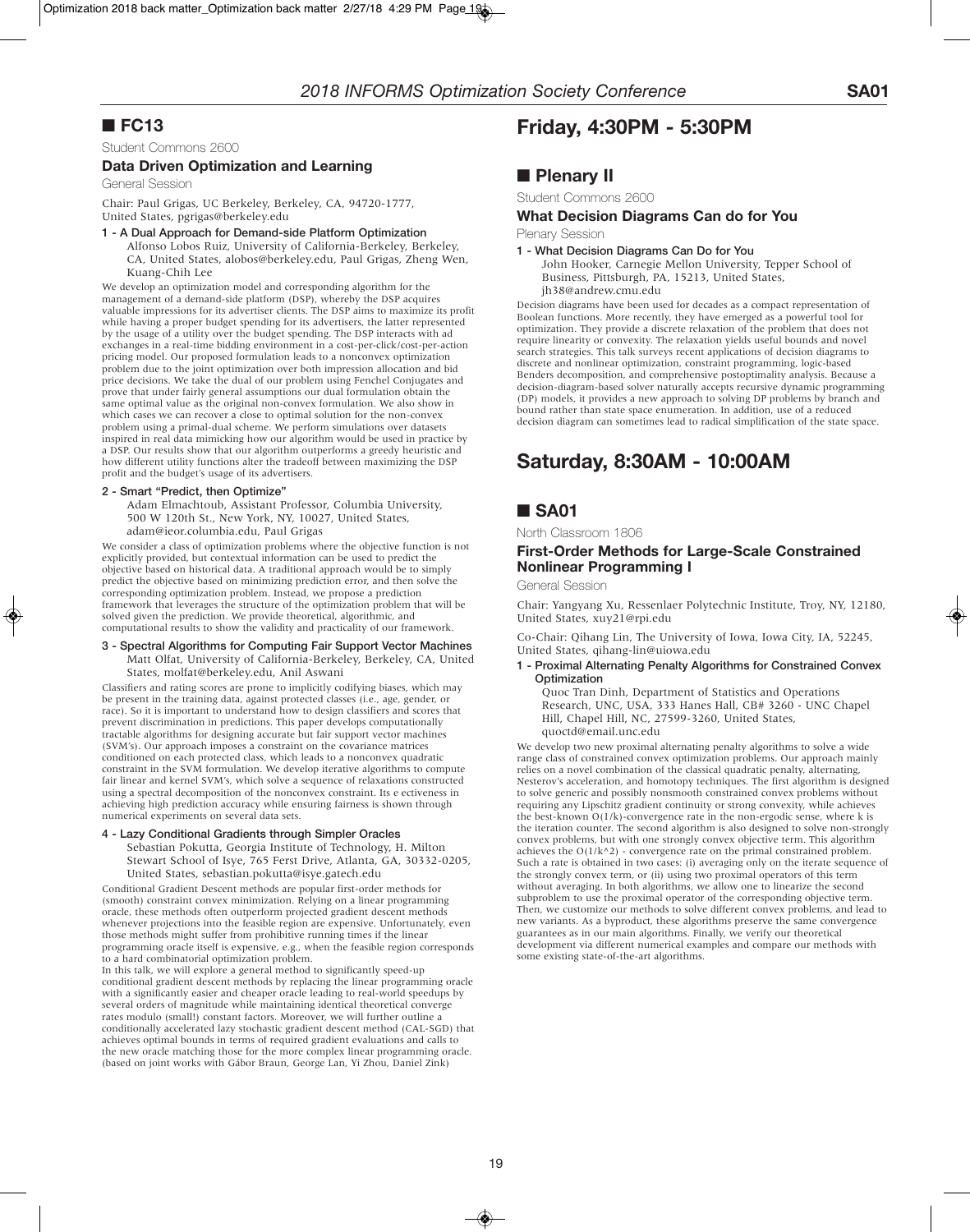### **2 - New Lagrangian Dual Methods for Convex Programs with General Functional Constraints**

Hao Yu, PhD, University of Southern California, yuhao@usc.edu, Michael Neely

We consider convex programs with a general (possibly non-differentiable) convex objective function and Lipschitz continuous convex inequality constraint functions. When the problem scale is large, these convex programs are difficult to solve by interior point methods or other Newton-type methods due to prohibitive computation and storage complexity for Hessians and matrix inversions. Instead, they are often solved by Lagrangian dual type methods which can often decompose the original problems. The dual subgradient method can deal nonlinear constraints but has slow O(1/ 2) convergence. The ADMM algorithm has faster  $O(1/$  ) convergence but can only deal with linear constraints. In this talk, we present a new Lagrangian dual method that can deal with nonlinear constraint functions and has fast O(1/ ) convergence. Similar to the classical dual subgradient algorithm and the ADMM algorithm, this new Lagrangian dual method is parallel when objective and constraint functions are separable.

For large scale convex programs where the objective or constraint functions are not separable, the primal update of dual subgradient method can be difficult since it requires to solve unconstrained convex programs. Recall that the dual subgradient method has a close relative, primal-dual subgradient method, whose primal updates follow a gradient dynamic and is always parallel as long as primal variables are from a Cartesian set. However, the primal-dual subgradient method suffers the same slow O(1/ 2) converge as the dual subgradient method and requires to know an upper bound of optimal Lagrange multipliers. For convex programs with smooth or composite objective and constraint functions, we further propose another primal-dual version of our new Lagrangian dual method. This new primal-dual version is parallel even when the objective or constraint functions are not separable and is proven to enjoy the same  $O(1/$  ) convergence as its original version. In addition, its implementation does not require any knowledge of the optimal Lagrange multiplier.

### **3 - Recent Advances in Coordinate Optimization**

Mingyi Hong, University of Minnesota, 200 Union Street SE 4-174 Keller Hall, IMSE Department, Minneapolis, MN, 55455, United States, mhong@umn.edu

In this talk, we discuss a number of recent results on coordinate descent based optimization. First we present a double stochastic coordinate descent method, and show that for a number of convex problems including optimizing quadratic problems with polyhedral constraints, the algorithm is able to achieve linear convergence, while its deterministic counterparts can diverge. Second we present a block coordinate based primal-dual algorithm, and show that it is able to converges to second-order stationary solutions. An important implication of our latter result is that it gives rise to the first global convergence result (to the second-order stationary solutions) for two classes of unconstrained distributed non-convex optimization problems over multi-agent networks.

#### **4 - A Stochastic Level Set Method for Convex Optimization with Expectation Constraints**

Qihang Lin, The University of Iowa, 21 East Market Street, S380, Pappajohn Business Building, Iowa City, IA, 52245, United States, qihang-lin@uiowa.edu

We consider the problem of minimizing the expectation of a stochastic convex function subject to multiple inequality constraints. Each inequality in the constraints is also defined using the expectation of a stochastic convex function. The previous level-set framework extends the applicability of first-order methods to tackle problems with only deterministic objective and constraint functions. We develop a stochastic level-set method that finds an \$\epsilon\$-optimal solution for the problem with stochastic objective and constraint functions. We establish the iteration complexity of our approach based on whether the strong convexity holds in the objective function and constraints.

# ■ **SA02**

North Classroom 1602

### **Decomposition and Parallelization for Stochastic Programs**

General Session

Chair: Siqian Shen, University of Michigan, Ann Arbor, MI, 48109, United States, siqian@umich.edu

**1 - Optimal Black Start Allocation for Power System Restoration** Georgios Patsakis, University of California Berkeley, 1460 Cedar St, Berkeley, CA, 94702, United States, gpatsakis@berkeley.edu, Ignacio Aravena, Deepak Rajan, Shmuel S Oren

Equipment failures, operator errors, natural disasters or cyber-attacks have caused extended blackouts of the electric grid in the past. Since most of the generating units cannot restart without connecting to an energized power grid, the system operator relies on a few units with the ability to start autonomously, called Black Start (BS) units, to restore the power system. Allocating and maintaining these units across the grid is costly, but can severely impact the restoration time for critical loads and infrastructure, as well as the restoration

security. System operators currently employ expert judgment to make decisions regarding the placement of these units (BS Allocation) and heuristically predefined sequences for restoring the grid back to its initial state (Power System Restoration). In this work, we formulate an optimization problem for BS Allocation, while simultaneously optimizing over the restoration sequence. We extend existing models for restoration by including grid considerations such as active power nodal balance, transmission switching, reactive power support and voltage limits. The resulting problem is a large scale Mixed Integer Program (MIP) that utilizes binary variables for the allocation of BS resources and for the energization state of generators, lines and nodes in a finite time horizon. In order to aid the branch and bound tree we develop a randomized heuristic that is executed multiple times in parallel on a high-performance computing environment to find feasible solutions to the problem. The approach is tested on the IEEE-39 and on the IEEE-118 systems and the results are reported. In order to handle larger systems and stochastic variants, we recognize the need to decompose the problem by time as well. We first examine a special case, the Transmission Switching problem, that only has binary variables for line energization and assumes energized generators and nodes. A combination of Bender's cuts, No-Good-Cuts and Integer L-shaped cuts are tested to solve the problem. Our ultimate goal is to generalize this approach for the Power System Restoration problem.

### **2 - Level Regularization for Multistage Stochastic Programs**

Yongjia Song, Virginia Commonwealth University, 1015 Floyd Avenue, P.O. Box 843083, Richmond, VA, 23284, United States, ysong3@vcu.edu, Wim van Ackooij, Welington de Oliveira

We consider well-known decomposition techniques for multistage stochastic programming and a new stabilization scheme based on normal solutions. The proposed algorithms combine ideas from finite perturbation of convex programs and level bundle methods to regularize the so-called forward step of these decomposition methods. Numerical experiments on a hydrothermal scheduling problem indicate that our algorithms are competitive with the state-of-the-art, e.g., the multistage regularized decomposition and the stochastic dual dynamic programming methods in the literature.

## **3 - Parallel Decomposition of Nonlinear Time-discretized Systems** J. Santiago Rodriguez, PhD Candidate, Purdue University, West

Lafayette, IN, United States, rodri324@purdue.edu, Carl Laird, Bethany Nicholson

As the need for rapid solution of increasingly complex nonlinear dynamic optimization problems grows, the size of the resulting optimization problem can easily outstrip the computational capability of a single workstation. In this presentation, we describe multiple decomposition strategies for nonlinear timediscretized systems. Focusing on NLPs, we can parallelize the structured linear algebra (using Schur-complement-based decompositions), providing efficient scalability while retaining the convergence properties of the host algorithm. Problem-level decomposition approaches (e.g., progressive hedging, Benders' decomposition) can also be used. We will also demonstrate the scalability of PH on time-discretized systems with both continuous and discrete variables.

#### **4 - Scenario Grouping and Decomposition Algorithms for Chance-constrained Programs**

Siqian Shen, University of Michigan, Industrial & Operations Engineering, 1205 Beal Ave., Ann Arbor, MI, 48109, United States, siqian@umich.edu, Yan Deng, Shabbir Ahmed, Jon Lee

A lower bound for a finite-scenario chance-constrained problem is given by the quantile value corresponding to the sorted optimal objective values of scenario subproblems. This quantile bound can be improved by grouping subsets of scenarios at the expense of larger subproblems. The quality of the bound depends on how the scenarios are grouped. We formulate a mixed-integer bilevel program that optimally groups scenarios to tighten the quantile bounds. For general chance-constrained programs we propose a branch-and-cut algorithm to optimize the bilevel program, and for chance-constrained linear programs, we derive a mixed-integer linear programming reformulation. We also propose several heuristics for grouping similar or dissimilar scenarios. Our computational results show that optimal grouping bounds are much tighter than heuristic bounds, resulting in smaller root node gaps and better performance of the scenario decomposition algorithm for chance-constrained 0-1 programs. Moreover, the bounds from feasible grouping solutions obtained after solving the optimal grouping model for 20%-50% of the total time are sufficiently tight, having gaps under 10% of the corresponding optimal grouping bounds. They outperform heuristic grouping bounds both in tightness and solving time, and can be significantly strengthened using larger group size.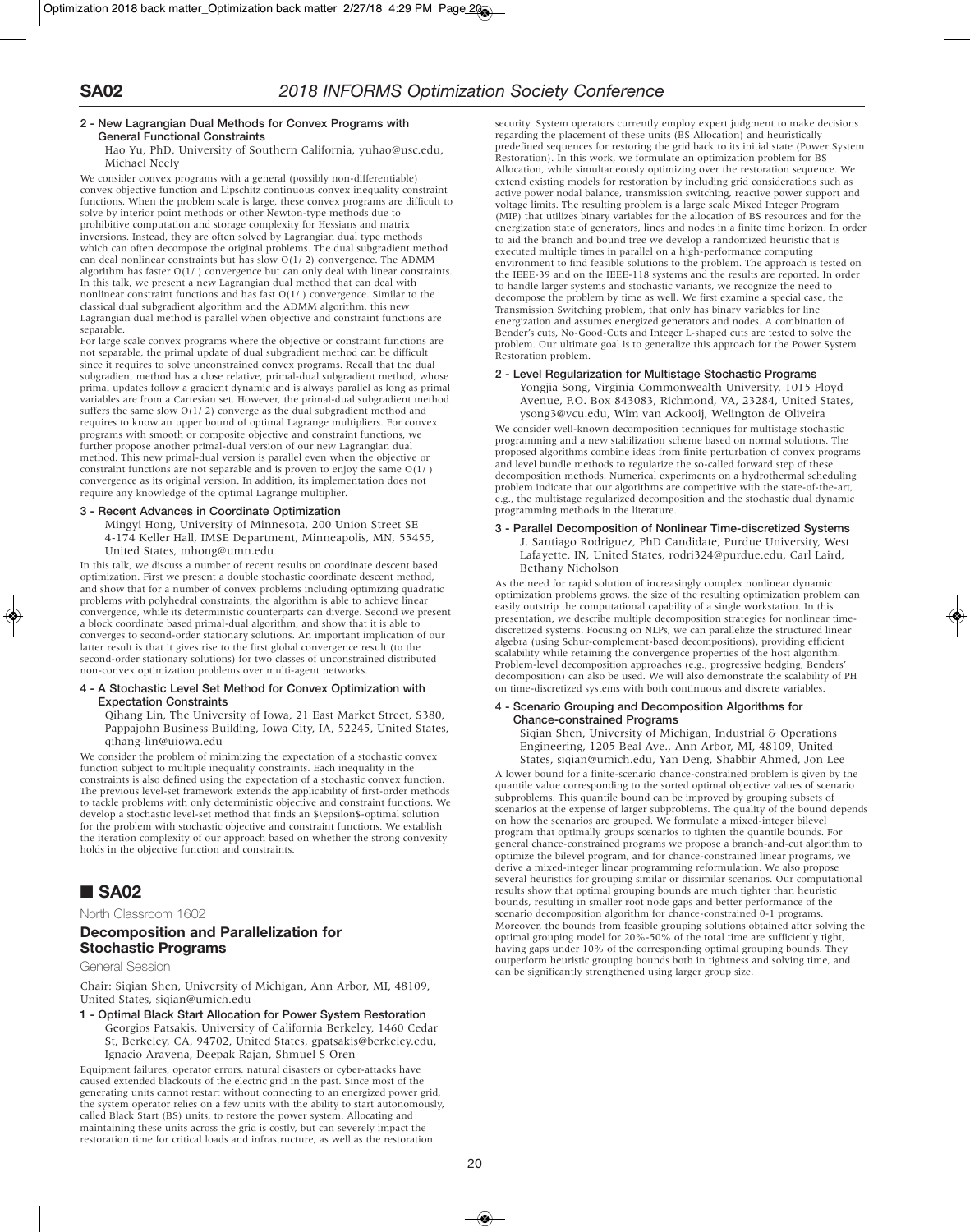# ■ **SA03**

North Classroom 1202

# **Stochastic Programming Applications in Renewable Energy**

General Session

Chair: Gokce Kahvecioglu,Northwestern University, Evanston, IL, 60208, United States, gokcekahvecioglu2014@u.northwestern.edu

**1 - A Multi-agent Stochastic Programming Framework** Harsha Gangammanavar, Southern Methodist University, Department of EMIS, P.O. Box 750123, Dallas, TX, 75275, United States, harsha@smu.edu

In this talk we present a multi-agent stochastic programming framework to study a power system with a central grid connected to multiple microgrids. The microgrids are equipped to control their local generation and demand in the presence of uncertain renewable generation and heterogeneous energy management systems. The model is an extension of the classical two-stage stochastic program where the central grid occupies the role of the master, and the microgrids' energy management system optimization problems form the subproblems. We propose a sequential sampling-based optimization algorithm to tackle this framework. Our computational experiments, conducted on the US western interconnect (WECC-240) data set, illustrates that our approach can be used as a systematic optimization-simulation tool to gauge (a) the impact of energy management settings in efficiently utilizing renewable generation and (b) the role of flexible demands in reducing system costs.

**2 - The Feasibility of Ambitious Renewable-integration Targets** Semih Atakan, University of Southern California, 3715 McClintock Ave, GER 240, Los Angeles, CA, 90089-0193, United States, atakan@usc.edu, Harsha Gangammanavar, Suvrajeet Sen

There is a growing debate among academics regarding the feasibility of ambitious renewable-integration targets. While the scope of the debate is broad, a particular concern, namely the uncertainty in renewable supplies, deserves better attention. The majority optimization models, which produces day-to-day decisions for the power industry, have 'deterministic' nature, therefore are ill-suited for uncertain environments. In this talk, we will demonstrate how 'stochastic' optimization frameworks can lead to better decisions, and assist the progress towards greater renewable integration.

**3 - Stochastic Dispatch Optimization for Concentrated Solar Power Systems**

Gokce Kahvecioglu, Northwestern University, 2145 Sheridan Road, Room C210, Evanston, IL, 60208, United States, gokcekahvecioglu2014@u.northwestern.edu, David Morton

Concentrated solar power (CSP) technology with thermal energy storage is dispatchable, i.e., it has the flexibility to adapt power output to the demand, even on a cloudy day or at night. While there are several key advantages of CSP, so-called direct normal irradiance (DNI), the source of power for CSP, is more challenging to accurately forecast compared to global irradiance that more pervasive PV systems use. We focus on producing scenario-based DNI estimates rather than just a point estimate of DNI via a new sampling method that allows temporal dependence and non-identical errors. We then input the scenarios into the stochastic dispatch optimization model that states how the system should operate over the next few hours, and positions the system to be well-hedged against the set of DNI scenarios.

# ■ **SA04**

North Classroom 1204

## **Stochastic Optimization**

Contributed Session

Chair: Caleb Bugg, University of California-Berkeley, 4141 Etcheverry Hall, Industrial Engineering & Operations Research, Berkeley, CA, 94720, United States, caleb\_bugg@berkeley.edu

### **1 - Distributionally Robust CVaR Formulation of SVMs using Wasserstein Metric**

Ammon Washburn, Graduate Student, University of Arizona, 2525 N Los Altos Avenue, Apt 155, Tucson, AZ, 85705, United States, wammonj@email.arizona.edu, Neng Fan, Helen Hao Zhang

There has been many variants of Support Vector Machines that use different norms or penalty functions in order to accomplish feature selection, good generalization and robustness to outliers. We propose to unify all of them under a framework that comes from CVaR in risk management. Then we will show properties of the resulting quadratic program as a function of parameters and provide an algorithm that will compute the whole solution path for two out of three of the parameters in about the time it takes to solve one using interior points methods.

### **2 - Logarithmic Sample Bounds for Sample Average Approximation** Caleb Bugg, Graduate Student, University of California, Berkeley, Industrial Engineering & Operations Research, Berkeley, CA, United States, caleb\_bugg@berkeley.edu, Anil Aswani, Deepak Rajan

The Sample Average Approximation (SAA) method is a commonly used approach for solving stochastic optimization problems approximately, and often works better in practice than existing theoretical bounds suggest for the number of samples needed to ensure the SAA minimum value is close to the true minimum value. In this paper, we derive new theoretical bounds for SAA that, for certain types of constraint sets, are logarithmic in problem dimension, whereas existing bounds are polynomial in dimension. Our approach characterizes the stability of random instances of the optimization problem using stochastic process theory, and then uses this characterization to construct confidence intervals using concentration of measure techniques. Notably, for single stage stochastic optimization problems, we find that the presence of an L1 constraint yields logarithmic bounds on the number of samples needed. This provides theoretical explanation for the success of SAA for capacity- or budgetconstrained problems.

**3 - Combined Worst and Average Case Considerations in an Integrated Emergency Preparedness Network Design Problem** Halit Uster, Southern Methodist University, Lyle School of Eng., Dept. EMIS, Dallas, TX, 75275-0123, United States, uster@smu.edu, Jyotirmoy Dalal

We study an emergency response network design problem that integrates relief (supply) and evacuation (demand) sides under disaster location and intensity uncertainties which, in turn, dictate uncertainty in terms of the location and the amount of demand. Representing these uncertainties by discrete scenarios, we present a stochastic programming framework in which two second stage objectives, the average and worst case costs, are combined. In our model, we minimize, over all the scenarios, the fixed costs of opening supply centers and shelters, and the weighted sum of average and worst case flow costs. Thus, the model gives the decision maker the flexibility to put relative emphasis on the worst case and average flow cost minimization and explore the outcomes in terms of total costs and network configurations. To solve large scale instances with varying relative weights, we devise alternative Benders Decomposition (BD) approaches. We implement these by using an advanced callback feature of the solver while simultaneously incorporating several performance-enhancing steps that help to improve runtimes significantly. We conduct a detailed computational study to highlight the efficiency of our proposed solution methodology. Furthermore, we also apply our approach in a case study based on data on coastal Texas and present interesting insights about the problem and the resulting network structures for varying weights assigned to objectives.

# ■ **SA05**

North Classroom 2001

# **Cliques, Clubs, and Dominating Sets**

General Session

Chair: Austin Buchanan, Oklahoma State University, Stillwater, OK, 74078, United States, buchanan@okstate.edu

- **1 - Parsimonious Formulations for Low-diameter Clusters** Hosseinali Salemi, Oklahoma State University,
	- 15 North University Place, Stillwater, OK, 74075, United States, hosseinali.salemi@okstate.edu, Austin Buchanan

In the analysis of social and biological networks, one often searches for tightly knit clusters. One property of a "good" cluster is that it have a small diameter, which leads to the concept of a k-club. We propose a new IP formulation for detecting k-clubs and show that a relatively simple implementation of it often outperforms previous approaches.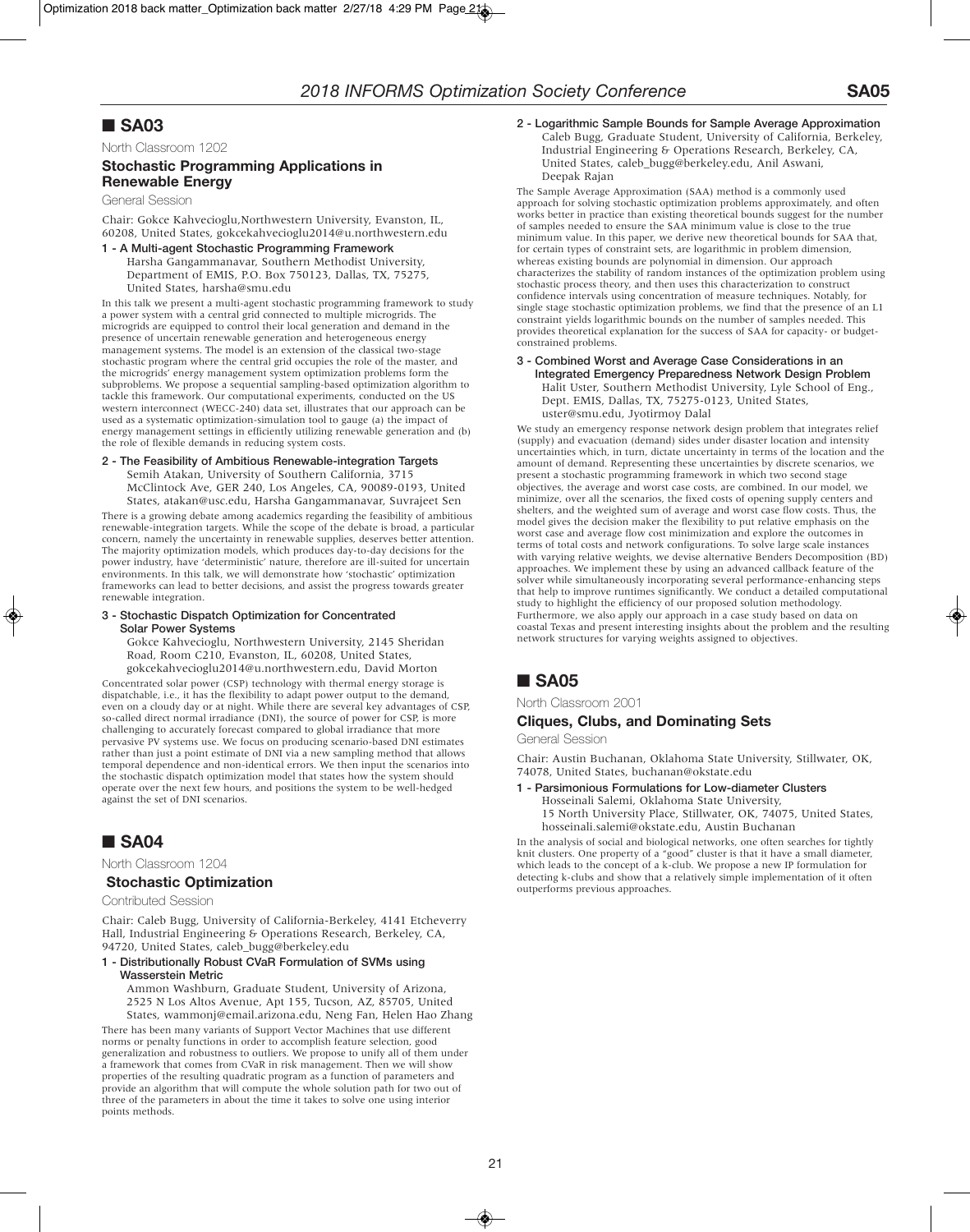### **2 - Why is Maximum Clique Easy in Practice?**

Jose Luis Walteros, University at Buffalo, SUNY, 413 Bell Hall, Buffalo, NY, 14260, United States, josewalt@buffalo.edu, Austin Buchanan

Recently, researchers have developed algorithms for solving the maximum clique problem that run rather quickly for million-node real-life graphs despite the computational intractability of the problem in the worst case. A natural explanation for the success of these approaches on real-life graphs is their sparsity, allowing one to safely delete many low-degree vertices in a preprocessing step. Related ideas lead to algorithms that solve maximum clique in time polynomial in the size of the graph, but exponential in the graph's degeneracy d, which is a measure of sparsity. This is encouraging given that d is orders of magnitude smaller than the number n of nodes on most real-life graphs. However, given that the approach is exponential in d and the fact that d is often in the hundreds on these "easy'' instances, this explanation for their easiness is somewhat unsatisfying. This paper provides an alternative explanation based on the empirically observed proximity of the clique number to the graph's degeneracy d. We develop an algorithm for the maximum clique problem that runs in time polynomial in the graph's size, but exponential in the difference between d and the clique number. When this difference is a constant, the running time is  $O(dm)=O(m1.5)$ . Key subroutines in our approach include existing kernelization and fixed-parameter tractable algorithms for vertex cover. Since for 70% of common test instances the difference between d and the clique number is less than 3, our implementation performs rather well and is competitive with previous approaches. Key subroutines in our approach include existing kernelization and fixed-parameter tractable algorithms for vertex cover. We feel that the tools and insights of parameterized complexity deserve a larger role in the operations research and mathematical programming communities and hope that this paper serves as an illustrative case study.

#### **3 - The Power Domination Problem in Reconfigurable Graphs**

Logan Smith, Rice University, 6100 Main St., Houston, TX,

United States, logan.smith@rice.edu The study of power domination in graphs arises from a monitoring problem in electrical networks. Various placements of sensors, known as Phasor Measurement Units (PMUs), allow for the observation of electrical networks. Due to the high monetary cost of PMUs, it is desirable to find arrangements of PMUs that can fully observe networks, while deploying a minimum number of sensors. When represented in a graph, the sets of sensor locations allowing full network observation are known as the graph's power dominating sets, and the cardinality of a minimum power dominating set is the power domination number of the graph. In addition to the incorporation of PMUs, several innovations for smart grids allow electrical networks to undergo spontaneous reconfigurations. This motivates a novel varient of the power domination problem. In this presentation, the power domination problem in reconfigurable graphs is formulated, and techniques for identifying minimum power dominating sets in reconfigurable graphs are discussed.

### **4 - The Optimal Design of Low Latency Virtual Backbones**

Hamidreza Validi, Oklahoma State University,

72 South University Place, Stillwater, OK, 74075, United States, hamidreza.validi@okstate.edu, Austin Buchanan

In wireless networks, two nodes may not be close enough to communicate directly, necessitating the use of intermediate nodes for relaying information. Often, one seeks a (smallest possible) subset ofnodes to serve as designated relay nodes. In this talk, we discuss a hop-constrained variant of this optimization problem and propose an integer programming approach to solve it.

## ■ **SA06**

North Classroom 2002

### **Bilevel and Two-Stage Optimization**

Contributed Session

Chair: Liang Xu, University of Pittsburgh, 3700 O'Hara Street, 1048 Benedum Hall, Pittsburgh, PA, 15261, United States, lix21@pitt.edu

### **1 - A Computational Method for Pessimistic Semivectorial Bilevel Optimization**

Bo Zeng, University of Pittsburgh, 3700 O'Hara Street, Benedum Hall, Pittsburgh, PA, 15260, United States, bzeng@pitt.edu, Liang Xu

In this talk, we study the challenging semivectorial bilevel optimization based on the pessimistic assumption. Through analysis and reformulations, we convert it into a computationally friendly form and develop an effective solution procedure. Numerical results will be presented to demonstrate the strength of our computational method.

### **2 - Techniques for Scenario Creation in Two-stage Stochastic Programming Applied to Economic Dispatch under Uncertainty** Matthew Reynolds, National Renewable Energy Laboratory, Golden, CO, United States, matthew.reynolds@nrel.gov,

Ryan King, Devon Sigler, Wesley Jones We present a technique for creating scenarios to solve two-stage stochastic programming problems utilizing an importance distribution derived from the solution of a simpler, deterministic problem. Such an approach is useful for applications involving large problems, where computational complexity can limit the number of scenarios that can be used. Solving two-stage stochastic optimization problems with a small number of scenarios requires careful scenario selection to take into account not only the probability distribution of the random variables but also the second-stage loss function. Our importance sampling approach addresses this requirement by using both the nominal probability distribution and a surrogate loss function to compute a new probability distribution from which to draw scenarios. The target application for this technique is stochastic economic dispatch for power grids with uncertain generation (e.g. from renewable energy sources such as wind). If the grid under consideration has a large number of recourse variables, e.g. reserve generation and uncertain generation dispatch decisions, and we take into account reliability requirements, the size of the problem will grow rapidly with the inclusion of a large number of scenarios. Thus we use our importance sampling technique to carefully select a small set of scenarios that provide adequate tests of grid reliability. Applying our technique to a stochastic form of the classical economic dispatch problem results in improved convergence to the expectation of the second-stage cost and cheaper, yet more reliable economic dispatch decisions.

### **3 - Semi-pessimistic Bilevel Programs**

Liang Xu, University of Pittsburgh, 3700 O'Hara Street, 1048 Benedum Hall, Pittsburgh, PA, 15261, United States, lix21@pitt.edu, Bo Zeng

For bilevel programs, the concepts of optimism and pessimism have been studied. However, it is not clear if the response variables appear in the upper level constraints. In this talk, we consider a few variants of classical bilevel programs. Both theoretical and numerical results will be discussed.

# ■ **SA07**

North Classroom 3004

### **Underground Mining Applications II**

General Session

Chair: Tulay Flamand, Colorado School of Mines, Division of Economics and Business, Engineering Hall 816 15th Street, Room 313, Golden, CO, 80401, United States, tulayvarol@gmail.com

#### **1 - Optimal Selection of Support Pillars in an Underground Mine** Levente Sipeki, Colorado School of Mines, Golden, CO, 80401, United States, levente.sipeki@gmail.com

One method to extract high-value ore that lies far below the earth's surface is called top-down open stope retreat mining. Using this mining method, a large volume of earth below the surface is notionally divided into three-dimensional rectangular blocks on each of several horizontal layers. Some of the blocks are left behind as pillars, satisfying geotechnical structural stability constraints, and the remainder are extracted and processed to obtain ore. We present an optimization-based iterative heuristic to determine which blocks are extracted and which are left in-situ with the objective of maximizing total profit. The four main types of constraints to ensure geotechnical stability are: (i) limits on the size of contiguous voids between adjacent pillars, (ii) restrictions on the length-towidth ratios of the pillars; (iii) the extraction ratio, i.e., the number of blocks designated as stopes in a given area; and (iv) the minimum distance between two semi-parallel ore bodies to be treated independently. Our integer programming optimization model contains 40,000 variables and 11,000 constraints for the instance that motivated our study. The heuristic converges to a geotechnically stable mine design in under one hour when applied to a mine in Africa.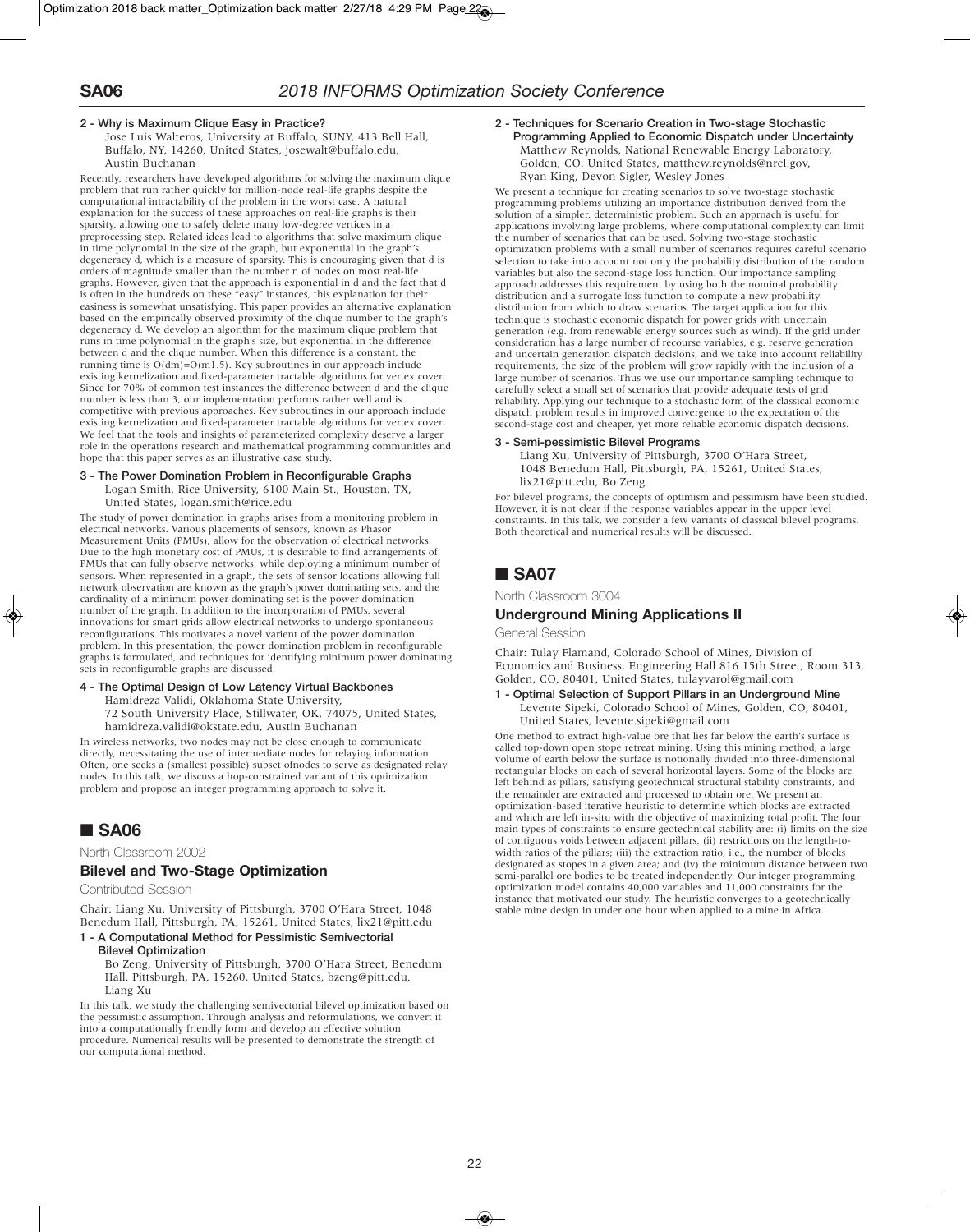### **2 - Analysis of an Evacuation Plan After an Earthquake in the Sector "El Progreso" in Carabayllo**

Miguel Eduardo Ramírez Huamán, Student, Pontificia Universidad Católica del Perú, Av. Universitaria 1801 - San Miguel, Lima, 51, Peru, mramirezh@pucp.pe, Miguel Rodríguez Anticona, Daniel Yupanqui Santiago

Lima is a city of 10 million inhabitants, where approximately 60% live in slums, which lack any urban plan and even less a plan for natural disasters despite the fact that Lima is located in the belt of fire of the Pacific where seismic activity is high. After decades of neglect by Latin American governments towards this population, it is imperative to demonstrate quantitatively the level of risk in which they are exposed and to propose an evacuation plan to mitigate, as far as possible, the effects of a post-earthquake. The "El Progreso" sector located in Carabayllo in the district of Lima in Peru was chosen as a case study because it is one of the slums with the greatest potential risk because it is a basin surrounded by hills that due to the effects of informal constructions (such as ceilings). Filled with rocks and walls their slopes have suffered much more deterioration than in other hillsides. In addition to being in an area prone to debris avalanches, rocks, debris flows and other types of geological hazards presented in this area. First we will identify all the risks such as the height of the buildings near the escape routes, illegally parked vehicles (mainly taxis and Peruvian motorcycle taxis), current traffic on the streets, distance to the evacuation points, flow capacity of the escape routes, flow of people evacuating in the opposite direction, slope, type of floor of the escape route, danger of avalanche, falling rocks. Subsequently the risks will be classified using the hierarchical analysis process to obtain a cost function of the roads, then we will formulate a mathematical model to find the most optimal evacuation plan, minimizing the risk function and the time, having as one of the most important restrictions. The capacity of the evacuation areas that are in this slum include sports fields and green areas. This mathematical model could be replicated in real time to be able to guide evacuation with greater efficiency.

### **3 - Heuristic Approaches for the Optimal Deployment Problem** Tulay Flamand, Colorado School of Mines, Division of Economics and Business, Engineering Hall 816 15th Street, Golden, CO, 80401, United States, tulayvarol@gmail.com

We address a deployment problem, in the case of a natural disaster, for the optimal assignment of commodities by several modes from various origins to the disaster area while minimizing travel time. Effective column generation based heuristics are proposed to solve challenging instances for this problem.

# ■ **SA08**

North Classroom 3210

## **Stochastic and Distributed Algorithms for Nonlinear Optimization II**

General Session

Chair: Shiqian Ma, University of California-Davis, Davis, CA, United States, sqma@math.ucdavis.edu

Co-Chair: Necdet Serhat Aybat, Penn State University, University Park, PA, 16802, United States, nsa10@psu.edu

**1 - Directly and Efficiently Optimizing Prediction Error and AUC of Linear Classifiers**

Hiva Ghanbari, Lehigh University, 11 Duh Drive, Bethlehem, PA, 18015, United States, hig213@lehigh.edu, Katya Scheinberg

The predictive quality of most machine learning models is measured by the expected pre- diction error or so-called Area Under the Curve (AUC). However, these functions are not used in the empirical loss minimization, because their empirical approximations are non- convex and nonsmooth, and more importantly have zero derivative almost everywhere. Instead, other loss functions are used, such as the logistic loss. In this work, we show that in the case of linear predictors, and under the assumption that the data has normal distribution, the expected error and the expected AUC are not only smooth, but have well defined derivatives, which can be computed given on the first and second moments of the normal distribution. We show that these derivatives can be also approximated and used in empirical risk minimization, thus proposing a gradient-based optimization methods for direct optimization of prediction error and AUC. Moreover the proposed algorithm has no dependence on the size of the dataset, unlike logistic regression and all other well known empirical risk minimization techniques.

### **2 - A Stochastic Trust Region Method**

Rui Shi, Lehigh University, Bethlehem, PA, United States, rus415@lehigh.edu

In this talk, we present a new stochastic trust region method, deemed TRish, for solving stochastic and finite-sum minimization problems. We motivate our approach by illustrating how it can be derived from a trust region methodology. However, we also illustrate how a direct adaptation of a trust region methodology might fail to lead to general convergence guarantees. Hence, our approach involves a modified update scheme, which we prove possesses convergence guarantees that are similar to those for a traditional stochastic gradient (SG) method. We also present numerical results showing that TRish can outperform SG when solving convex and nonconvex machine learning test problems.

### **3 - A Varying-coefficient Regularized Dual Averaging Algorithm for Regularized Stochastic Optimization**

Shiqian Ma, UC Davis, Davis, CA, 95616, United States, sqma@ucdavis.edu

In this talk, we propose a varying-coefficient regularized dual averaging (RDA) algorithm that combines the advantages of SGD and RDA with convergence guarantees. A novel adaptive scaling scheme is incorporated to further accelerate this algorithm. Numerical results indicate that our new method outperforms existing algorithms such as SGD, RDA and FTRL-Proximal.

# ■ **SA09**

Student Commons 1500

### **Continuous and Discrete Optimization in Statistics** General Session

Chair: Hongbo Dong, Washington State University, Pullman, WA, 99163-5142, United States, hongbo.dong@wsu.edu

### **1 - Nonconvex Statistical Learning of Hierarchical Interactions** Lingzhou Xue, Penn State University, State College, PA, United States, lingzhou@psu.edu

In this talk, I will provide the nonconvex statistical learning of higher-order interactions in high-dimensional graphical models. I will introduce the folded concave penalized composite conditional likelihood approach for learning sparse Ising models with higher-order interactions, where folded concave functions are used to approximate the affine sparsity constraints. Simulation studies and real applications will be presented to demonstrate the power of our proposed methods.

#### **2 - New Algorithms for Statistical Learning Problems with Structured Sparsity**

Sam Davanloo Tajbakhsh, The Ohio State University, 210 Baker Systems Building, 1971 Neil Ave, Columbus, OH, 43210, United States, sam.tajbakhsh@gmail.com, Dewei Zhang

Sparsity-inducing penalties are commonly used in statistical learning for variable selection. While these penalty functions help to obtain a sparse solution, they cannot guarantee specific sparsity structures. In some problems, however, there exist logical sparsity relations between variables or groups of variables that are known a priori. Being able to utilize such structures helps to obtain more interpretable models. Our study focuses on hierarchical sparsity structures that can be represented as Directed Acyclic Graphs (DAG). Designed penalty functions exploit group overlaps to induce solutions with desired hierarchical structures. These overlaps, however, complicate the problem from the optimization perspective. In this talk, we will present new algorithms to solve the underlying optimization problems with established complexity bounds. Some numerical results supporting the proposed algorithms will be provided.

### **3 - A New Estimator for the High-Dimensional Linear Regression Model**

Abhishek Kaul, Assistant Professor, Washington State University, Neil Hall Rm 217, Pullman, WA, 99164, United States, akaul@math.wsu.edu

We propose a new estimator for the high-dimensional linear regression model with observation error in the design where the number of coefficients is potentially larger than the sample size. The main novelty of our procedure is that the choice of penalty parameters is pivotal. The estimator is based on applying a self-normalization to the constraints that characterize the estimator. Importantly, we show how to cast the computation of the estimator as the solution of a convex program with second order cone constraints. This allows the use of algorithms with theoretical guarantees and reliable implementation. Under sparsity assumptions, we derive Lq-rates of convergence and show that consistency can be achieved even if the number of regressors exceeds the sample size. We further provide a simple to implement rule to threshold the estimator that yields a provably sparse estimator with similar L2 and L1-rates of convergence.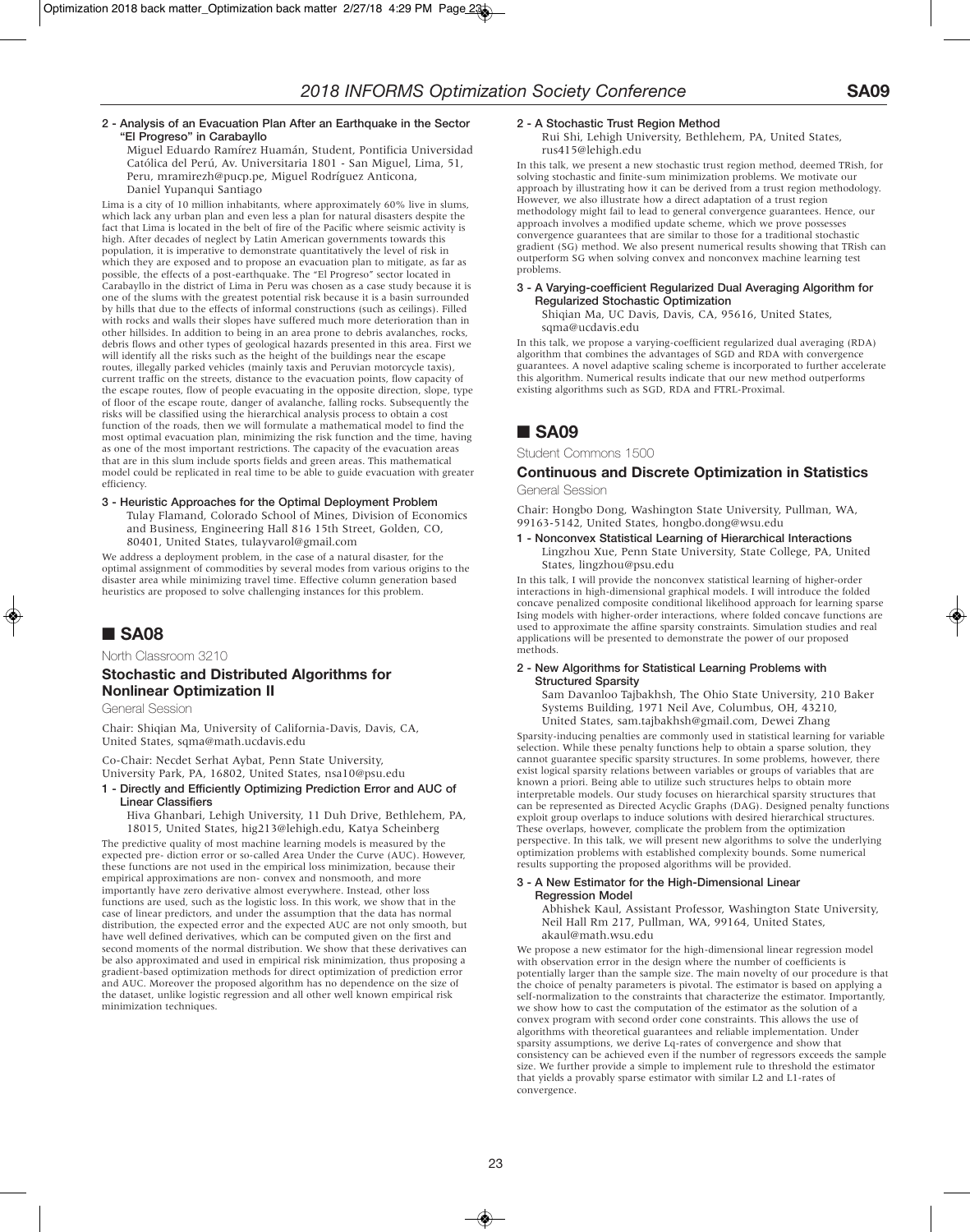# ■ **SA10**

Student Commons 1600

### **Algorithms for Large-scale Problems**

General Session

Chair: Angelia Nedich, UIUC, Urbana, IL, 61801, United States, angelia@illinois.edu

Co-Chair: Farzad Yousefian, Oklahoma State Univeristy, Stillwater, OK, 74074, United States, farzad.yousefian@okstate.edu

### **1 - Curvature-aided Incremental Gradient Method**

Hoi To Wai, Arizona State University, Tempe, AZ, United States, hwai2@asu.edu, Shi (Wilbur) Wai, Angelia Nedich

We propose the curvature-aided incremental aggregated gradient (CIAG) method for finite sum, \$d\$-dimensional optimization problems, where the objective function is a sum of \$m\$ convex functions and \$m \gg d \gg 1\$. The CIAG method accelerates incremental aggregated gradient (IAG) methods using aids from the Hessian information, while avoiding the evaluation of matrix inverses required by the incremental Newton (IN) method. Our idea is to exploit the incrementally aggregated Hessian matrix to trace the full gradient vector at every incremental step, therefore achieving an improved linear convergence rate over the state-of-the-art IAG methods. For strongly convex problems, we show that running one iteration of the CIAG method yields the same improvement to optimality gap as running one iteration of the full gradient method, while the complexity per iteration is  $O(d^2)$  for CIAG and  $O(md)$  for the full gradient. Overall, the CIAG method strikes a balance between the high computation complexity incremental Newton-type methods and the slow IAG method. Our numerical results support the theoretical findings and show that the CIAG method often converges with much fewer iterations than IAG, and requires much shorter running time than IN when the problem dimension is high. We also discuss a Nesterov type acceleration to the CIAG method.

#### **2 - Random Gradient Extrapolation for Distributed and Stochastic Optimization**

Guanghui Lan, Georgia Institute of Technology,

755 Ferst Drive NW, Atlanta, GA, 30332, United States, george.lan@isye.gatech.edu, Yi Zhou

In this talk, we study the distributed finite-sum optimization problems defined over a star topology. By proposing an optimal randomized incremental gradient method, we show that without any exact gradient evaluation, the optimal linear sampling complexity bound can be achieved for solving deterministic finite-sum problems. Moreover, for stochastic finite-sum problems, the proposed algorithm maintains the optimal sublinear sampling complexity (up to a certain logarithmic factor), and attains a linear communication complexity.

### **3 - Randomized Block Coordinate Stochastic Mirror Prox Methods for Stochastic Cartesian Variational Inequalities**

Farzad Yousefian, Oklahoma State University, 317D Engineering North, School of Industrial Engineering & Management, Stillwater, OK, 74074, United States,

farzad.yousefian@okstate.edu, Angelia Nedich, Uday Shanbhag Motivated by multi-user optimization problems and non-cooperative Nash games in uncertain regimes, we consider stochastic Cartesian variational inequalities (SCVI) where the set is given as the Cartesian product of a collection of component sets. When the number of the component sets is large, the classical stochastic approximation methods and their prox generalizations are computationally inefficient as each iteration becomes very costly. To address this challenge, we develop a randomized block stochastic mirror-prox (B-SMP) algorithm, where at each iteration only a randomly selected block coordinate of the solution is updated through implementing two consecutive projection steps. Under standard assumptions on the problem and settings of the algorithm, we show that when the mapping is strictly pseudo-monotone, the algorithm generates a sequence of iterates that converges to the solution of the problem almost surely. To derive rate statements, we assume that the maps are strongly pseudo-monotone and obtain a non-asymptotic mean squared error O(d/k), where k is the iteration number and d is the number of component sets. Second, we consider large-scale stochastic optimization problems with convex objectives. For this class of problems, we develop a new averaging scheme for the B-SMP algorithm. Unlike the classical averaging stochastic mirror-prox (SMP) method where a decreasing set of weights for the averaging sequence is used, here we consider a different set of weights that are characterized in terms of the stepsizes and a parameter. We show that using such weights, the objective values of the averaged sequence converges to the optimal value in the mean sense with the rate  $O(d/k^20.5)$ . Both of the rate results appear to be new in the context of SMP algorithms.

# ■ **SA11**

Student Commons 2500

# **Constraint Programming and Integrated Methods**

General Session

Chair: Willem-Jan Van Hoeve, Carnegie Mellon University, Pittsburgh, PA, 15213, United States, vanhoeve@andrew.cmu.edu

**1 - A Tolerant Algebraic Side-channel Attack on AES using CP** Laurent Michel, University of Connecticut, Computer Science & Engineering, 371 Fairfield Road, Storrs, CT, 06269-2155, United States, ldm@engr.uconn.edu, Fanghui Liu, Waldemar Cruz, Chujiao Ma, Greg Johnson

AES is a mainstream block cipher used in many protocols and whose resilience against attack is essential for cybersecurity. Oren et al. recently discussed a Tolerant Algebraic Side-Channel Analysis (TASCA) and showed how to use optimization technology to exploit side-channel information and mount a computational attack against AES. This talk revisits the results and posits that Constraint Programming is a strong contender and a potent optimization solution. It extends bit-vector solving, develops a CP and an IP model and compares them with the original Pseudo-Boolean formulation. The empirical results establish that CP can deliver solutions with orders of magnitude improvement in both run time and memory usage, traits that are essential to potential adoption by cryptographers.

### **2 - A Local Search Framework for Compiling Relaxed Decision Diagrams**

Michael Römer, Martin Luther University, Saale, Germany, michael.roemer@cirrelt.ca, Andre Augusto Cire, Louis-Martin Rousseau

This work presents a local search framework for constructing an improving relaxed decision diagrams (DDs). The framework consists of a set of elementary DD manipulation operations including a redirect operation introduced in this paper and a general algorithmic scheme. We show that the framework can be used to reproduce several standard DD compilation schemes and to create new compilation and improvement strategies. In computational experiments for the 0—1 knapsack problem, the multidimensional knapsack problem and the set covering problem we compare different compilation methods. It turns out that a new strategy based on the local search framework consistently yields better bounds, in many cases far better bounds, for limited-width DDs than previously published heuristic strategies proposed in the literature.

### **3 - Hybrid Optimization for Time-dependent Sequencing Problems**

Willem-Jan Van Hoeve, Carnegie Mellon University, Tepper School of Business, 5000 Forbes Avenue, Pittsburgh, PA, 15213, United States, vanhoeve@andrew.cmu.edu, Joris Kinable, Andre Augusto Cire

We present a hybrid optimization method for sequencing problems in which the setup time between a pair of tasks depends on the relative position of the tasks in the ordering. Our hybrid approach extends a constraint programming model with two relaxations: One discrete relaxation based on multi-valued decision diagrams, and one continuous relaxation based on linear programming. We show how these relaxations can be combined to generate stronger bounds and enhance constraint propagation. Experiments conducted on three variants of the time-dependent traveling salesman problem indicate that our techniques substantially outperform mixed-integer linear programming and constraint programming models.

# ■ **SA12**

Student Commons 2504

### **MINLP**

General Session

Chair: Akshay Gupte, Clemson University, Clemson, SC, 29634-0975, United States, agupte@clemson.edu

### **1 - Volume Computation for Sparse Boolean-Quadric Relaxations**

Daphne Skipper, University of Michigan, 1205 Beal Avenue, Ann Arbor, MI, 48109-2117, United States, skipper@usna.edu, Jon Lee Motivated by understanding the quality of tractable convex relaxations of intractable polytopes, Ko et al. gave a closed-form expression for the volume of a standard relaxation  $Q(G)$  of the BQP  $P(G)$  of the complete graph. We extend to structured sparse graphs, giving: (i) an efficient algorithm for calculating vol(Q) when G has bounded tree width, (ii) closed-form expressions (and asymptotic behaviors) for vol(Q) for all stars, paths, and cycles, and (iii) a closed-form expression for  $vol(P)$  for all cycles. We show that when G is a cycle, the light Q is a very close model for the heavy P.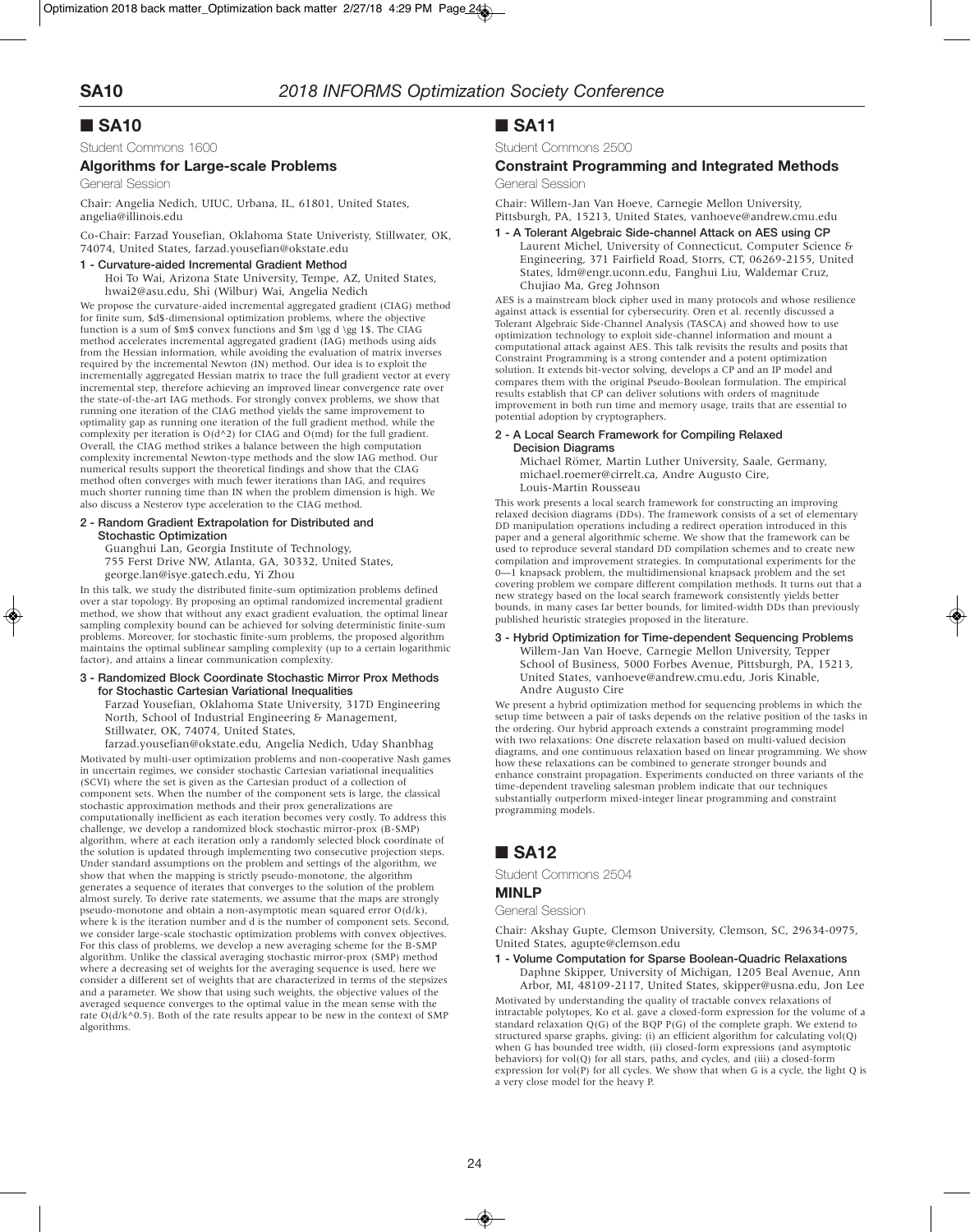#### **2 - Cutting Planes for Linear Programs with Complementarity Constraints**

Haoran Zhu, University of Wisconsin-Madison, 1513 University Avenue, 3226 Mechanical Engineering Building, Madison, WI, 53706-1572, United States, hzhu94@wisc.edu, Alberto Del Pia, Jeffrey Linderoth

Our focus is on finding the globally optimal solution to a linear program with additional complementarity restrictions on certain pairs of its variables. We study an extended formulation of the problem arising from a special form of the Reformulation-Linearization-Technique. We prove structural properties about this extended formulation and then augment the formulation with cutting planes derived from the Boolean Quadric Polytope in order to improve computational performance of branch-and-bound based methods.

#### **3 - Some Characterizations of Bilinear Functions with Small Extended Formulations**

Akshay Gupte, Clemson University, Dept. of Mathematical Sciences, O-321 Martin Hall, Clemson, SC, 29634-0975, United States, agupte@clemson.edu

We consider the problem of characterizing the convex hull of the graph of a bilinear function f(x) over [0,1]^n. The Boolean Quadric Polytope (BQP) is an extended formulation of this convex hull. However, the BQP has a rich combinatorial structure that is not known completely. We propose a systematic study of the properties of  $f(x)$  that guarantee that a small subset of some wellknown facet-defining inequalities for the BQP is sufficient for an extended formulation. In particular, we identify three classes of bilinear functions, represented in terms of their incidence graphs, for which polynomial-sized relaxations of the BQP project onto the convex hull. Our proof technique uses a measure-theoretic characterization that we simplify from literature for 0/1 polytopes and establish for graphs of nonlinear functions. We also provide a computational study wherein we apply the BQP facets to random graphs and QCQP instances to determine which of the inequalities are strongest in practice.

# ■ **SA13**

Student Commons 2600

### **AMPL**

Tutorial Session

Chair: Robert Fourer, AMPL Optimization Inc., 2521 Asbury Ave, Evanston, IL, 60201, United States, 4er@ampl.com

#### **1 - A Guide to Identifying Good Near-Optimal Formulations for Hard Mixed-Integer Programs**

Robert Fourer, AMPL Optimization Inc., 2521 Asbury Ave, Evanston, IL, 60201, United States, 4er@ampl.com

When an exact mixed-integer programming formulation resists attempts at solution, sometimes much better results can be achieved by "cheating" a bit on the formulation. Typically, a judicious choice of reformulation, restriction, or decomposition serves to make the problem easier, in a way not guaranteed to preserve the solution's optimality but highly unlikely to make much of a difference given the model and data of interest. This tutorial illustrates such an approach through a series of case studies. All rely on trial and error, a flexible modeling language, and a good general-purpose solver, and each is seen to be founded on one or two simple ideas that have the potential to be more broadly applied.

# **Saturday, 10:30AM - 11:20AM**

# ■ **Plenary III**

Student Commons 2600

### **Value of Multi-Stage Stochastic Optimization in Power Systems Operations**

Plenary Session

#### **1 - Value of Multi-Stage Stochastic Optimization in Power Systems Operations**

Shabbir Ahmed, Georgia Institute of Technology, 765 Ferst Drive, Atlanta, GA, 30332, United States, sahmed@isye.gatech.edu

Day-ahead scheduling of electricity generation or unit commitment is an important and challenging operational activity in power systems. Increasing penetration of renewable technologies in recent years has motivated addressing uncertainty in this already difficult optimization problem. Existing approaches adopt a two-stage decision structure, where the day-ahead commitment is decided before the uncertainty is realized and the power dispatch is adapted to the uncertainty. In the first part of this talk, we present theoretical results on the value of multi-stage or dynamic generation scheduling in risk-neutral and riskaverse settings. The second part of the talk is on algorithmic developments. In

particular, we present a Stochastic Dual Dynamic Integer Programming (SDDiP) algorithm for multistage stochastic unit commitment problems.

# **Saturday, 11:30AM - 12:20PM**

# ■ **Plenary IV**

Student Commons 2600

### **Hybrid Optimization Algorithms to Solve Real-world Problems**

Plenary Session

**1 - Hybrid Optimization Algorithms to Solve Real-world Problems** Karla L. Hoffman, George Mason University, System Eng and Operations Research Dept., 4400 University Drive Mailstop 4a6, Fairfax, VA, 22030, United States, khoffman@gmu.edu

Optimization algorithms are playing an increasingly important role in improving the operations of many standard corporate activities such as supply chain management, real-time scheduling and routing, and the pricing of goods and services through auctions. In this talk, we examine several large-scale real-world problems recently solved using hybrid optimization techniques. First, we describe a high-profile government auction where the Federal Communications Commission (FCC) bought back spectrum from TV stations, packed the remaining broadcasters into a smaller swath of spectrum and sold the acquired spectrum to the wireless industry. Optimization was used before, during and after this auction to assure that multiple governmental goals are met. Our second example considers how the military can use similar optimization strategies to allocate limited spectrum during combat operations when spectrum is scarce and communication vital. In both examples, the underlying structure is that of a graph-coloring problem with multiple side constraints. Our approach is to use a combination of combinatorial optimization, heuristics, decompositions, and constraint programming to create an overall algorithm capable of solving to global or near global optimality problems with millions of variables and hundreds of thousands of constraints. Our third example explores real-time routing and scheduling where one needs near-optimal solutions in less than a second. In this case, we compare and seek to determine the conditions under which the following algorithms provide the best overall performance: enumeration, constraint programming, heuristics, and global optimization techniques. In each application, we use realistic data sets that we make available to the research community. We conclude with suggestions for other areas that seem ripe for exploitation by similar hybrid optimization approaches.

# **Saturday, 2:00PM - 3:30PM**

# ■ **SB01**

North Classroom 1806

### **First-Order Methods for Large-Scale Constrained Nonlinear Programming II**

General Session

Chair: Yangyang Xu, Ressenlaer Polytechnic Institute, Troy, NY, 12180, United States, xuy21@rpi.edu

Co-Chair: Qihang Lin, The University of Iowa, Iowa City, IA, 52245, United States, qihang-lin@uiowa.edu

#### **1 - New Level Set Method for Convex Optimization**

Negar Soheili, University of Illinois-Chicago, 601 S Morgan Street, University Hall 2416, Chicago, IL, 60607, United States, nazad@uic.edu

First order methods have emerged as an effective solution strategy for tackling large-scale convex optimization problems. The success of these methods has been greatest for such problems with simple feasible sets. We propose a novel level set method that extends the applicability of these methods to convex optimization problems with potentially complicated constraint sets.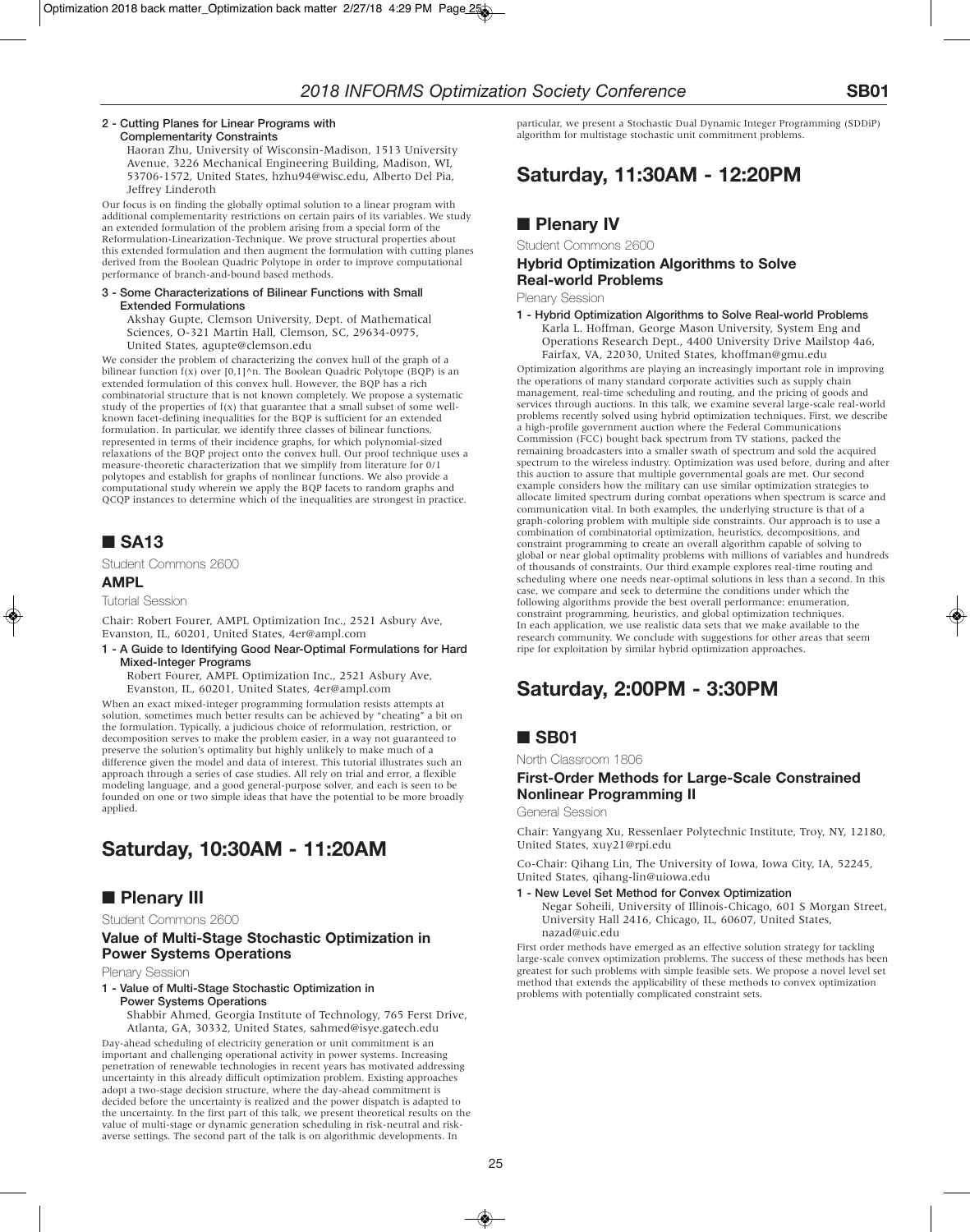### **2 - Convergence Rates for Stochastic Subgradient Methods without Lipschitz Continuity or Convexity**

Benjamin Grimmer, Cornell University, 114 Parker St, Ithaca, NY, 14850, United States, bdg79@cornell.edu

We extend the classic convergence rate theory for subgradient methods to apply to non-Lipschitz functions. For the deterministic projected subgradient method, we present a global  $O(1/\sqrt{T})$  convergence rate for any convex function with at most exponential growth. Further, we show a  $O(1/\sqrt{T})$  convergence rate for the stochastic projected subgradient method on convex functions with at most quadratic growth, which improves to  $O(1/T)$  under strong convexity. Finally, we introduce a nonconvex variation of the stochastic subgradient method where convergence to a stationary point can be guaranteed at the same rate as the stochastic gradient method for smooth nonconvex problems.

#### **3 - Iteration Complexity of First Order Augmented Lagrangian Methods for Convex Conic Programming**

Zirui Zhou, Simon Frazier University, Surrey, BC, Canada, ziruiz@sfu.ca, Zhaosong Lu

In this paper we consider a class of convex conic programming problem. We propose an inexact augmented Lagrangian (I-AL) method for this problem, where the subproblems are solved approximately by a variant of Nesterov's optimal first-order method. We show that the number of overall first-order iterations of the proposed I-AL method for computing an \$\epsilon\$-approximate Karush-Kuhn-Tucker (KKT) solution is at most \$\mathcal{O}(\epsilon^{- \frac{7}{4}})\$. We also propose a modified I-AL method and show that it has an improved iteration-complexity \$\mathcal{O}(\epsilon^{-1}\log(\epsilon^{-1}))\$. Our analysis of iteration-complexities is based on the results that the proposed two I-AL methods can be regarded as inexact proximal point algorithm (PPA) applied to two different maximally monotone operators respectively. As a byproduct, we establish some results on the iteration-complexity of inexact PPA, which could be of independent interest. Compared to existing works on I-AL methods, our algorithms can be used practically and apply to a broader class of problems, and our analysis provides the sharpest complexity bounds.

### **4 - Linearized Augmented Lagrangian Method for Convex Programs with Functional Constraints**

Yangyang Xu, Assistant Professor, Rensselaer Polytechnic Institute, 110 8th Street, Troy, NY, 12180, United States, xuy21@rpi.edu

First-order methods have been popularly used for solving large-scale problems. However, many existing works only consider unconstrained problems or those with simple constraint. In this talk, I will introduce two first-order methods for constrained convex programs, for which the constraint set is represented by affine equations and smooth nonlinear inequalities. Both methods are based on the classic augmented Lagrangian function. They update the multipliers in the same way as the augmented Lagrangian method (ALM) but employ different primal variable updates. The first method, at each iteration, performs a single proximal gradient step to the primal variable, and the second method is a block update version of the first one. Global iterate convergence as well as global sublinear and local linear convergence will be shown. Numerical experiments are carried out on the basis pursuit denoising and a convex quadratically constrained quadratic program to show the empirical performance of the proposed methods. Their numerical behaviors closely match the established theoretical results.

# ■ **SB02**

North Classroom 1602

### **Data-Driven Stochastic Program: Theory and Applications**

General Session

Chair: Weijun Xie, Virginia Tech, Blacksburg, VA, 24060, United States, wxie@vt.edu

**1 - A Copositive Approach for Two-stage Adjustable Robust Optimization with Uncertain Right-hand Sides** Guanglin Xu, University oif Minnesota, 207 Church Street SE,

Lind Hall 432, Minneapolis, MN, 55108, United States, guanglin-xu@uiowa.edu, Samuel Burer

We study two-stage adjustable robust linear programming in which the righthand sides are uncertain and belong to a convex, compact uncertainty set. This problem is NP-hard, and the affine policy is a popular, tractable approximation. We prove that under standard and simple conditions, the two-stage problem can be reformu- lated as a copositive optimization problem, which in turn leads to a class of tractable, semidefinite-based approximations that are at least as strong as the affine policy. We investigate several examples from the literature demonstrating that our tractable ap- proximations significantly improve the affine policy. In particular, our approach solves exactly in polynomial time a class of instances of increasing size for which the affine policy admits an arbitrarily large gap.

**2 - Distributionally Robust Expectation using Dominance Information** Ruiwei Jiang, University of Michigan, 1205 Beal Ave., Ann Arbor, MI, 48109, United States, ruiwei@umich.edu, Yuanyuan Guo This talk discusses the expectation of a random function when the distributional information of the uncertain parameters consists of moment (e.g., mean, covariance, support) and probabilistic dominance information. We find that the expectation in this setting can be bounded using conic programming. Finally, we

demonstrate the theoretical results via case studies on appointment scheduling. **3 - Effective Scenarios in Multistage Distributionally Robust Stochastic Programs with Total Variation Distance** Hamed Rahimian, The Ohio State University, 1971 Neil Avenue, 210 Baker Systems Building, Columbus, OH, 43210, United States, rahimian.1@osu.edu, Guzin Bayraksan, Tito Homem-de-Mello

Traditional multistage stochastic programs assume perfect information about the underlying probability distribution of uncertainty is available and optimize the expected cost. However, in practice, decision makers have imperfect information about the underlying distribution of uncertainty. An alternative modeling approach to handle uncertainty in these cases is to use distributionally robust stochastic programming (DRSP), which assumes the true probability distribution lies in an ambiguity set of distributions and hedges against the worst-case probability distribution in the ambiguity set. In this work, we study the multistage DRSP with a finite number of scenarios. We formulate this problem in a nested form and use total variation distance to construct the stagewise ambiguity sets of conditional probability distributions. We show the resulting problem is equivalent to a multistage risk-averse optimization with nested coherent risk measures—-formed by a convex combination of the worst-case and conditional value-at-risk of the cost function. We propose a decomposition-based algorithm to obtain the optimal policy and the worst-case probability distribution. In this work, we also investigate the question of which scenarios have "effect" on the optimal value of the multistage DRSP. To identify these effective scenarios, we conduct the perturbation analysis of the problem with respect to a collection of scenarios being excluded and propose easy-to-check sufficient conditions for them. We explore the effectiveness for a scenario path as well as for a scenario conditional on the history of the stochastic process. Computational experiments illustrate the results on finance and energy problems.

# ■ **SB03**

North Classroom 1202

# **Robust Optimization: Theory and Applications**

General Session

Chair: Vineet Goyal, Columbia University, New York, NY, 10027, United States, vgoyal@ieor.columbia.edu

### **1 - Benders Decomposition for Adjustable Robust**

**Optimization Problems** Dimitri Papadimitriou, Nokia Bell Labs, Rue du Charme 24, Brussels, 1190, Belgium, dimitri.papadimitriou@nokia-bell-labs.com

In this paper, we show that in natural situations, when the past is known but present and future are unknown, the Affinely Adjustable Robust Counterpart (AARC) approximation of a very general class of uncertain mixed-integer linear optimization problems is subject to a fundamental tradeoff between model complexity, efficiency of the computational method and solution quality. In the context of two-stage robust programs (with continuous second-stage variables), such problems translate situations where allocation (online/dynamic) decisions taken to satisfy uncertain demands depend on anterior production decisions derived themselves from past observations. We analyze the properties of the resulting Affinely Adjustable Robust Counterpart (AARC) formulation when the decision-making policies are limited to (piecewise) affine rules, i.e., the continuous adjustable variables are approximated by affine function of the uncertain data. Then, we propose a formulation of the uncertain mixed-integer linear program that exploits its decomposable structure into first and second stage decision problems. Next, we propose an exact algorithm for the solving of such problems that relies on the Benders decomposition method. This method relies on dynamic cutting-plane generation. More precisely, under the relatively complete recourse assumption, it performs by iteratively generating so-called optimality cuts/cutting planes (obtained from the dual subproblem), adding them to the master problem and solving the resulting master problem such that its lower and upper bounds converge and thus, an optimal solution of the original uncertain problem can be obtained. This paper also investigates possible strategies to reduce the convergence time of the Benders decomposition algorithm to the optimal solution by maintaining balance between the number of iterations and the number as well as the type of cuts produced at each iteration. Finally, we provide a first characterization of the fundamental tradeoff between decomposability and robustification for this class of problems.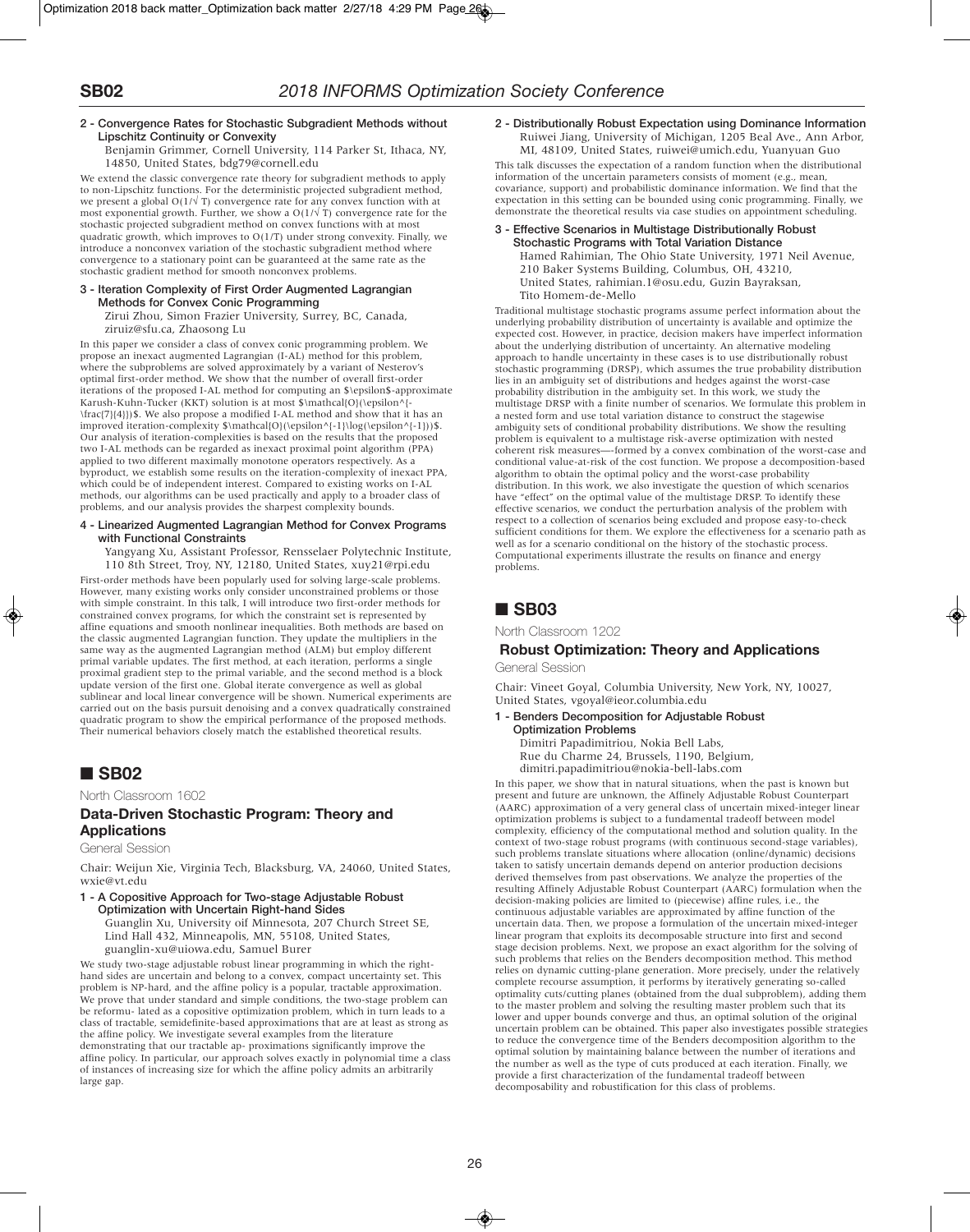### **2 - Robust Markov Decision Processes under Non-rectangular Uncertainty**

Julien Grand Clement, Columbia University, 195 Claremont Avenue, New York, NY, 10027, United States, jg3728@columbia.edu, Vineet Goyal

Markov decision processes are a common approach for sequential decision problem with a stochastic dynamic. However, in most real world problems, there is uncertainty in the model parameters. We consider a robust approach where the uncertainty in probability transitions is modeled as an adversarial selection from an uncertainty set. Most prior work considers the case where uncertainty between different states is uncoupled, potentially leading to highly conservative solutions. On the other hand, the case of general uncertainty sets is known to be intractable. We consider the model of rank-r uncertainty sets where probability transition matrices depends on only a few underlying vectors / factor models. We show that our model leads to a tractable approach for the Policy Evaluation and the Policy Improvement problem using a rectangularity assumption and thus overcome the conservativeness of using uncoupled uncertainty sets. We also describe an FPTAS for the Policy Evaluation problem if one does relax the assumption of rectangularity.

#### **3 - On Optimal Approximations via Affine Policies for Two-stage Adjustable Robust Optimization under Budget of Uncertainty Sets**

Vineet Goyal, Columbia University, 304 S.W. Mudd Building, 500w 120th Street, New York, NY, 10027, United States, vgoyal@ieor.columbia.edu, Omar El Housni

The performance of affine policies for two-stage adjustable robust optimization problem under a budget of uncertainty set. This important class of uncertainty sets provide the flexibility to adjust the level of conservatism in terms of probabilistic bounds on constraint violations. The two-stage adjustable robust optimization problem is hard to approximate within a factor better than \$\Omega(\log n)\$ even for budget of uncertainty sets where \$n\$ is the number of decision variables. We show affine policies provide the best possible approximation of \$O(\log n)\$ for budget of uncertainty sets. We discuss performance of affine when the uncertainty set is given by intersection of budget constraints.

# ■ **SB04**

North Classroom 1204

### **Robust and Discrete Optimization**

Contributed Session

Chair: Adolfo Raphael Escobedo, Arizona State University, P.O. Box 878809, Tempe, AZ, 85287-8809, United States, adRes@asu.edu

### **1 - Robust Binary Linear Programming Under**

**Implementation Uncertainty**

Jose Ernesto Ramirez Calderon, Texas A&M University, 1501 Harvey Rd., College Station, TX, 77840, United States, ramirez.jose@tamu.edu

This paper studies robust binary linear programming in the presence of uncertainties that may prevent the implementation of solutions exactly as prescribed. A formal model of this type of uncertainty, termed implementation uncertainty, is presented and used to develop a robust binary linear programming formulation under implementation uncertainty. The solution approach involves a mixed-binary linear program reformulation used in conjunction with identified structural properties, allowing the generation of a set of optimal solutions. Three methods to control the level of conservatism are developed including a cardinality-constrained reformulation of the original problem. Experimental results compare the deterministic solutions and robust solutions in terms of the feasibility protection percentage and optimality loss.

### **2 - An Adiabatic Quantum Optimization Approach for the Mixed Integer Nonlinear Programming Problem**

Maxwell Henderson, QxBranch LLC, Washington, DC, 20036, United States, max.henderson@qxbranch.com, John Kelly

We present a method of using adiabatic quantum optimization (AQO) to solve a mixed integer nonlinear programming (MINLP) problem instance. The MINLP problem is a general form of a set of NP-hard optimization problems that are critical to many business applications. It requires optimizing a set of discrete and continuous variables with nonlinear and potentially nonconvex constraints. Obtaining an exact, optimal solution for MINLP problem instances of non-trivial size using classical computation methods is currently intractable. Current leading algorithms leverage heuristic and divide-and-conquer methods to determine approximate solutions. Creating more accurate and efficient algorithms is an active area of research. Quantum computing (QC) has several theoretical benefits compared to classical computing, through which QC algorithms could obtain MINLP solutions that are superior to current algorithms. AQO is a particular form of QC that could offer more near-term benefits compared to other forms of QC, as hardware development is in a more mature state and devices are currently commercially available from D-Wave Systems Inc. It is also designed for optimization problems: it uses an effect called quantum tunneling to explore all lowest points of an energy landscape where classical approaches could become

stuck in local minima. Our work used a novel algorithm formulated for AQO to solve a special type of MINLP problem. The research focused on determining: 1) if the problem is possible to solve using AQO, 2) if it can be solved by current hardware, 3) what the currently achievable performance is, 4) what the performance will be on projected future hardware, and 5) when AQO is likely to provide a benefit over classical computing methods. Two different methods, integer range and 1-hot encoding, were investigated for transforming the MINLP problem instance constraints into a mathematical structure that can be embedded directly onto the current D-Wave architecture. For testing and validation a D-Wave 2X device was used, as well as QxBranch's QxLib software library.

### **3 - An Improved Branch and Bound Algorithm for Robust Ranking Aggregation**

Adolfo Raphael Escobedo, Assistant Professor, Arizona State University, P.O. Box 878809, Tempe, AZ, 85287-8809, United States, adRes@asu.edu, Yeawon Yoo

We introduce a new fundamental social-choice related property for distributed decision-making, called the relativized extended Condorcet criterion, which can be regarded as a natural extension of the well known extended Condorcet criterion. We prove that this property is satisfied by the scaled Kendall tauextended correlation coefficient and the normalized projected Kemeny Snell distance, but not by any other measures. Unlike its parent property, the relativized extended Condorcet criterion is adequate for both complete and incomplete rankings. This new property also provides computational advantages. Namely, it allows us to simplify the solution process for certain types of instances of the NP-hard consensus ranking problem via a combinatorial branch and bound algorithm. We also derive additional enhancements for this algorithm including branching strategies, initial-solution generation procedures, and an upper-bound refinement scheme. Together, these enhancements allow the algorithm to solve instances with large numbers of objects.

# ■ **SB05**

### North Classroom 2001

## **Joint Session: OPT Uncertainty/Network, Shared Mobility System Design and Optimization**

General Session

Chair: Siqian Shen, University of Michigan, Ann Arbor, MI, 48109, United States, siqian@umich.edu

**1 - Models and Algorithms to Balance Bike-sharing Systems** Daniel Freund, Cornell University, Ithaca, NY, United States, danielrfreund1990@gmail.com, Shane Henderson, David B. Shmoys

The collaboration between Cornell's School of Operations Research and Information Engineering (ORIE) and the bike-sharing company Motivate gives us access to a wealth of interesting operational questions with the potential of real-world impact. For Motivate, operator of the systems in NYC, Chicago, DC, and Boston, among others, this collaboration provides access to a range of analytical tools. In this talk, I will present one of the models we use to support Motivate's operations. In particular, I will describe a simple bike-sharing inventory model defined by Raviv and Kolka (2013) and present various applications we developed for it in rebalancing, incentives, and system design.

#### **2 - Designing and Optimizing an Integrated Car-and-ride Sharing System for Mobilizing Underserved Populations**

Miao Yu, University of Michigan, 1891 IOE, 1205 Beal Avenue, Ann Arbor, MI, 48109, United States, miaoyu@umich.edu, Siqian Shen

Carsharing and ridesharing are experiencing a fast growth and have shown their benefits in long-term social and economic changes. However, both types of service have their restrictions in coverage areas. In this paper, we consider an integrated car-and-ride sharing system and optimize its operations to improve the mobility of underserved communities with transportation scarcity. We consider two types of demands: Type 1 users who rent shared cars and Type 2 users who need rides served by Type 1 users. We propose a two-phase model to maximize served demand: In Phase I, we model car movements and match supply and demand on a spatial-temporal network; in Phase II, we find optimal matching and scheduling for matched Type 1 and Type 2 users under stochastic driving time via solving a two-stage stochastic mixed-integer programming model. We maximize the total profit with penalties on users' waiting time and system overtime, and develop a decomposition algorithm based on finite samples of driving time. We conduct computational studies on diverse instances and data related to underserved communities in Washtenaw County, Michigan. Both insample and out-of-sample test results demonstrate high demand fulfillment rates and effective matching and scheduling with low risk of waiting and overtime, as well as better results after allowing vehicle relocation.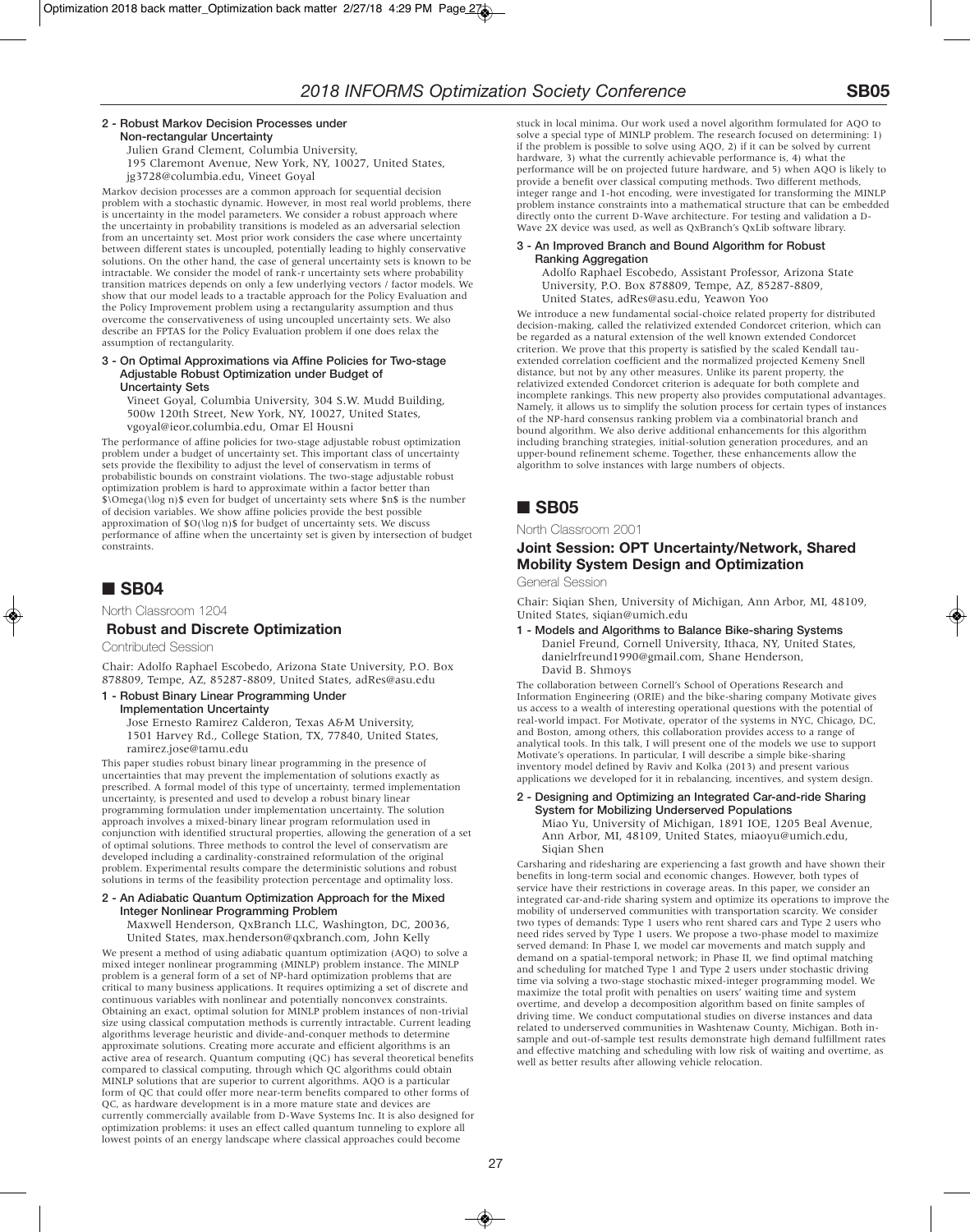### **3 - Online Vehicle Routing, the Edge of Optimization in Large-scale Applications**

Sebastien Martin, Massachusetts Institute of Technology, 238 Prospect St, Cambridge, MA, 02139, United States, semartin@mit.edu, Patrick Jaillet, Dimitris Bertsimas

With the emergence of ride-sharing companies that offer transportation on demand at a large scale and the increasing availability of corresponding demand datasets, new challenges arise to develop routing optimization algorithms that can solve massive problems in real time. In this talk, we discuss an optimization framework, coupled with a novel backbone algorithm, that allows us to dispatch in thousands of taxis serving more than 25,000 customers per hour using the New York City demand data and routing network. We provide evidence from historical simulations to show that our algorithms improve upon the performance of existing heuristics in such real-world settings.

# ■ **SB06**

North Classroom 2002

### **Derivative-free and Simulation-based Optimization**

General Session

Chair: Faruque Hasan, Texas A&M University, College Station, TX, 77843, United States, hasan@tamu.edu

**1 - Optimization using Surrogate Models - Which Surrogate Model?** Selen Cremaschi, B. Redd Associate Professor, Auburn University, 212 Ross Hall, Auburn, AL, 36849, United States, selen-cremaschi@auburn.edu, Sarah Davis, Mario Eden

Surrogate models - simple functional approximations of complex models - can facilitate optimization of complicated systems by greatly reducing computational expense. The quality of surrogate models depends on two main characteristics: (1) the surrogate model form, and (2) the size and location of the samples that are used to determine the parameters of the selected model form. There are a number of machine learning techniques that can be used to construct surrogate models, e.g., Extreme Learning Machines (ELM), Artificial Neural Networks (ANN), and Automated Learning of Algebraic Models using Optimization (ALAMO), but little work has been done to systematically compare their abilities to learn the responses and the extremums of complicated models with different characteristics for optimization purposes. This talk aims to fill in this gap by comparing different surrogate-model construction approaches using computational experiments. Eight surrogate-model construction approaches are evaluated, and they are Artificial Neural Networks (ANN), Automated Learning of Algebraic Models using Optimization (ALAMO), Radial Basis Networks (RBN), Extreme Learning Machines (ELM), Gaussian Progress Regression (GPR), Random Forests (RF), Support Vector Regression (SVR), and Multivariate Adaptive Regression Splines (MARS). Each approach is used to construct surrogate models for solving thirty-four optimization test problems with various function shapes and number of decision variables. These test problems can be found in Virtual Library of Simulation Experiments

(https://www.sfu.ca/~ssurjano/optimization.html). The data set used for training the surrogate models were generated using Sobol sequences. The performance is measured using two metrics: (1) the distance between the global minimum of the optimization test problem and the one obtained using the surrogate model; and (2) the mean absolute percentage error of the surrogate model predictions for a set of 100000 data points generated using Sobol sequences.

### **2 - Integrating a Concentrating Solar Power Plant Availability Simulation with an Optimization Dispatch Model**

Jesse Wales, Colorado School of Mines, Golden, CO, United States, jwales@mines.edu, Alexander Zolan, William Hamilton, Michael J. Wagner, Alexandra Newman, Robert Braun

Concentrating Solar Power (CSP) is an emerging large-scale renewable technology consisting of a field of mirrors that directs sunlight to a small area where it heats molten salt. The molten salt is held in a storage device where it can be converted to power via a steam-Rankine cycle using heat-exchangers and turbines. We describe a maintenance, failure, and repair simulation that interfaces with an optimization dispatch model for a CSP production plant. The optimization model determines an hourly energy dispatch strategy on a rolling horizon to maximize profit. The simulation generates planned and unplanned down-times based on dispatch decisions from the optimization model; these down-times are incorporated into constraints in the optimization model. This allows wear-and-tear impacts from dispatch decisions, such as the number of start-ups of the CSP plant, to be realized at the component level. The results of running the availability simulation integrated with the CSP plant optimization dispatch model are presented.

#### **3 - Branch-and-bound Optimization using Best Surrogate Approximations**

Fani Boukouvala, Georgia Institute of Technology, Atlanta, GA, 30332, United States, fani.boukouvala@chbe.gatech.edu, Jianyuan Zhai, Sun Hye Kim, Alexandra Brown

Decision-making for an increasing number of systems today depends on data, generated either by high-fidelity simulations or by advanced sensors embedded within complex engineering systems. Despite the high potential of applicability of data-driven optimization, currently there is a lack of efficient and scalable methods, which can provide high quality solutions for a general class of datadependent problems. In equation-based optimization, the existence of algebraic relationships allow for global convergence and guarantee of optimality, through the calculation of derivatives and exploration of the model structure. However, when equations are not available, optimality has only been guaranteed at an asymptotic rate of sampling, which is unrealistic for real applications with many variables, constraints and high sampling cost. A very common approach in datadriven optimization is fitting of surrogate-functions using collected data, which have been found to speed up the search for better solutions. When optimized, these surrogates can lead to new and promising sampling locations, while new data points are used to update the fitted surrogate functions iteratively (adaptive sampling). In this work, we present results of a new data-driven optimization approach, which uses statistical information from fitted surrogate models to derive over and under estimators that are used within a custom-based branchand-bound framework. We compare this new idea with existing data-driven optimization methods and provide results on the computational efficiency, sampling requirements and convergence of the new methodology for a general class of benchmark problems.

### **4 - New Projection-based Derivative-free Optimization**

Faruque Hasan, Texas A&M University, 3122 TAMU,

College Station, TX, 77843, United States, hasan@tamu.edu

We propose a new derivative-free method to solve multi-dimensional black-box problems based on a projection of the original function onto a univariate space. This space is defined using a linear combination of the decision variables. Projecting the objective function values onto this space leads to point-to-set map. The lower envelope of this map contains the global minima of the original function. Sensitivity theorem can be employed to predict the values on the lower envelope of this map and a trust-region based algorithm can be used to correct the predicted point. Once the lower envelope of this map is identified, a single dimensional search can be used to find its minima. The resulting solution is also the minima of the original multi-dimensional problem. Based on these key ideas, we propose a predictor-corrector algorithm for bound-constrained derivative-free optimization. The proposed algorithm is applied to a large suite of test problems comprising of sets of convex smooth, convex nonsmooth and nonconvex smooth black-box problems, and performance is compared to those of other competitive model-based solvers. The algorithm solves more number of nonconvex smooth and convex nonsmooth problems compared to established derivative-free solvers.

# ■ **SB07**

North Classroom 3004

### **Production Planning**

Contributed Session

Chair: Joshua Betz, Colorado School of Mines, Golden, CO, United States, jkbetz@mymail.mines.edu

#### **1 - Guaranteed Delivery Times for Scheduling Jobs under Uncertainty**

Arie Koster, RWTH Aachen University, Pontdriesch 10-12, Aachen, 52056, Germany, koster@math2.rwth-aachen.de, Cole Smith

From a mathematical optimization point of view, many (production) planning problems can be modelled as scheduling jobs on a single machine. Here, the processing times are often uncertain and a schedule have to be prepared without complete knowledge about them. Recently, there have been an increasing interest in applying robust optimization to these and related problems. For this, an uncertainty set have to be defined containing all considered processing time vectors. Goal is to determine a processing sequence of the jobs that yields good performance in the worst case. The completion times of the jobs can only determined after the actual processing times are revealed. In this talk, we follow a customer oriented approach, where we have to determine guarenteed delivery times, i.e., the jobs have to be completed by their delivery time regardless the actual processing times of the jobs. For the objective to minimize the weighted sum of delivery times, we present first formulations for this problem setting as well as a combinatorial algorithm, extending the well-

### **2 - Coordinating Decentralized Negotiations Over Factory Capacity in the Semiconductor Industry**

known Smith's rule for the sum of weighted completion times.

Ankit Bansal, North Carolina State University, 2713 Brigadoon Drive, Apt 21, Raleigh, NC, 27606, United States, abansal3@ncsu.edu, Reha Uzsoy, Karl Kempf

We model the negotiations between a product development organization and a production organization for access to manufacturing capacity for product development activities in the semiconductor industry. We develop a negotiation framework based on Lagrangian decomposition that maximizes overall firm contribution subject to the resource constraints of both organizations. The approach aims to achieve coordinated decisions between the two organizations, and provides a benchmark for alternative models of negotiations.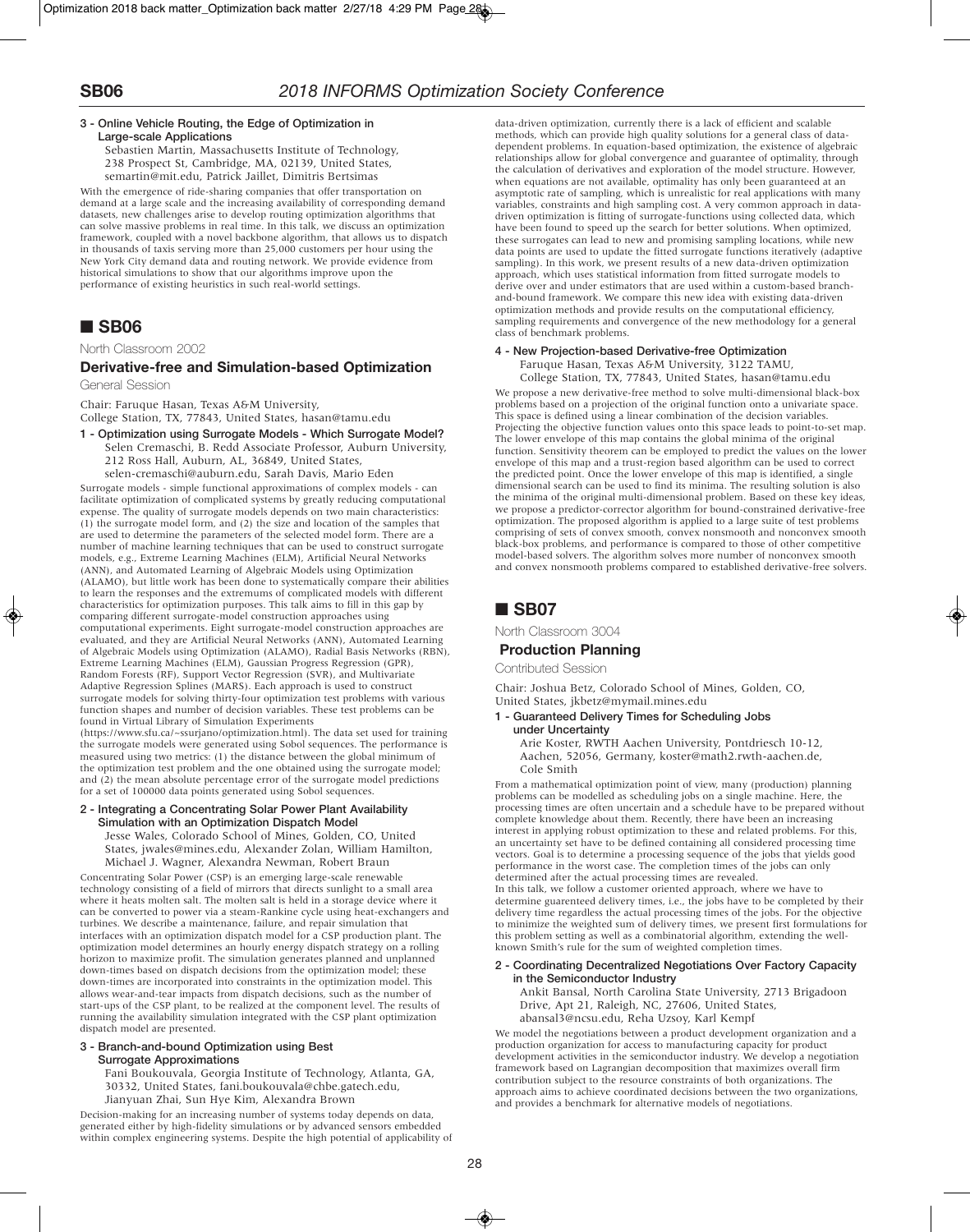### **3 - Scheduling Optimization for a Continuous Steel Caster**

Joshua Betz, Colorado School of Mines, Golden, CO, 80401, United States, jkbetz@mymail.mines.edu

In continuous steel casting operations, molten steel is batched into heats inside a ladle that is cast into slabs, which are then rolled into coils. We present a mixed integer program to produce a daily casting schedule that is solved using state-ofthe-art software. This model minimizes penalties received by violating plant best practices while strictly adhering to safety and logical constraints. A heuristic produces an initial feasible solution to expedite the generation of near-optimal schedules.

## ■ **SB08**

North Classroom 3210

### **Augmented Lagrangian, Operator Splitting, and Alternating Direction Methods**

General Session

Chair: Jonathan Eckstein, Rutgers University, 100 Rockafeller Road, Room 5145, Piscataway, NJ, 08854, United States, jeckstei@rci.rutgers.edu

**1 - On the Convergence and Complexity of Nonconvex ADMM** Shiqian Ma, University of California-Davis, Department of Mathematics, Davis, CA, United States, sqma@math.ucdavis.edu

The alternating direction method of multipliers (ADMM) has been successfully used in solving problems arising from different fields such as machine learning, image processing, statistics and so on. However, most existing works on analyzing the convergence and complexity of ADMM are for convex problems. In this talk, we discuss several recent results on convergence behavior of ADMM for solving nonconvex problems. We consider two nonconvex models. The first model allows the objective function to be nonconvex and nonsmooth, but the constraints are convex. The second model allows the constraints to be Riemannian manifolds. For both models, we propose ADMM variants for solving them and analyze their iteration complexities for obtaining an \$\epsilon\$ stationary solution. Numerical results on tensor robust PCA, maximum bisection problem and community detection problem are reported to demonstrate the efficiency of the proposed methods.

**2 - Projective Splitting with Forward Steps: A Flexible, Distributed, and Asynchronous Operator-splitting Scheme** Patrick R. Johnstone, PhD, Rutgers University, Piscataway, NJ,

08854, United States, patrick.r.johnstone@gmail.com, Jonathan Eckstein

Within the block-iterative projective operator splitting framework recently proposed by Combettes and Eckstein, we show how to replace the original backward step calculation with one based on two forward steps for operators that are Lipschitz continuous. The resulting algorithms have the same kind of coordination procedure and can be implemented in the same asynchronous manner, but may perform backward steps on some operators and forward steps on others. The method has a stepsize constraint which resembles those for other splitting methods with forward steps. When Lipschitz constants are unknown, a simple backtracking linesearch procedure can be used. We discuss overall convergence, convergence rates, various applications, and some computational tests on data fitting problems.

#### **3 - OPAL: Building Parallel Augmented Lagrangian Solvers without Decomposition**

Jonathan Eckstein, Rutgers University, 100 Rockafeller Road, Room 5145, Piscataway, NJ, 08854, United States,

jeckstei@rci.rutgers.edu, Gyorgy Matyasfalvi

This talk presents OPAL ("Object Parallel Augmented Lagrangian"), a software framework for building application-specific optimization solvers that can take advantage of parallelism but use a form of the classical augmented Lagrangian method, as opposed to a decomposition variant like the ADMM. OPAL implements an algorithm closely resembling the Birgin-Martinez "ALGENCAN" augmented Lagrangian solver, which uses a form truncated Newton method to solve the augmented Lagrangian subproblems. But rather than being a monolithic solver, OPAL is a template that supports flexible parallelism in whatever form the application warrants, requiring only efficient parallel implementation of the underlying matrix-vector multiplication operations. We describe applying OPAL to large-scale multistage continuous stochastic programming problems using a data layout resembling that of progressive hedging methods. The necessary interprocessor communication can be reduced to operations that take time logarithmic in the number of processors, including an innovative use of parallel prefix "scan" operations.

### ■ **SB09**

Student Commons 1500

### **Nonconvex Optimization**

General Session

Chair: Alejandro Ribeiro, University of Pennsylvania, 101 Crosshill Rd., Wynnewood, PA, 19096, United States, aribeiro@seas.upenn.edu

Co-Chair: Santiago Paternain, University of Pennsylvania, 315 S 45th Street, Philadelphia, PA, 19104, United States, spater@seas.upenn.edu

Co-Chair: Aryan Mokhtari, University of Pennsylvania, Philadelphia, PA, 19104, United States, aryanm@seas.upenn.edu

### **1 - Geometry of Non-convex Landscapes: Deep Learning, Matrix Completion, and Saddle-points**

Jason Lee, University of Southern California, San Marino, CA, United States, jasonlee@marshall.usc.edu

We show that saddlepoints are easy to avoid for even Gradient Descent arguably the simplest optimization procedure. We prove that with probability 1, randomly initialized Gradient Descent converges to a local minimizer. The same result holds for a large class of optimization algorithms including proximal point, mirror descent, and coordinate descent.

Next, we study the problems of learning a two-layer ReLU network and the matrix completion problem. Despite the non-convexity of both problems, we prove that every local minimizer is a global minimizer. By combining with the previous algorithmic result on gradient descent, this shows that simple gradientbased methods can find the global optimum of these non-convex problems.Step Complete Status: Complete

### **2 - Learning to Optimization: Training Deep Neural Networks for Signal Processing**

Mingyi Hong, University of Minnesota, 200 Union Street SE 4-174 Keller Hall, Minneapolis, MN, 55455, United States, mhong@umn.edu

In this work, we propose a new learning-based approach for wireless resource management. The key idea is to treat the input and output of a resource allocation algorithm as an unknown non-linear mapping and to use a deep neural network (DNN) to approximate it. If the non-linear mapping can be learned accurately and effectively by a DNN of moderate size, then such DNN can be used for resource allocation in almost real time, since passing the input through a DNN to get the output only requires a small number of simple operations. In this work, we first discuss a few theoretical issue related to this approach. We characterize a class of 'learnable algorithms' and then design DNNs to approximate some algorithms of interest in wireless communications. Further, we rigorously characterize how the approximation error scale as a function of the size of DNN. Finally, we use extensive numerical simulations to demonstrate the superior ability of DNNs for approximating a state-of-the-art algorithm that is designed for power allocation in wireless transmit signal design, while giving orders of magnitude speedup in computational time.

### **3 - Complexity Analysis of Second-order Line-search Algorithms for Smooth Nonconvex Optimization**

Clement W. Royer, University of Wisconsin-Madison, 330 N Orchard Street, Madison, WI, 53715, United States, croyer2@wisc.edu, Stephen J Wright

There has recently been a growth of interest in algorithms dedicated to solving unconstrained smooth nonconvex optimization problems, partly due to the outbreak of such instances in neural networks and robust statistics. For these schemes, the derivation of complexity guarantees has become an increasingly popular area of research: motivated by promising result for cubic regularization methods, one line of work has focused on deriving iteration complexity bounds for Newton-based algorithms. A number of recently proposed algorithms, based on first-order methodology but with second-order guarantees, have also been endowed with precise guarantees regarding their computational cost. Among those classes of methods, it can be difficult to build a comparison based on the sole complexity bounds, or to determine what algorithmic features are instrumental in guaranteeing an optimal complexity order. In this talk, we describe a generic line-search framework that explicitly deals with nonconvexity through the use of second-order information. We first describe the algorithm in its basic version, and show that its complexity bounds are of optimal order among a large class of Newton-type methods: the proof simply relies upon the standard principle of backtracking line search, together with a suitable choice of a search direction. We then study inexact variants of the method based on the conjugate gradient and Lanczos algorithms, two popular and efficient iterative linear algebra tools. For the resulting schemes, only Hessian-vector products are required, while complexity guarantees are preserved. Our generic analysis allows us to position our framework within the landscape of optimization methods with second-order complexity guarantees, in order to compare them on both a theoretical and a practical level. Our algorithm is easily implementable, and amenable to several variations that do not jeopardize the theoretical results: we will provide numerical illustrations on how those modifications impact the practical behavior of our method when applied to nonconvex problems.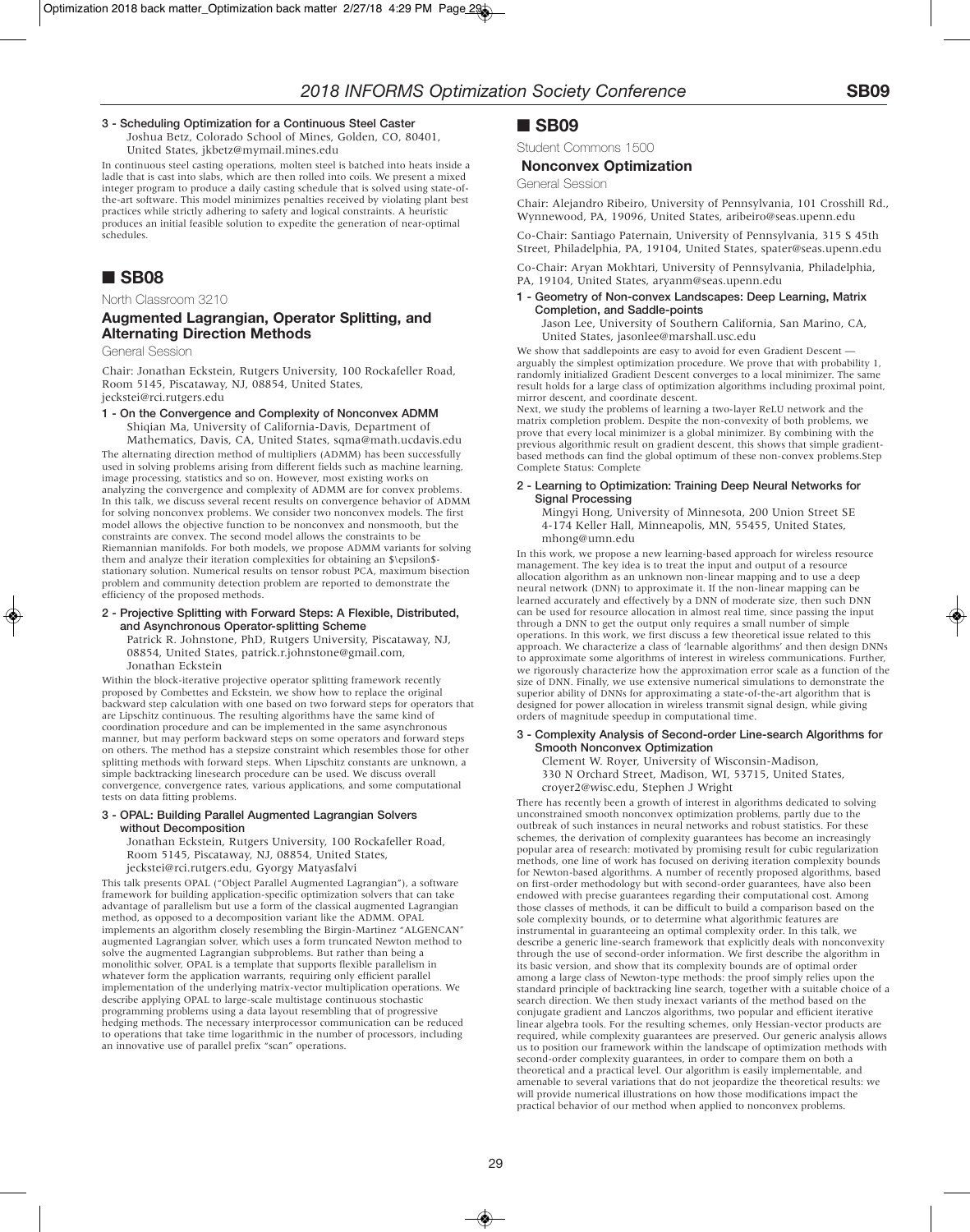### **4 - A Second-order Method for Non-convex Optimization**

Santiago Paternain, University of Pennsylvania, 315 S 45th Street, Apt 1F, Philadelphia, PA, 19104, United States, spater@seas.upenn.edu, Aryan Mokhtari, Alejandro Ribeiro

Machine learning problems such as neural network training, tensor decomposition, and matrix factorization, require local minimization of a nonconvex function. This local minimization is challenged by the presence of saddle points, of which there can be many and from which descent methods may take an inordinately large number of iterations to escape. In this talk, we present a second-order method that modifies the update of Newton's method by replacing the negative eigenvalues of the Hessian by their absolute values and uses a truncated version of the resulting matrix to account for the objective function's curvature. The method is shown to escape saddles exponentially with base 1.5 regardless of the condition number of the problem. Adding classical properties of Newton's method, the paper proves convergence to a local minimum with high probability after a number of iterations that is logarithmic in the target accuracy.

# ■ **SB10**

Student Commons 1600

### **Nonlinear Optimization**

General Session

Chair: Farzad Yousefian, Oklahoma State Univeristy, Stillwater, OK, 74074, United States, farzad.yousefian@okstate.edu

### **1 - Conditional Proximal Gradient for Nonsmooth**

**Convex Optimization**

Niao He, University of Illinois Urbana-Champaign,

117 Transportation Building, Room 117, Urbana, IL, 61801,

United States, niaohe@illinois.edu

We propose a new class of first-order methods to solve high-dimensional nonsmooth convex composite problems with mixed regularization penalties, which can be characterized as semi-structured variational inequalities. Typical examples of such problems have an objective that decomposes into a non-smooth convex loss function, a proximal-friendly regularization penalty, and a linearminimization-friendly penalty. The proposed algorithm, called \emph{Conditional Proximal Gradient}, leverages prox mapping computation and linear minimization, and attains optimality in both worlds: when the loss function admits a smooth saddle point representation, the algorithm achieves the \$O(1/\epsilon)\$ complexity bound for the number of calls to proximal operators, and  $O(1/\epsilon)$  for the number of calls to linear minimization oracles. We also present a stochastic approximation extension and a randomized blockdecomposition extension of the algorithm along with their theoretical complexity bounds for stochastic optimization problems and problems with finite sum structure, respectively. We present promising experimental results demonstrating the interest of the approach in comparison to competing methods in particular based on smoothing techniques.

#### **2 - Optimal First Order Method for Structured Convex Optimization** Yuyuan Ouyang, Clemson University, O-207 Martin Hall,

Clemson, SC, 29634, United States, yuyuano@clemson.edu

We consider a class of convex optimization with certain structure. In particular, the structure of the problem may involve the smoothness of certain loss functions, saddle-point formulation, and linear equality constraints. In order to design efficient first-order methods, it is important to study the impact of the specific structure on the complexity of the problem. We will study some firstorder methods that explore the structures of large optimization problems and their respective iteration complexity analysis.

### **3 - An Iterative Regularized Mirror Descent Method for Stochastic Ill-posed Optimization Problems**

Mostafa Amini, Oklahoma State University, Stillwater, OK, United States, moamini@okstate.edu, Farzad Yousefian

A wide range of applications arising in machine learning and signal processing are formulated as an ill-posed optimization problem. To address these problems, we consider a bilevel model, where the goal is to find among optimal solutions of the original problem, a solution that achieves the minimum value of a regularizer. We assume that the objective function of both lower and upper level problems are nonsmooth convex functions, and each one is given as an expected value of a stochastic function. To solve this bilevel problem, we develop an iterative regularized stochastic mirror descent method. At each iteration, the stepsize and regularization parameter are updated. Under suitable assumptions, we establish the convergence of the iterate generated by the algorithm to the optimal solution of the bilevel problem in both an almost sure and a mean sense. Moreover, we derive the iteration complexity of the method in solving the lower level problem and show that it is nearly optimal.

### **4 - Stochastic Quasi Newton Methods for Nonstrongly Convex Optimization**

Farzad Yousefian, Oklahoma State University, Stillwater, OK, United States, farzad.usefian@gmail.com, Angelia Nedich, Uday Shanbhag

Motivated by applications arising from large scale optimization and machine learning, we consider stochastic quasi-Newton (SQN) methods for solving unconstrained convex optimization problems. Much of the convergence analysis of SQN methods, in both full and limited-memory regimes, requires the objective function to be strongly convex. However, this assumption is fairly restrictive and does not hold in many applications. To the best of our knowledge, no rate statements currently exist for SQN methods in the absence of such an assumption. Also, there is no rate statement available for stochastic gradient methods when applied to non-strongly convex problems with unbounded gradients. Motivated by these gaps, we consider optimization problems with nonstrongly convex objectives with Lipschitz but possibly unbounded gradients. To address large scale stochastic optimization problems, we develop a regularized stochastic limited-memory BFGS algorithm, where the stepsize, regularization parameter, and the Hessian inverse approximate matrix are updated iteratively. We establish convergence of the iterates to an optimal solution of the original problem both in an almost-sure sense and a mean sense. The convergence rate is derived in terms of the objective function. We present our numerical experiments performed on a large scale text classification problem.

# ■ **SB11**

Student Commons 2500

### **Theoretical and Computational Advances in IPCO**

General Session

Chair: Manish Bansal, Virginia Tech., Blacksburg, VA, 24060, United States, bansal@vt.edu

### **1 - Adaptive Submodular Routing**

Fatemeh Navidi, University of Michigan, navidi@umich.edu, Viswanath Nagarajan, Prabhanjan Kambadur

We study a general stochastic routing problem where we are given a metric (V,d) and an algorithm needs to adaptively select a path so as to "cover" a random scenario (drawn from a known distribution) at minimum expected length. The coverage of each scenario is captured by an individual submodular function, where the scenario is said to be covered when its function value goes above some threshold. We obtain a polylogarithmic factor approximation algorithm for this adaptive ranking problem, which almost matches the best-known result. This problem is a significant generalization of Adaptive Traveling Salesman and Travailing Repairman problem. It has many applications in robotics, data collection and disaster management.

### **2 - Two-dimensional Maximum P-coverage Problem with Partial Coverage**

Manish Bansal, Assistant Professor, Virginia Tech, 227 Durham Hall, 1145 Perry Street, Blacksburg, VA, 24060, United States, bansal@vt.edu

We introduce a new generalization of the classical maximum p-coverage problem (MCP) in which p geometric objects of known dimensions are to be located such that their union covers maximum weight distributed on a two-dimensional plane using another set of geometric objects such as circles, rectangles, polygons, etc. We allow partial coverage in the foregoing generalization and denote this problem by MCP-PC. Using greedy approach, we present an approximation algorithm to solve the MCP-PC and showcase that this algorithm has approximation ratio of 1 − 1/e where e is the base of natural logarithm. We then provide theoretical properties for MCP-PC with rectangular objects and an exact algorithm to solve it along with our computational results.

### **3 - Decentralized Online Integer Programming**

Ezgi Karabulut, Rensselaer Polytechnic Institute, Troy, NY, United States, ezgi.karabulut@gatech.edu, Shabbir Ahmed, George L. Nemhauser

We consider a set of agents that need to coordinate their actions to optimize the sum of their objectives while satisfying a common resource constraint. The objective functions of the players are unknown to them a priori and are revealed in an online manner. The resulting problem is an online optimization problem to optimally allocate the resource among the players prior to observing the item values. We show that for any deterministic online algorithm for this problem, there exists a lower bound of \$\Omega(T)\$ on regret. Furthermore, when the players' integer programs satisfy a special concavity condition, we propose a decentralized randomized online algorithm that guarantees an upper bound of \$O(\sqrt T)\$ on the expected regret.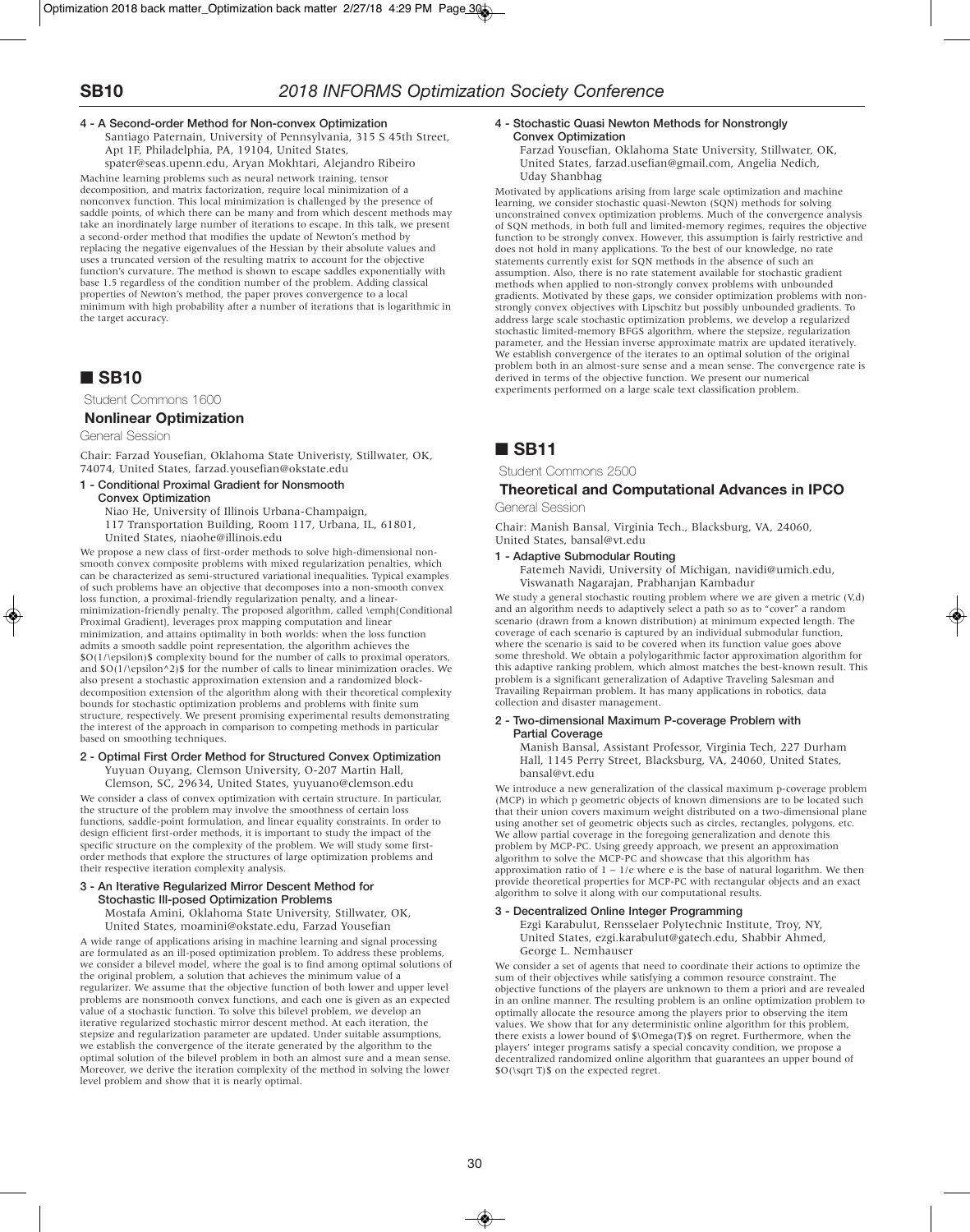### **4 - On Solving Single-module and Multi-module Capacitated Lot-sizing Problems without Backlogging**

Manish Bansal, Assistant Professor, Virginia Tech, 227 Durham Hall, 1145 Perry Street, Blacksburg, VA, 24060, United States, bansal@vt.edu

We provide sufficient conditions under which the (k,l,S,I) inequalities of Pochet and Wolsey (1993), the mixed (k,l,S,I) inequalities, derived using mixing procedure of Gunluk and Pochet (2001), and the paired (k,l,S,I) inequalities, derived using sequential pairing procedure of Guan et al. (2007), are facetdefining for the single-module capacitated lot-sizing problem without backlogging. We also provide conditions under which the inequalities derived using the sequential pairing and the n-mixing procedure of Sanjeevi and Kianfar (2012) are facet-defining for the multi-module capacitated lot-sizing problem without backlogging. Then we present our recent algorithmic advances for solving the multi-module capacitated lot-sizing problem without backlogging.

# ■ **SB12**

Student Commons 2504

### **Linear and Nonlinear Optimization for Large Scale Data Analysis**

General Session

Chair: Yu Du, University of Colorado Denver, Denver, CO, 80202, United States, duyu197@gmail.com

Co-Chair: Steffen Borgwardt, University of Colorado-Denver, Denver, CO, 80202, United States, steffen.borgwardt@ucdenver.edu

**1 - The Value of Optimization Based Bound Tightening for Power Network Optimization**

Carleton Coffrin, PhD, Los Alamos National Laboratory, Los Alamos, NM, 87545, United States, cjc@lanl.gov, Hassan Lionel Hijazi, Pascal Van Hentenryck

Convexification is a fundamental technique in (mixed-integer) nonlinear optimization and many convex relaxations are parametrized by variable bounds, i.e., the tighter the bounds, the stronger the relaxations. This work investigates how optimization based bound tightening can improve convex relaxations for power network optimization. In particular, this work shows that the Quadratic Convex relaxation of AC power flows, enhanced by bound tightening, results in very small variable domains in the seminal Optimal Power Flow problem. Leveraging these improved bounds, experimental results demonstrate root-node optimality gaps that are less than one percent in the majority of Optimal Power Flow benchmarks.

### **2 - Discrete Barycenters**

Stephan Patterson, University of Colorado Denver, Denver, CO, United States, stephan.patterson@ucdenver.edu, Steffen Borgwardt

Discrete barycenters are the optimal solutions to mass transport problems for discrete measures, and can be computed by linear programming. However, the programs scale exponentially in the number of measures, and so it is of interest to design approximation algorithms. We study a heuristic for the computation of approximate barycenters that will maintain two notable, favorable properties of exact barycenters: a sparse support and a non-mass-splitting optimal transport. This divide-and-conquer approach splits the computation of a barycenter into several parts. Exact barycenters are computed for subsets of the measures, which are then merged using another barycenter computation. We exhibit a significant advantage in computation times and favorable practical results. The approach gives an exact optimum in dimension one, and we show that a single merging step provides a 3-approximation independent of the dimension.

### **3 - The Quadratic Unconstrained Binary Optimization Problem**

Yu Du, University of Colorado Denver, 1475 Lawrence St, Room 5021, Denver, CO, 80202, United States, duyu197@gmail.com

The Quadratic Unconstrained Binary Optimization problem (QUBO), has become a unifying model for representing a wide range of combinatorial optimization problems, and for linking a variety of disciplines that face these problems such as engineering and social sciences. In this talk, we introduce new algorithms to improve the bounds Qx of xQx and an algorithm for partitioned QUBO problems. Also we conduct computational study on linear representations of QKP based test problems with multiple knapsack constraints and large scale variables.

### **4 - An Introduction to Discrete Barycenters**

Steffen Borgwardt, University of Colorado Denver, 3500 Rockmont Drive, Apt 5-303, Denver, CO, 80202, United States, steffen.borgwardt@ucdenver.edu

We provide an introduction to Discrete Wasserstein barycenters. These are the optimal solutions of transportation problems for several marginals of discrete measures. They arise in applications from economics to statistics. Discrete barycenters exhibit some notable properties: All barycenters have finite support, and there always is a barycenter for which this support is provably sparse. Further, each barycenter allows for a non-mass splitting optimal transport to each of the discrete marginals. Discrete barycenters can be computed by linear programming, but the sizes of these programs scale exponentially. This makes approximation algorithms interesting that trade a small error for a significant reduction in computational effort. We devise a strongly polynomial time 2 approximation that is based on restricting the possible support of the barycenter to the union of supports of the measures. The resulting measure has sparse support, but its transport to the measures will generally split mass. The non-mass split property can be recovered in strongly polynomial time through a local improvement step, but at the cost of a larger support. The combination of sparse support and non-mass split can be achieved by alternating these two steps. We conclude with some computational results.

# ■ **SB13**

Student Commons 2600

### **CPLEX**

Tutorial Session

Chair: Ed Klotz, IBM, P.O. Box 4670, Incline Village, NV, 89450, United States, klotz@us.ibm.com

**1 - Performance Tuning for CPLEX's Spatial Branch-and-Bound Solver for Global Nonconvex Mixed Integer Quadratic Programs** Ed Klotz, IBM, P.O. Box 4670, Incline Village, NV, 89450, United States, klotz@us.ibm.com

MILP solvers have been improving for more than 40 years, and performance tuning tactics regarding both adjusting solver strategies and model formulations have evolved as well. State-of-the-art global nonconvex MIQP solvers have improved dramatically in recent years, but they lack the benefit of 40 years of evolution. Also, they use a broader notion of branching that can create different performance challenges. This talk will assess the effectiveness of existing MILP tuning tactics for solving nonconvex MIQPs, as well as consider more specific strategies for spatial branching. It will also examine in detail some tightening strategies specific to nonconvex MIQPs involving bilinear terms of binary variables and their associated linearizations.

# **Saturday, 4:00PM - 5:00PM**

# ■ **Plenary V**

Student Commons 2600

## **Discrete Optimization and Network Analysis**

Plenary Session

**1 - Discrete Optimization and Network Analysis** Illya V Hicks, Rice University, Houston, TX, 77005-1892, United States, ivhicks@rice.edu

Graphs or networks are everywhere and network analysis has garnered significant attention in diverse fields as an effective tool for studying complex, natural and engineered systems. Novel network models of data arising from internet analytics, systems biology, social networks, computational finance, and telecommunications have led to many interesting insights. In this talk, we explore discrete optimization techniques for finding cohesive data within these network-based models. The goal is to detect cohesiveness in spite of missing information (linkages). In this regard, we will explore different aspects of cohesiveness and how they are used for different applications. In particular, we will focus in on three particular structures: k-plex, k-core, and k-club. All three are generalizations of the clique structure and were first utilized for social network analysis. This talk is based on joint work with John Arellano, Baski Balasundaram, Sergiy Butenko, Ben McClosky, and Foad Pajouh.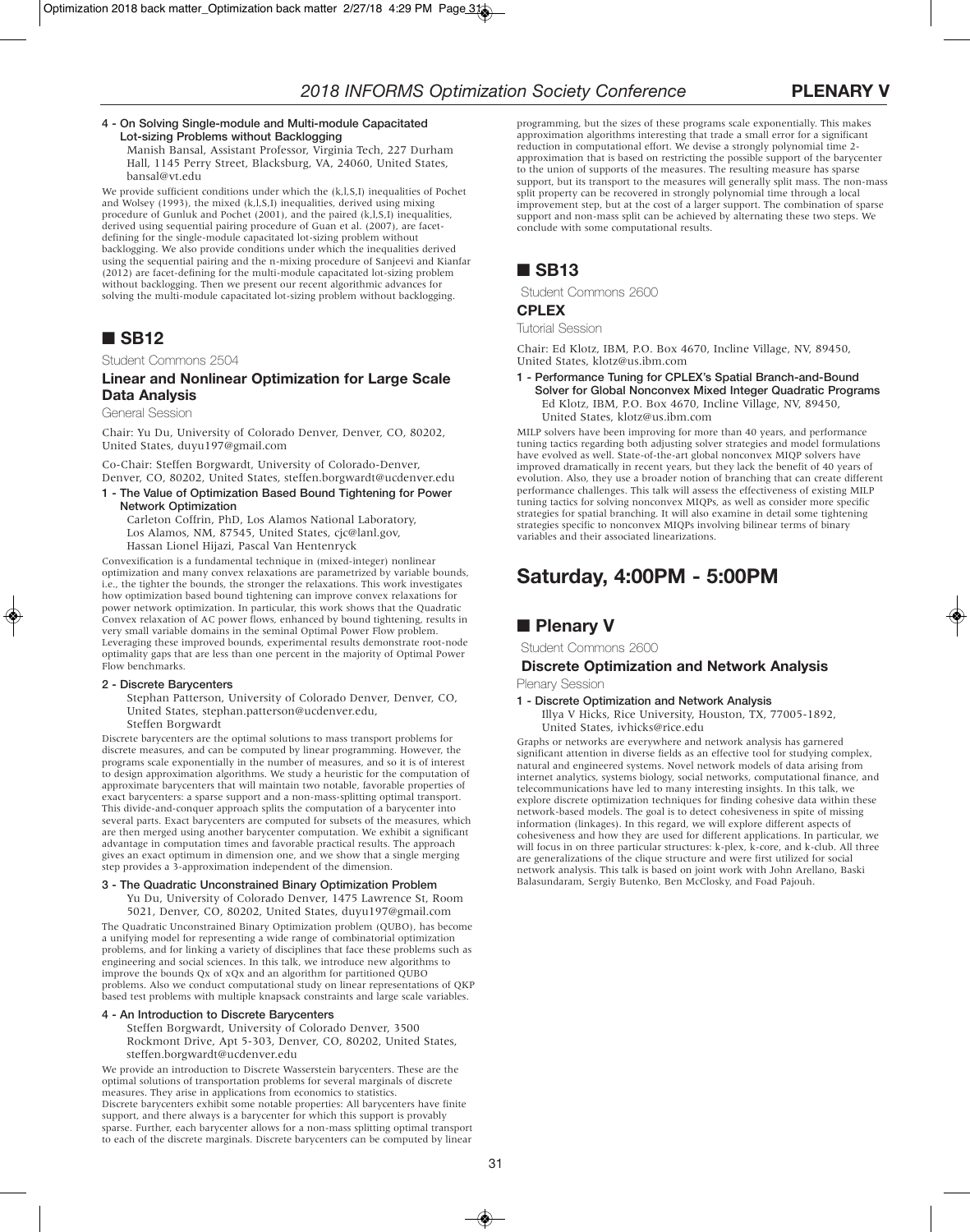# **Sunday, 8:30AM - 9:20AM**

## ■ **Plenary VI**

Student Commons 2600

### **A Globally Convergent Cutting-Plane Method for Simulation-Based Optimization with Integer Constraints**

Plenary Session

**1 - A Globally Convergent Cutting-Plane Method for Simulation-Based Optimization with Integer Constraints** Sven Leyffer, Argonne National Laboratory, MCS Division 9700 South Cass Avenue, Argonne, IL, 60439, United States, leyffer@mcs.anl.gov

Many design and engineering applications result in optimization problems that involve so-called black-box functions as well as integer variables, resulting in mixed-integer derivative-free optimization problems (MIDFOs). MIDFOs are characterized by the fact that a single function evaluation is often computationally expensive (requiring a simulation run for example) and that derivatives of the problem functions cannot be computed or estimated efficiently. In addition, many problems involve integer variables that are non-relaxable, meaning that we cannot evaluate the problem functions at non-integer points. In the first part of our talk, we survey applications of MIDFO from a range of Department of Energy applications. The design of nano-photonic devices involves integer decision variables due to manufacturing limitations, and each function evaluation requires a finite-element simulation that takes several hours to run on a cluster. Similarly, automatic performance tuning of code snippets for highperformance computing involves non-relaxable integer variables such as loopunroll-factors and compiler options and require several runs to eliminate random measurement errors. Finally, the design and operation of concentrating solar plants, requires forward simulations that take hours on a desktop and involve unrelaxable decision such as the number of panels on the receiver. In the second part of our talk, we present a new method for non-relaxable MIDFO that enables us to prove global convergence under idealistic convexity assumptions. To the best of our knowledge this is the first globally convergent method for non-relaxable MIDFO apart from complete enumeration. Our method constructs hyperplanes that interpolate the objective function at previously evaluated points. We show that in certain portions of the domain, these hyperplanes are valid underestimators of the objective, resulting in a set of conditional cuts. The union of these conditional cuts provide a nonconvex underestimator of the objective. We show that these nonconvex cuts can be modeled as a standard mixed-integer linear program (MILP). Unfortunately, this MILP model turns out to be prohibitively expensive to solve even with state-ofthe-art MILP solvers. We develop an alternative approach that is computationally tractable, and provide some early numerical experience with our new method. Co-Authors: Prashant Palkar, Jeffrey Larson, and Stefan Wild

# **Sunday, 9:30AM - 10:20AM**

# ■ **Plenary VII**

Student Commons 2600

### **Large-scale Open Pit Mine Production-Scheduling** Plenary Session

- **1 - Large-scale Open Pit Mine Production-Scheduling**
	- Marcos Goycoolea, Universidad Adolfo Ibañez, Diagonal Las Torres 2640, oficina 534 C., Santiago, 7941169, Chile, marcos.goycoolea@uai.cl

The central concern of strategic mine planning is the construction of a tentative production schedule. This is a life-of-mine plan (20-50 years) specifying which part of a mineral deposit should be extracted, when it should be extracted, and how it should be extracted so as to maximize the net present value of the mining project (easily in the hundreds of millions of dollars).

Strategic mine planning is a complex optimization problem made daunting both by the great number of activities that must be scheduled in time and the great uncertainty concerning key economic, geological and operational parameters. Despite being a fairly standard problem regularly faced my mining projects throughout the world, it has received very little attention from the operations research community. In this talk we describe our efforts modelling this problem as an RCPSP (Resource Constrained Project Scheduling Problem), the integerprogramming techniques we have been using to tackle them, and our experience working with Newmont and Barrick gold, the world's biggest gold producers. This talk covers joint work with Andrea Brickey, Daniel Espinoza, Barry King, Eduardo Moreno, Gonzalo Muñoz, Alexandra Newman and Orlando Rivera.

# **Sunday, 11:00AM - 12:00PM**

# ■ **SUN01**

North Classroom 1806

### **Second-Order Cone Programming**

Contributed Session

Chair: Ali Mohammad Nezhad, Lehigh University, Bethlehem, PA, 18015, United States, alm413@lehigh.edu

### **1 - Parametric Semidefinite and Second Order Conic Optimization**

Ali Mohammad Nezhad, Doctoral Student, Lehigh University, 200 W. Packer Ave, Mohler Lab, Bethlehem, PA, 18015, United States, alm413@lehigh.edu, Tamas Terlaky

We consider the parametric and stability analysis of semidefinite and secondorder cone optimization problems when the objective function is perturbed along a fixed direction. We study the continuity and Lipschitz continuity of the optimal set mapping in terms of set convergence. We compute the length of the nonlinearity interval of the optimal value function when strict complementarity and nondegeneracy conditions hold. Finally, we show that under the primal and dual nondegeneracy conditions, the change in the optimal partition can be predicted using the standard implicit function theorem.

# ■ **SUN03**

North Classroom 1202

### **Stochastic and Robust Integer Programs: Theory and Applications**

General Session

Chair: Bismark Singh, Sandia National Laboratories, Albuequerque, TX, United States, bsingh@sandia.gov

**1 - Two-stage Stochastic P-order Conic Mixed Integer Programs: Tight Second-stage Formulations**

Manish Bansal, Virginia Tech., 227 Durham Hall, 1145 Perry Street, Blacksburg, VA, 24060, United States, bansal@vt.edu, Yingqiu Zhang

We study two-stage stochastic p-order conic mixed integer programs (TSS-CMIPs) in which the second-stage problems have sum of lp-norms in the objective function along with integral constraints. We present sufficient conditions under which the addition of globally valid parametric non-linear inequalities provides convex programming equivalent for the second stage CMIPs. In addition, we introduce TSS-CMIPs with structured p-order CMIPs in the second stage and derive new classes of valid inequalities that satisfy the foregoing conditions. We perform computational experiments by solving randomly generated structured TSS-CMIPs and and observe that after adding our parametric cuts, there is a significant reduction in the total solution time taken to solve these problems instances.

#### **2 - Chance-Constrained Optimization Models for Securing Critical Electricity Grid Infrastructure**

Bismark Singh, Sandia National Laboratories, Albuqurque, NM, United States, bsingh@sandia.gov, Jean-Paul Watson

We develop two-stage stochastic mixed integer programs with chance-constraints for designing a secure electrical grid. We are motivated by classical attackerdefender interdiction models. We demonstrate preliminary results on national scale data.